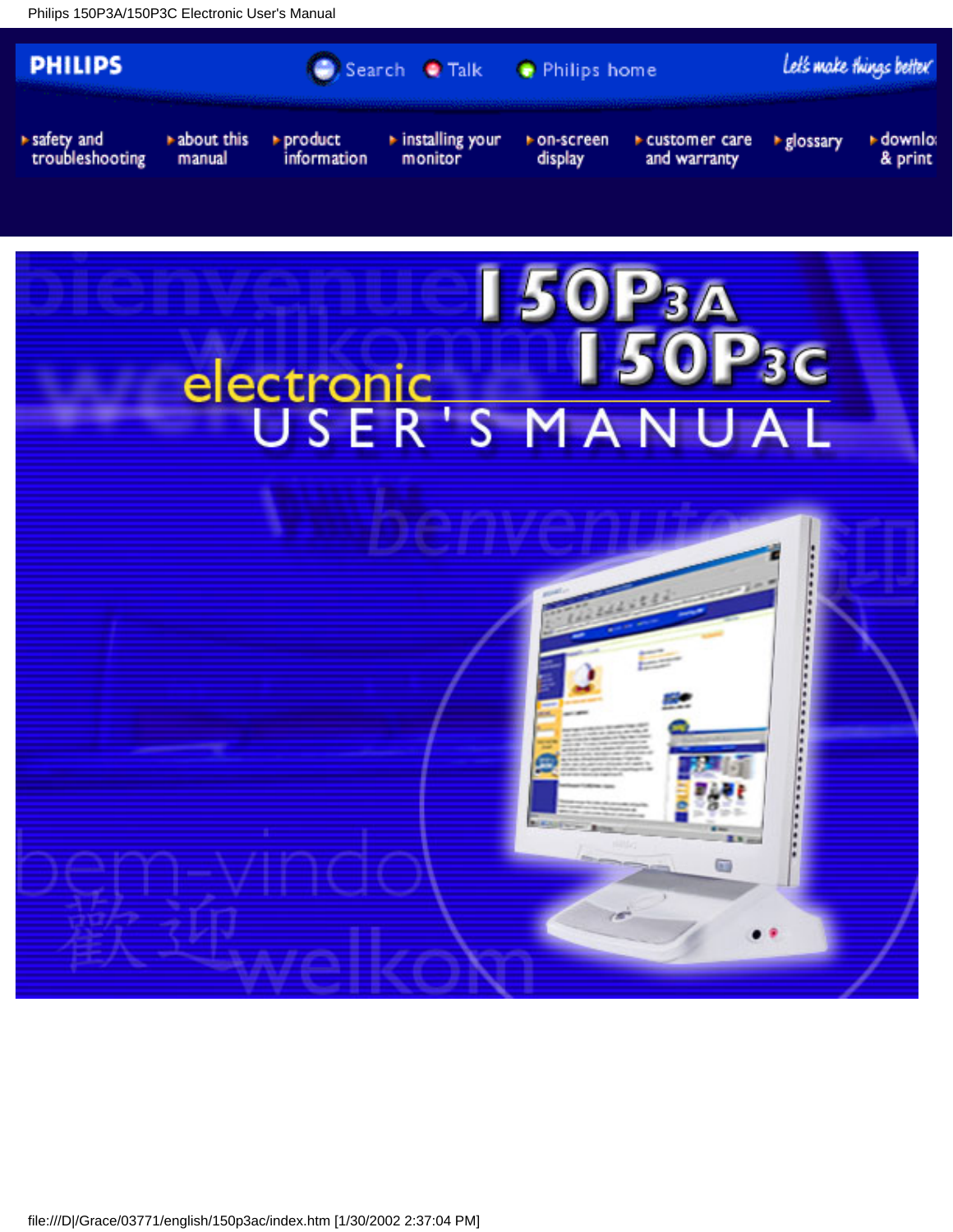# <span id="page-1-0"></span>**Safety and Troubleshooting Information**

Safety Precautions and Maintenance • Installation Locations • [FAQs](#page-31-0) • [Troubleshooting](#page-39-0) • [Regulatory Information](#page-42-0) • [Other Related Information](#page-52-0)

# **Safety precautions and maintenance**



## **WARNING: Use of controls, adjustments, or procedures other than those specified in this documentation may result in exposure to shock, electrical hazards, and/or mechanical hazards.**

Read and follow these instructions when connecting and using your computer monitor:

- Unplug the monitor, if you are not going to use it for an extensive period of time.
- Unplug the monitor, if you need to clean it with a slightly damp cloth. Wiping the screen with a dry cloth is possible when the power is off. However, never use alcohol, solvents, or ammonia-based liquids.
- Consult a service technician if the monitor does not operate normally when following the instructions in this manual.
- The casing cover should be opened only by qualified service personnel.
- Keep the monitor out of direct sunlight and away from stoves or any other heat source.
- Remove any object that could fall into the vents or prevent proper cooling of the monitor's electronics.
- Do not block the ventilation holes on the cabinet.
- Keep the monitor dry. To avoid electric shock, do not expose it to rain or excessive moisture.
- When positioning the monitor, make sure the power plug and outlet are easily accessible.
- If turning off the monitor by detaching power cable or DC power cord, wait for 6 seconds, then attach the power cable or DC power cord for normal operation.
- To avoid the risk of shock or permanent damage to the set, do not expose the monitor to rain or excessive moisture.
- When positioning the monitor, make sure the power plug and outlet are easily accessible.
- IMPORTANT: Always activate a screen saver program during your application . If a still image in high contrast remains on the screen for an extended period of time, it may leave a so called "after-image" or "ghost image" in front of the screen. This is a well-known phenomenon that is caused by the shortcomings inherent in the LCD technology. Most of the time the after-image will disappear gradually over a period of time after switching off the power. Be aware that the after-image symptom can not be repaired and is not covered under warranty.

Consult a service technician if the monitor does not operate normally when operating instructions of this manual are followed.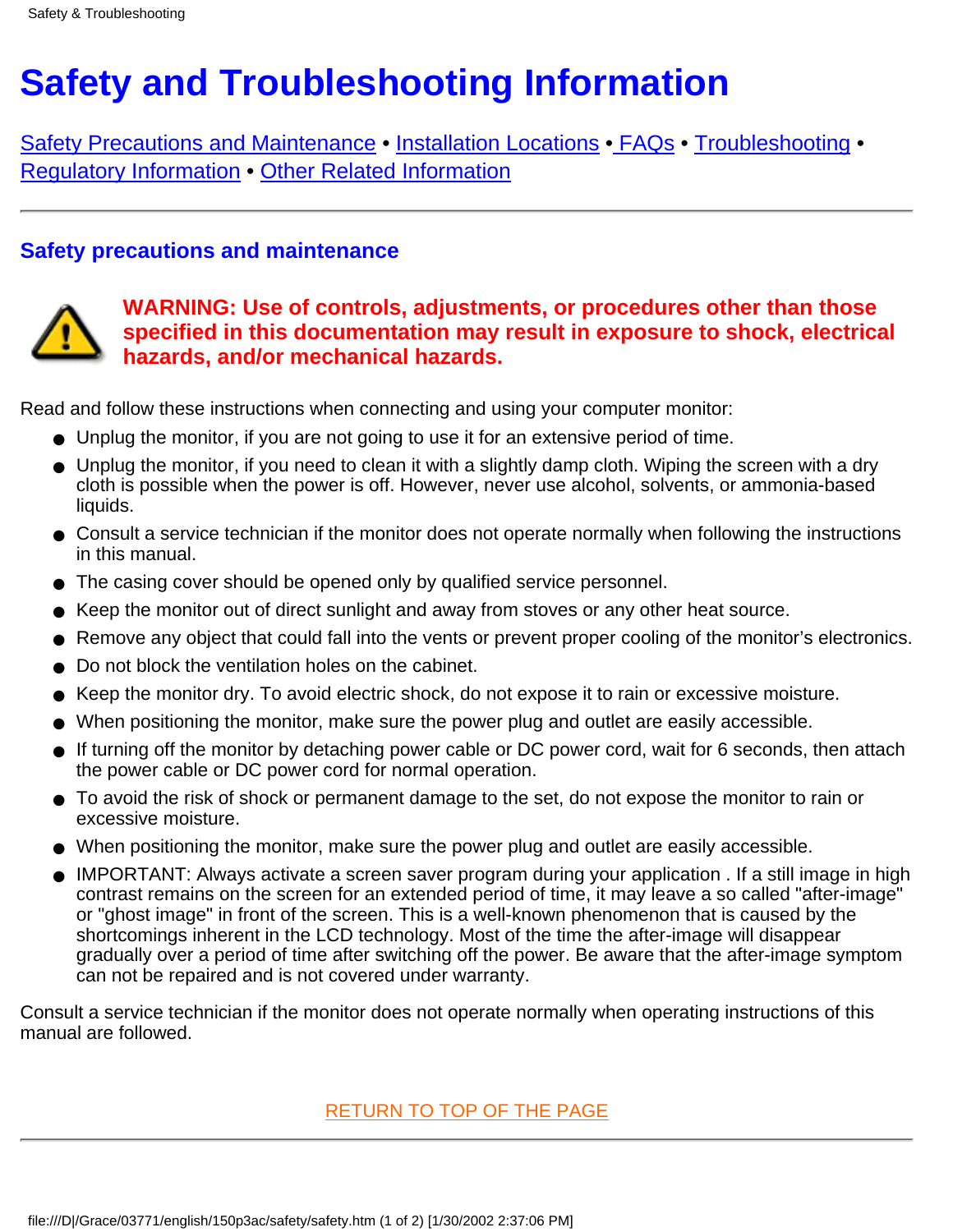## **Installation Locations**

- Avoid Heat and Extreme Cold
- Do not store or use the LCD monitor in locations exposed to heat, direct sunlight, or extreme cold.
- Avoid moving the LCD monitor between locations with large temperature differences. Choose a site falling within the following temperature and humidity ranges.
	- ❍ Temperature: 5-40°C 41-104°F
	- $\circ$  Humidity: 20-80% RH
- Do not subject the LCD monitor to severe vibration or high impact conditions. Do not place the LCD monitor inside a car trunk.
- Take care not to mishandle this product by either knocking or dropping during operation or transportation.
- Do not store or use the LCD monitor in locations exposed to high humidity or a dusty environment. Also do not allow water or other liquids to spill on or into the LCD monitor.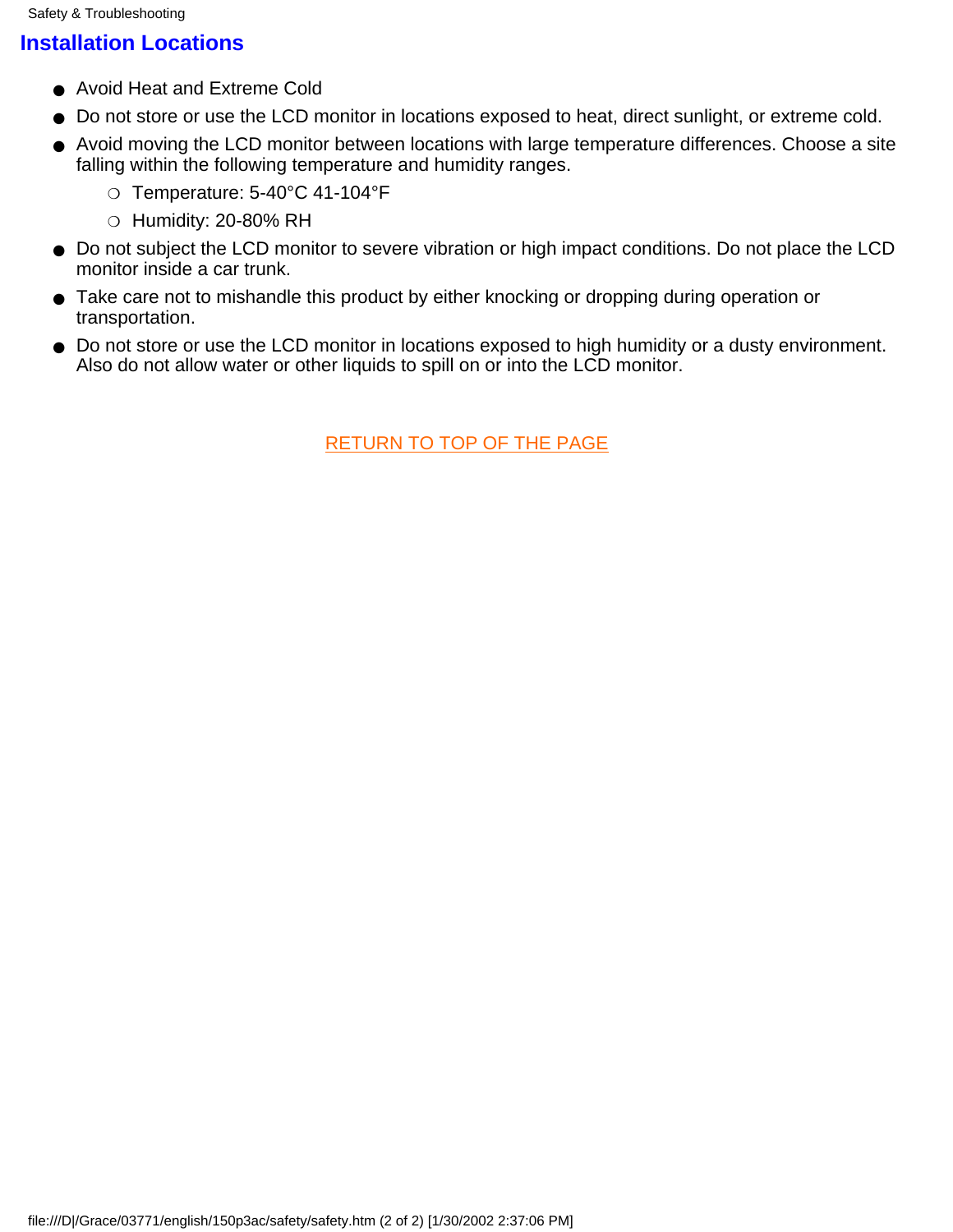# **About This Manual**

## [About This Guide](#page-3-0) • Notational Descriptions

## <span id="page-3-0"></span>**About This Guide**

This electronic user's guide is intended for anyone who uses the Philips LCD Monitor. It describes the LCD monitor's features, setup, operation and other pertinent information. Its contents are identical to the information in our printed version.

Sections are as follows:

- [Safety and Troubleshooting Information](#page-1-0) provides tips and solutions for common problems as well as other related information you may need.
- About This Electronic User's Manual gives an overview of information included, along with notation icon descriptions and other documentation for your reference.
- [Product Information](#page-5-0) gives an overview of the monitor's features and as well as the technical specifications for this monitor.
- [Installing Your Monitor](#page-14-0) describes the initial setup process and gives an overview of how to use the monitor.
- [On Screen Display](#page-19-0) provides information on adjusting the settings on your monitor.
- [Customer Care and Warranty](#page-23-0) contains a list of worldwide Philips Consumer Information Centers along with help desk phone numbers and information on the warranty applicable to your product.
- [Glossary](#page-24-0) defines technical terms.
- **[Download and Print Option](#page-28-0) transfers this entire manual to your hard drive for easy reference.**

## RETURN TO TOP OF THE PAGE

## **Notational Descriptions**

The following subsections describe notational conventions used in this document.

#### **Notes, Cautions, and Warnings**

Throughout this guide, blocks of text may be accompanied by an icon and printed in bold or italic type. These blocks contain notes, cautions, or warnings. They are used as follows:



**NOTE: This icon indicates important information and tips that help you make better use of your computer system.**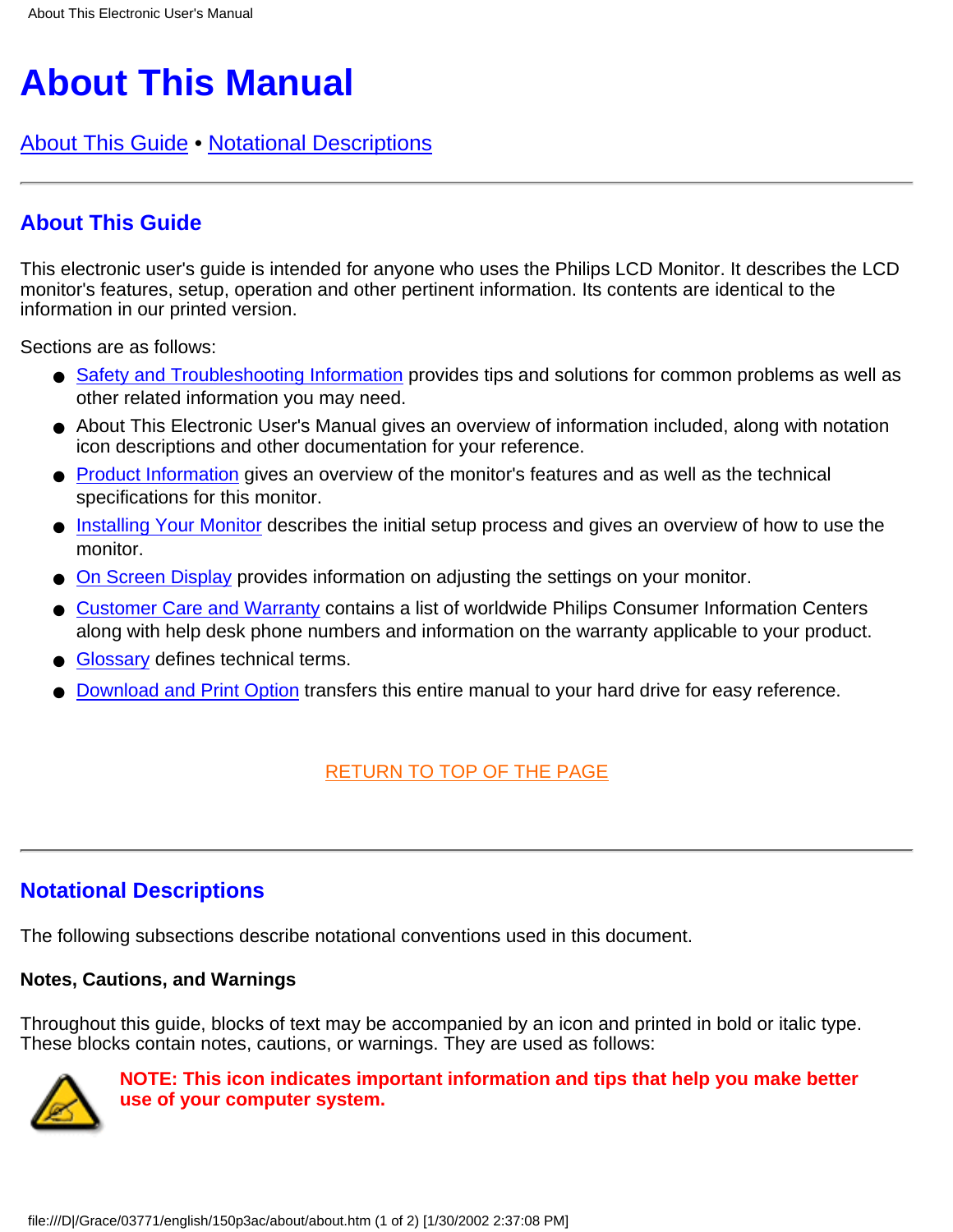

**CAUTION: This icon indicates information that tells you how to avoid either potential damage to hardware or loss of data.**



**WARNING: This icon indicates the potential for bodily harm and tells you how to avoid the problem.**

Some warnings may appear in alternate formats and may be unaccompanied by an icon. In such cases, the specific presentation of the warning is mandated by regulatory authority.

RETURN TO TOP OF THE PAGE

©2002 Koninklijke Philips Electronics N.V.

All rights reserved. Reproduction, copying, usage, modifying, hiring, renting, public performance, transmission and/or broadcasting in whole or in part is prohibited without written consent of Philips Electronics N.V.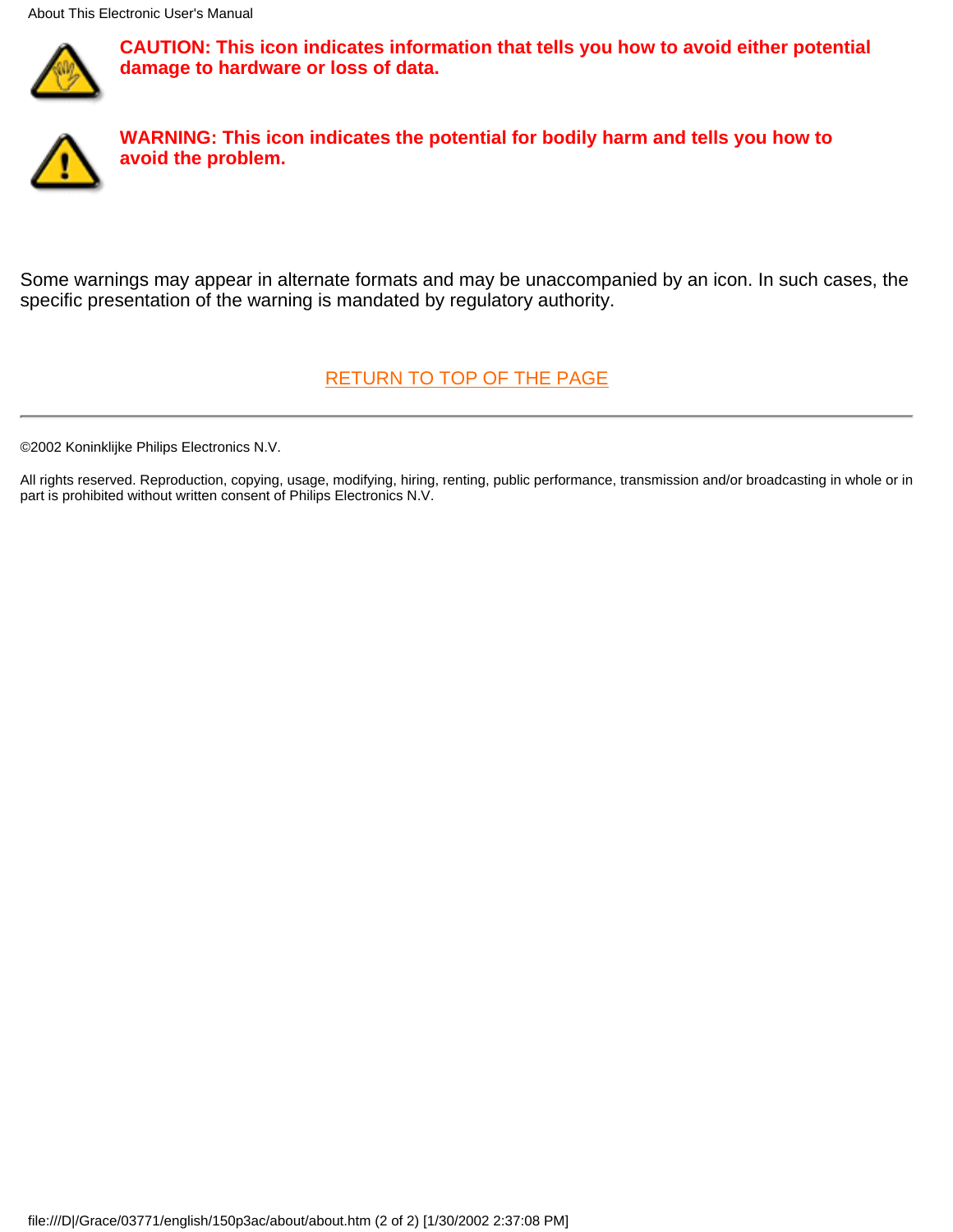# <span id="page-5-0"></span>**Product Information**

Product Features • Technical Specifications • Resolution & Preset Modes • [Philips Pixel](#page-53-0) [Defect Policy](#page-53-0) • Automatic Power Saving • Physical Specification • Pin Assignment • Product Views • Physical Function

## **Product Features**

## **150P3A / 150P3C**

#### **Ultra Slim Frame**

- 15-inch color LCD monitor with excellent display performance
- Stereo 48W PMPO (2 x 2W RMS)
- Dual input- accepts both DVI Digital and VGA analog inputs
- Embedded universal AC power supply
- Adjustable viewing height
- Portrait and landscape display
- AUTO adjustment optimizes picture quality
- User installable bezel for optional protective cover choice
- Optional USB hub

## RETURN TO TOP OF THE PAGE

## **Technical Specifications\***

| $\cdot$ Type                   | <b>TFT LCD</b>                                                               |
|--------------------------------|------------------------------------------------------------------------------|
| Screen size                    | 15" visual                                                                   |
| l• Pixel Pitch                 | $(0.297 \times 0.297$ mm $(15.0^{\circ})$                                    |
| $\cdot$ LCD Panel type         | 1024 x 768 pixels<br>R.G.B. vertical stripe<br>Anti-glare polarizer hardness |
| $\cdot$ Effective viewing area | $ 304.1 \times 228.1$ mm (15.0")                                             |
| • Display Colors               | 16.7M colors                                                                 |
|                                |                                                                              |
| <b>SCANNING</b>                |                                                                              |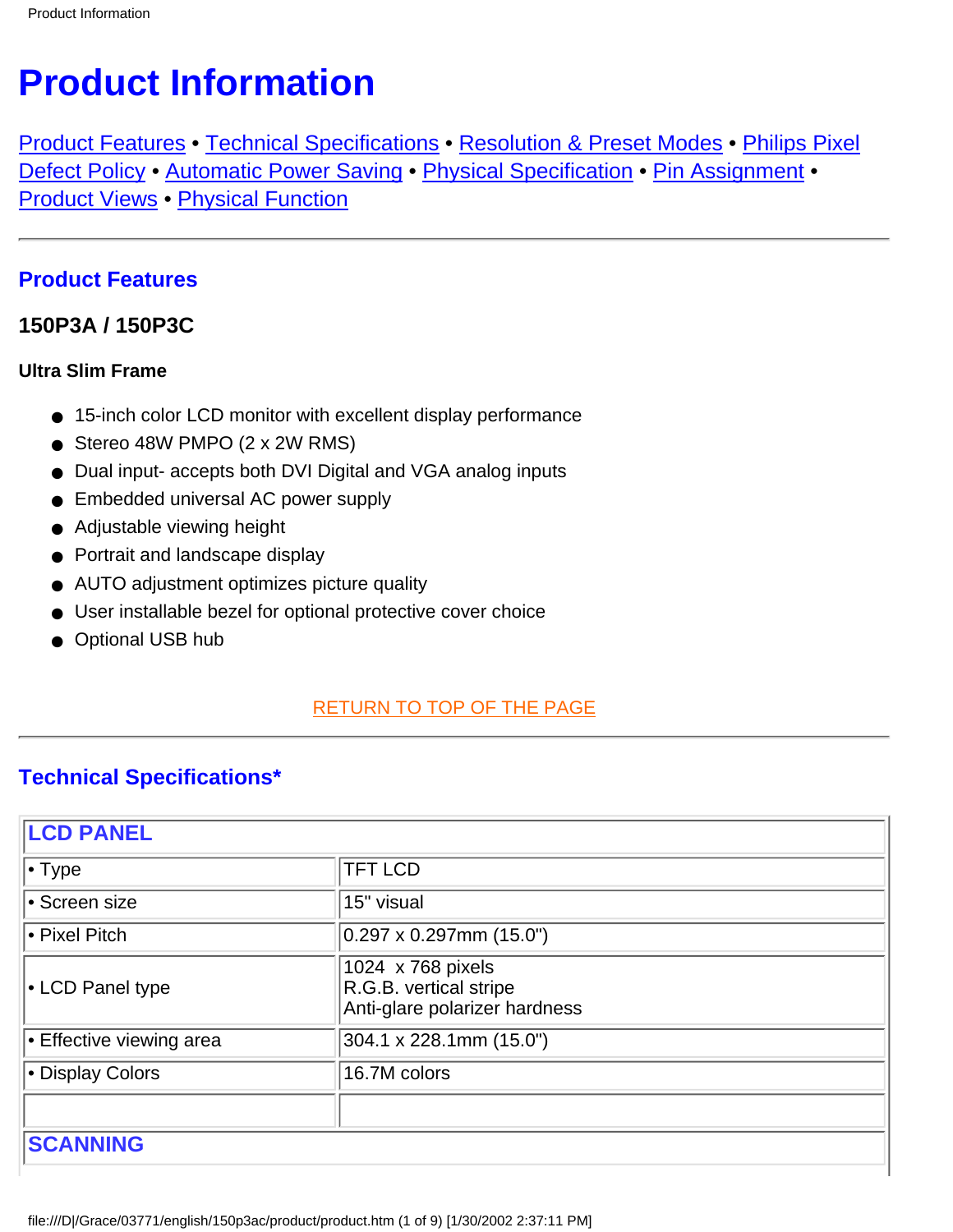Product Information

| • Vertical refresh rate      | 56Hz-76Hz                                                                                                                                                                     |
|------------------------------|-------------------------------------------------------------------------------------------------------------------------------------------------------------------------------|
| • Horizontal frequency       | 30KHz-61KHz                                                                                                                                                                   |
|                              |                                                                                                                                                                               |
| <b>VIDEO</b>                 |                                                                                                                                                                               |
| • Video dot rate             | 80 MHz                                                                                                                                                                        |
| • Input impedance            |                                                                                                                                                                               |
| - Video                      | 75 ohm                                                                                                                                                                        |
| - Sync                       | 5K6 ohm                                                                                                                                                                       |
| • Input signal levels        | 700m Vpp                                                                                                                                                                      |
| • Sync input signal          | Separate sync<br>Composite sync<br>Sync on Green                                                                                                                              |
| • Sync polarities            | Positive and negative                                                                                                                                                         |
| • Input Frequency            | 48- 61 KHz, Vsync 60 - 76 Hz (N.I.)<br><b>XGA Hsync</b><br><b>SVGA Hsync</b><br>35- 50 KHz, Vsync 56 - 75 Hz (N.I.)<br><b>VGA Hsync</b><br>31-38 KHz, Vsync 60 - 76 Hz (N.I.) |
| • Video interface            | Dual input: Both Analog (D-Sub) and DVI-D (Digital only) are<br>available. It can be switching via OSD selection.                                                             |
|                              |                                                                                                                                                                               |
| <b>AUDIO</b>                 |                                                                                                                                                                               |
| • Input signal level         | 0.7 Vpp                                                                                                                                                                       |
| • Headphone out signal level | 32 Ohm 20+20mW                                                                                                                                                                |
| • Input signal connector     | 3.5mm mini jack                                                                                                                                                               |

# • Loudspeaker 2+2W stereo front firing (PMPO: 48W)

# **MICROPHONE**

| $\vert \bullet \vert$ Sensitivity           | -55dB re 1V/ubar at 1KHz |  |  |  |  |  |
|---------------------------------------------|--------------------------|--|--|--|--|--|
| $\ \bullet\$ Output impedance               | $ 2.2K$ Ohm max.         |  |  |  |  |  |
| $\left\vert \cdot\right\rangle$ Directivity | $-5dB$ at 180 $^{\circ}$ |  |  |  |  |  |
| ∥• Frequency range                          | $ 300$ Hz- $3$ KHz       |  |  |  |  |  |
|                                             |                          |  |  |  |  |  |

| <b>OPTICAL CHARACTERISTICS</b>                                |                                      |  |  |  |  |
|---------------------------------------------------------------|--------------------------------------|--|--|--|--|
| $\cdot$ Contrast ratio<br>$ 350 \,(typ.)$                     |                                      |  |  |  |  |
| $\  \bullet$ Brightness                                       | $ 250 \text{ cd/m}^2 \text{ (typ.)}$ |  |  |  |  |
| $\left\  \bullet \right.$ Peak contrast angle<br>$ 6$ o'clock |                                      |  |  |  |  |
|                                                               |                                      |  |  |  |  |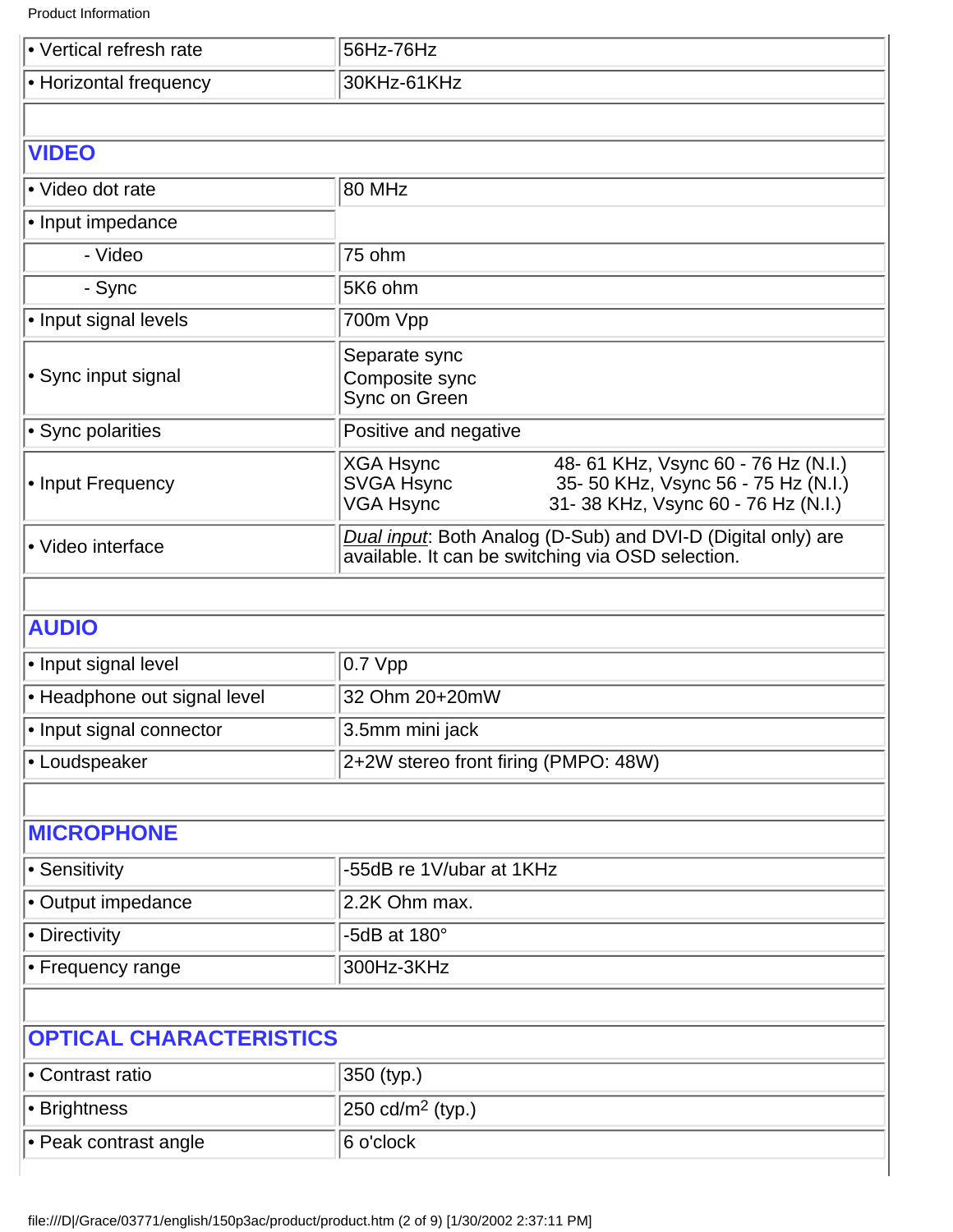| • White Chromacity          | x: 0.281 y: 0.311 (at 9300° K) x: 0.312 y: 0.338 (at 6500° K) |  |  |  |
|-----------------------------|---------------------------------------------------------------|--|--|--|
|                             | ∣Upper <u>&gt;</u> 50° (typ.)                                 |  |  |  |
|                             | Lower <u>&gt;</u> 60° (typ.)                                  |  |  |  |
| • Viewing Angle $(C/R > 5)$ | Left $\geq$ 75 ° (typ.)                                       |  |  |  |
|                             | Right <u>&gt;</u> 75 ° (typ.)                                 |  |  |  |
| • Response time             | $\leq$ =30ms (typ.)                                           |  |  |  |

*\* These information are subject to change without notice.*

## RETURN TO TOP OF THE PAGE

# **Resolution & Preset Modes**

| $\bullet$ Maximum | 1024 x 768 at 75Hz |
|-------------------|--------------------|
| • Recommended     | 1024 x 768 at 60Hz |
|                   |                    |

## **14 user definable modes**

## **14 factory preset modes:**

| H. freq (KHz) | <b>Resolution</b> | V. freq (Hz) |
|---------------|-------------------|--------------|
| 31.469        | 640*350           | 70.086       |
| 31.469        | 720*400           | 70.087       |
| 31.469        | 640*480           | 59.940       |
| 35.000        | 640*480           | 67.000       |
| 37.861        | 640*480           | 72.809       |
| 37.500        | 640*480           | 75.000       |
| 35.156        | 800*600           | 56.250       |
| 37.879        | 800*600           | 60.317       |
| 48.077        | 800*600           | 72.188       |
| 46.875        | 800*600           | 75.000       |
| 49.700        | 832*624           | 75.000       |
| 48.363        | 1024*768          | 60.004       |
| 56.476        | 1024*768          | 70.069       |
| 60.023        | 1024*768          | 75.029       |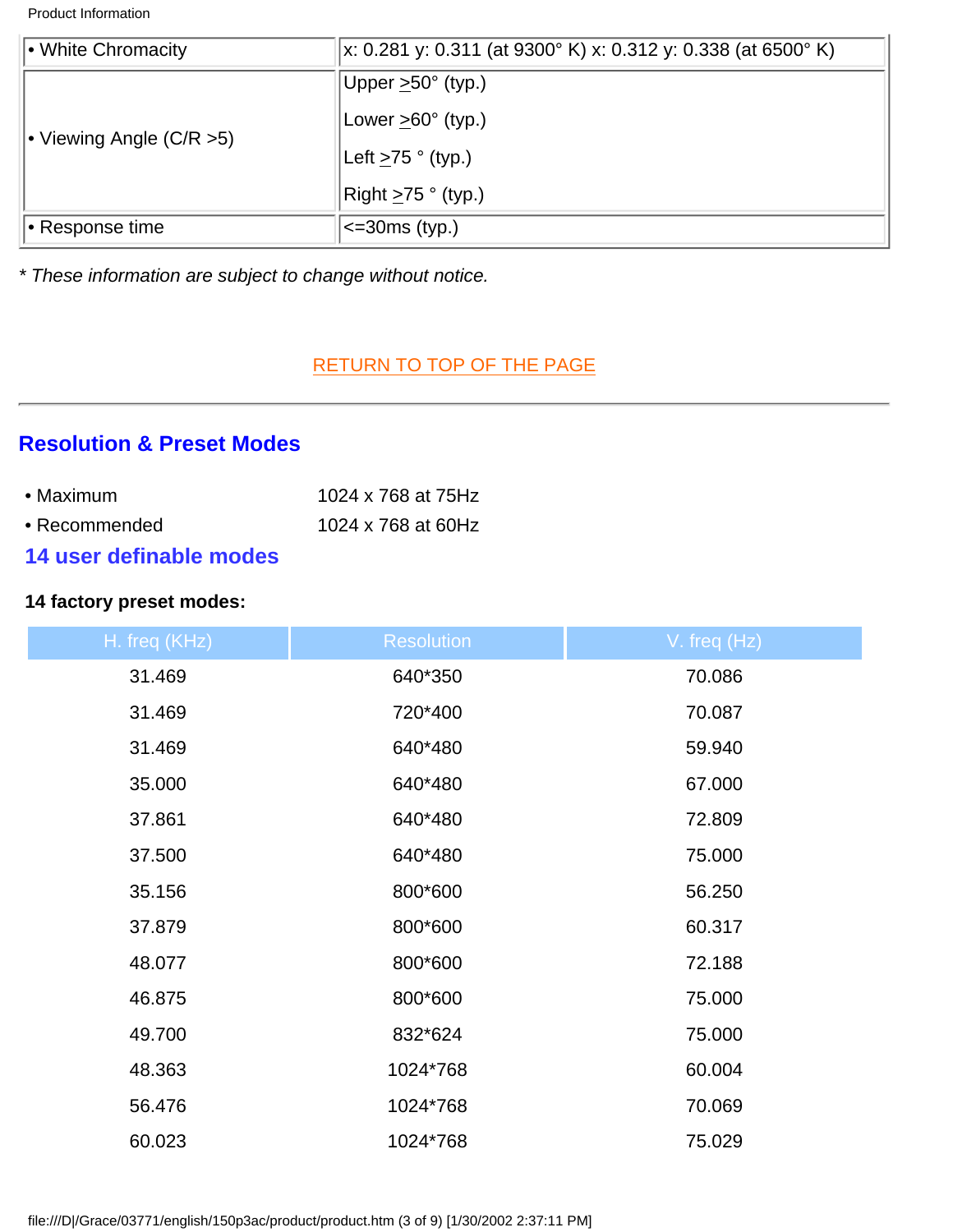## **Automatic Power Saving**

If you have VESA's DPMS compliance display card or software installed in your PC, the monitor can automatically reduce its power consumption when not in use. And if an input from a keyboard, mouse or other input device is detected, the monitor will automatically "wake up". The following table shows the power consumption and signaling of this automatic power saving features:

| <b>Power Management Definition</b> |                |                  |           |                   |                  |  |  |  |  |
|------------------------------------|----------------|------------------|-----------|-------------------|------------------|--|--|--|--|
| <b>VESA Mode</b>                   | Video          | H-sync<br>V-sync |           | <b>Power Used</b> | <b>LED</b> color |  |  |  |  |
| <b>ON</b>                          | Active         | Yes<br>Yes       |           | $<$ 30W           | Green            |  |  |  |  |
| Stand-by<br><b>Blanked</b>         |                | Yes<br>No        |           | < 2W              | Amber            |  |  |  |  |
| <b>Blanked</b><br>Suspend          |                | Yes              | <b>No</b> | < 2W              | Amber            |  |  |  |  |
| <b>OFF</b>                         | <b>Blanked</b> | No               | <b>No</b> | < 2W              | Amber            |  |  |  |  |

This monitor is ENERGY STAR<sup>®</sup> compliant. As an ENERGY STAR<sup>®</sup> Partner, PHILIPS has determined that this product meets the ENERGY STAR<sup>®</sup> guidelines for energy efficiency.

## RETURN TO TOP OF THE PAGE

# **Physical Specifications**

| • Dimension (WxHxD) *             | $ 343 \times 354 \times 179$ mm (incl. Pedestal) |  |  |  |
|-----------------------------------|--------------------------------------------------|--|--|--|
| $\bullet$ Weight $^*$             | $ 4.6$ Kg                                        |  |  |  |
| <b>•</b> Swivel                   | l+/ - 175°                                       |  |  |  |
| $\cdot$ Portrait display          | 90° rotation counter clockwise                   |  |  |  |
| $\cdot$ Tilt (Forward / Backward) | l- 5° / 25°                                      |  |  |  |
| $\cdot$ Power supply              | 100 - 240 VAC, 50/60 Hz                          |  |  |  |
| • Power consumption               | $ 23 \text{ W (typ.)}$                           |  |  |  |
| $\cdot$ Temperature (operating)   | $ 5^{\circ}$ C to 40 $^{\circ}$ C                |  |  |  |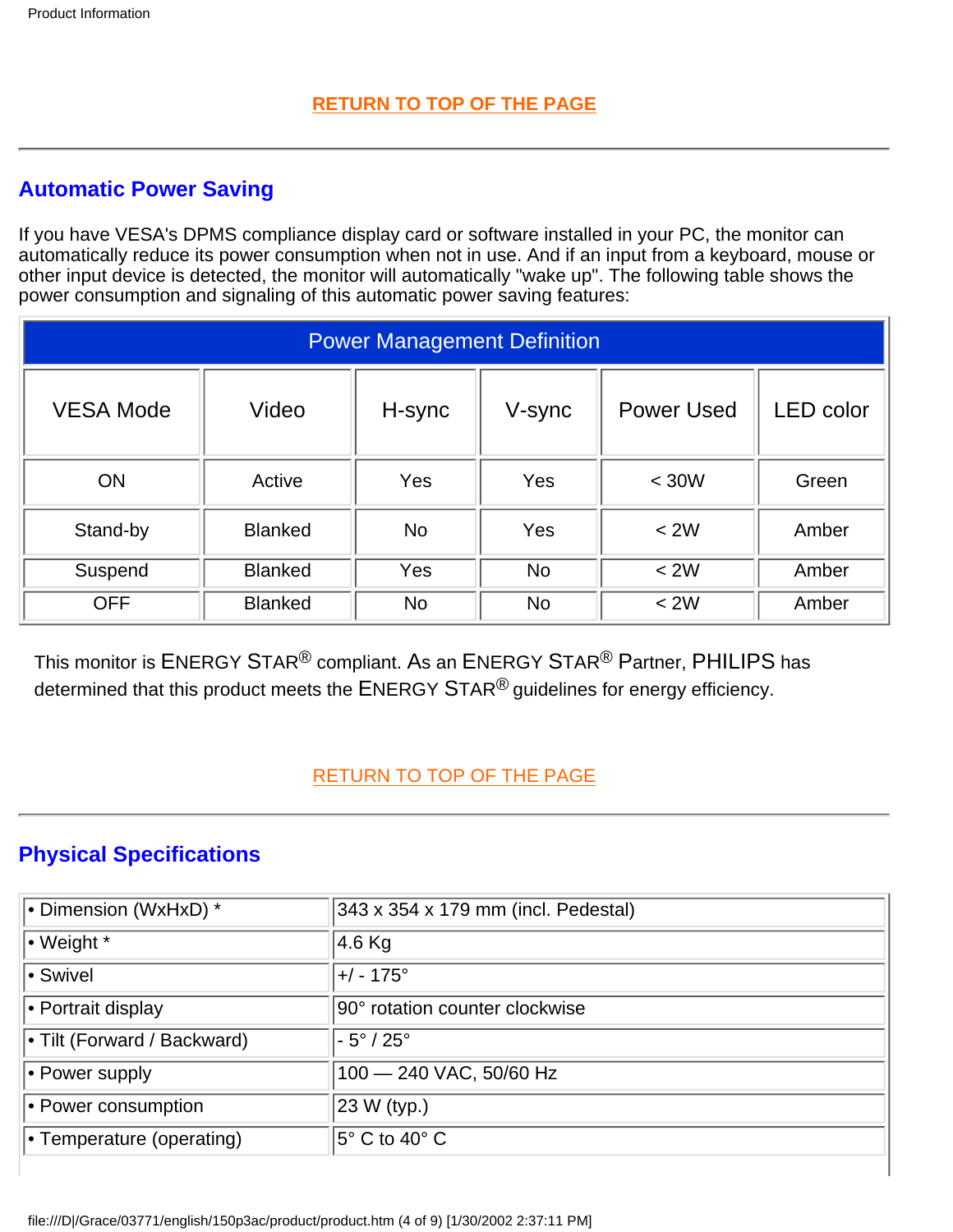Product Information

| $\left  \cdot \right $ Relative humidity | 20% to 80%                          |
|------------------------------------------|-------------------------------------|
| ∥• System MTBF                           | 50K hrs (CCFL 40Khrs)               |
| le Cabinet color                         | 150P3A: Light Gray<br>150P3C: Black |

*\* These information are subject to change without notice.*

## RETURN TO TOP OF THE PAGE

# **Pin Assignment**

1. The digital only connector contains 24 signal contacts organized in three rows of eight contacts. Signal pin assignments are listed in the table:

| Pin<br>  No.   | Signal Assignment          | Pin<br>No. | Signal Assignment          | <b>Pin</b><br>No. | Signal Assignment          |
|----------------|----------------------------|------------|----------------------------|-------------------|----------------------------|
|                | T.M.D.S. Data2-            | 9          | T.M.D.S. Data1-            | 17                | T.M.D.S. Data0-            |
| $\overline{2}$ | T.M.D.S. Data2+            | 10         | T.M.D.S. Data1+            | 18                | T.M.D.S. Data0+            |
| 3              | T.M.D.S. Data2/4<br>Shield | 11         | T.M.D.S. Data1/3<br>Shield | 19                | T.M.D.S. Data0/5<br>Shield |
| 4              | No connect                 | 12         | No connect                 | 20                | No connect                 |
| 5              | No connect                 | 13         | No connect                 | 21                | <b>No connect</b>          |
| 6              | <b>DDC Clock</b>           | 14         | +5V Power                  | 22                | T.M.D.S. Clock<br>Shield   |
| 7              | <b>DDC</b> Data            | 15         | Ground (for +5V)           | 23                | T.M.D.S. Clock+            |
| 8              | No connect                 | 16         | <b>Hot Plug Detect</b>     | 24                | T.M.D.S. Clock-            |

Pin1



2. The 15-pin D-sub connector (male) of the signal cable: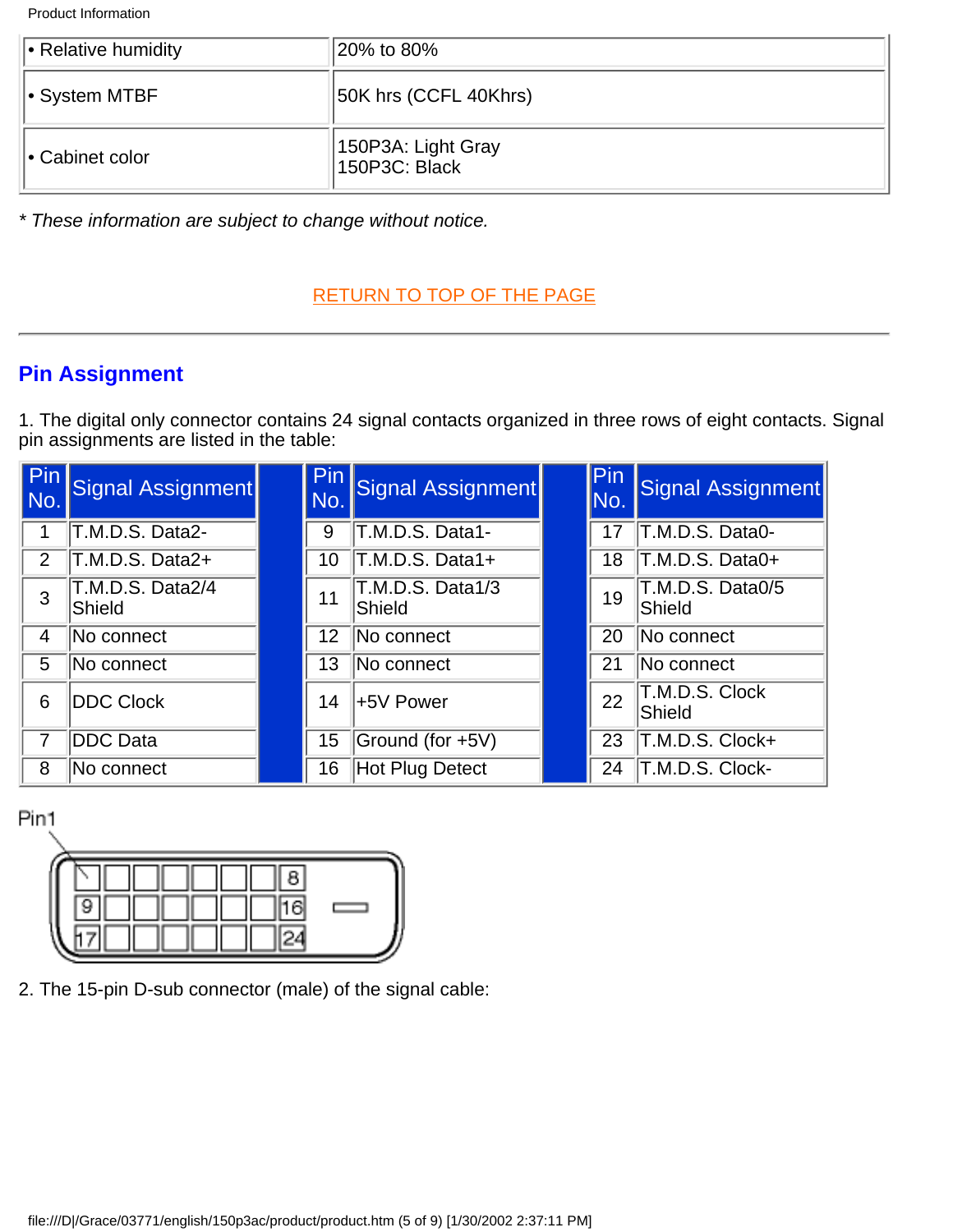

| Pin<br>No.     | <b>Assignment</b>                         | Pin<br>No. | Assignment                                |
|----------------|-------------------------------------------|------------|-------------------------------------------|
| 1              | Red video input                           | 9          | DDC +5V                                   |
| 2              | Green video input                         | 10         | Logic ground                              |
| 3              | Blue video input                          | 11         | Identical output - connected<br>to pin 10 |
| $\overline{4}$ | Identical output - connected<br>to pin 10 | 12         | Serial data line (SDA)                    |
| 5              | Cable detect                              | 13         | H. Sync / H+V                             |
| 6              | Red video ground                          | 14         | V. Sync                                   |
| 7              | Green video ground                        | 15         | Data clock line (SCL)                     |
| 8              | Blue video ground                         |            |                                           |

## RETURN TO TOP OF THE PAGE

# **Product Views**

Follow the links to see various views of the monitor and its components.

**Front View Product Description** 

RETURN TO TOP OF THE PAGE

# **Physical Function**

file:///D|/Grace/03771/english/150p3ac/product/product.htm (6 of 9) [1/30/2002 2:37:11 PM]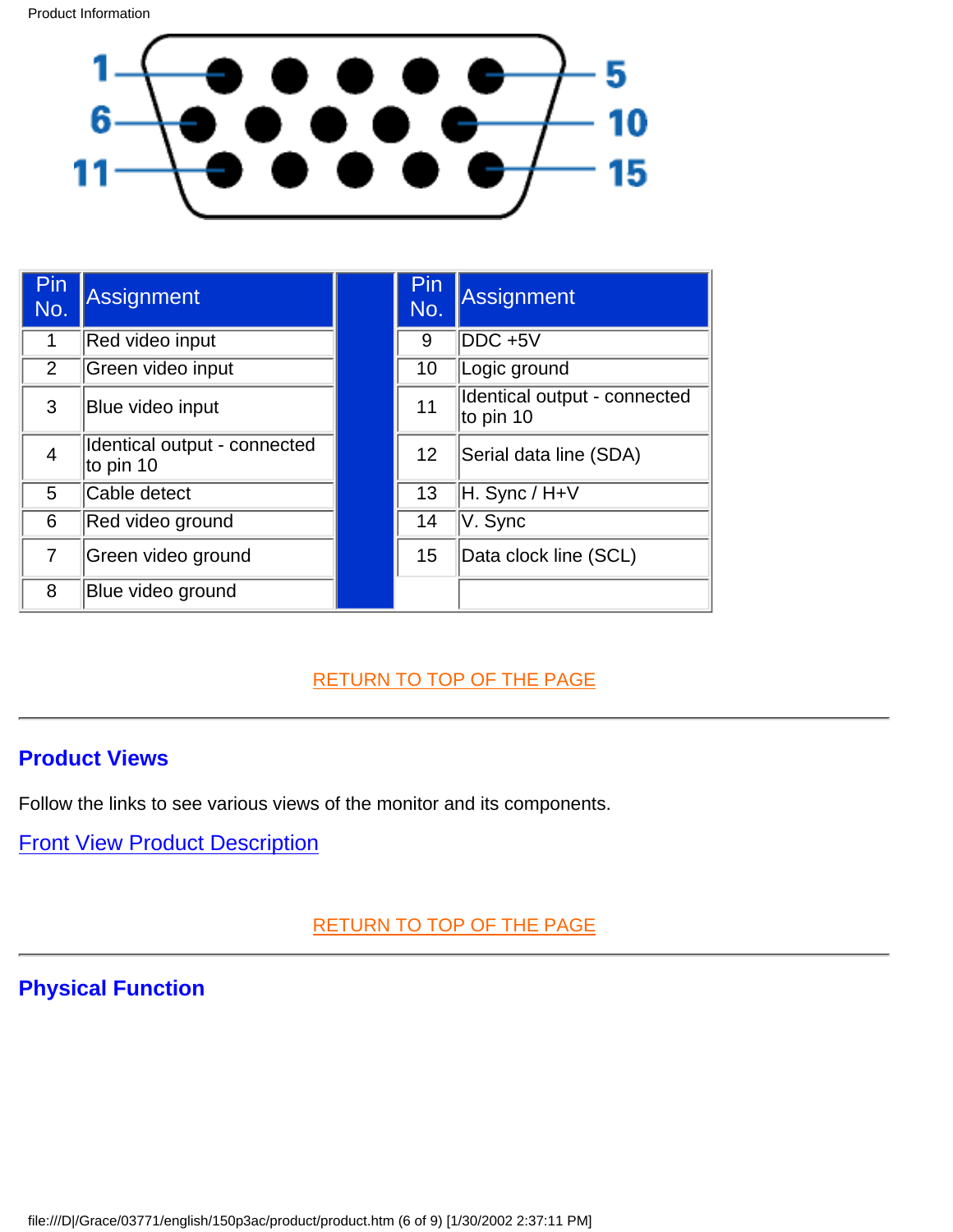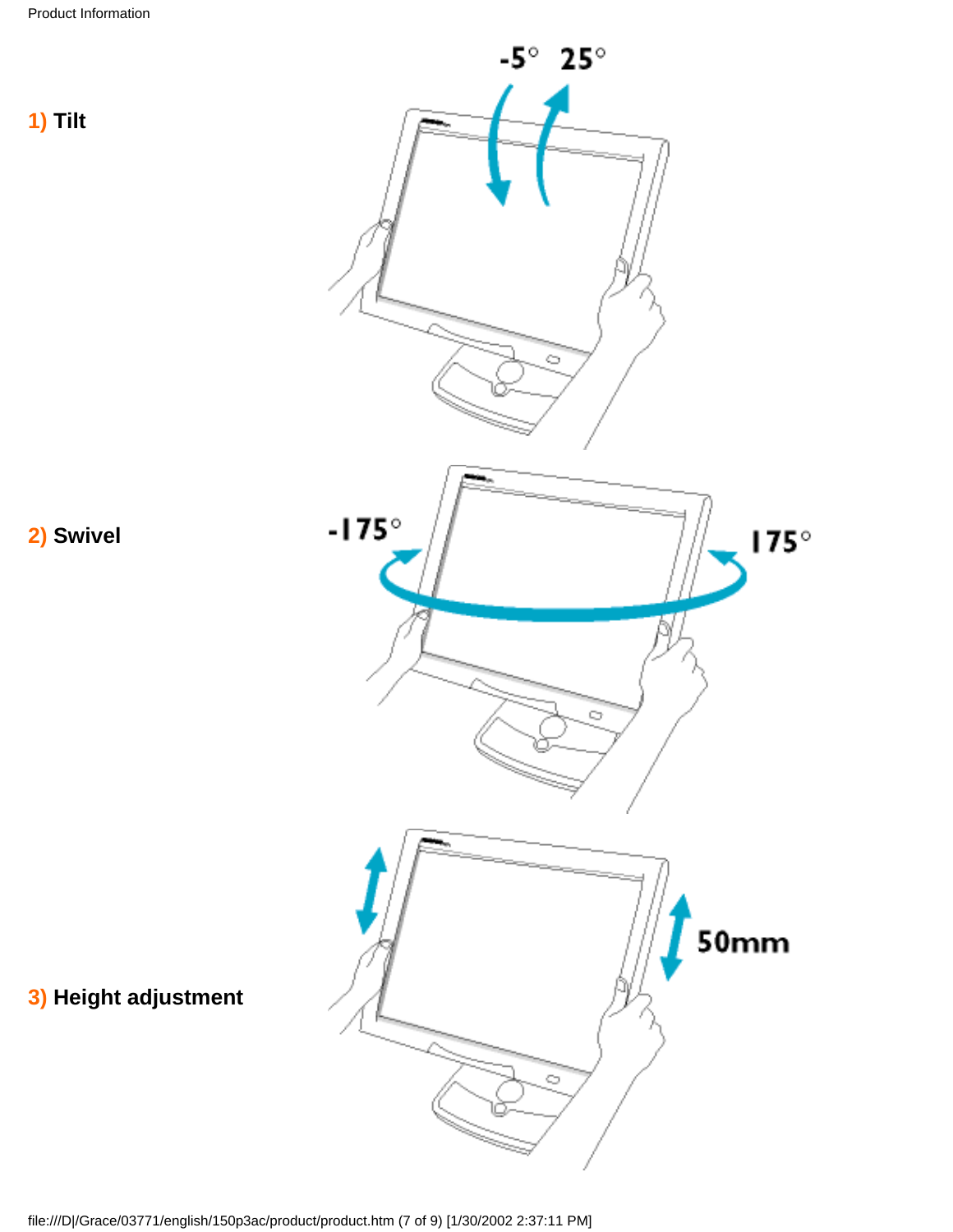# **4) Portrait display**

Turn monitor from landscape view to portrait view

**4.1)** Tilt the monitor body at an angle



**4.2)** Rotate the monitor body 90 degrees counter clockwise.

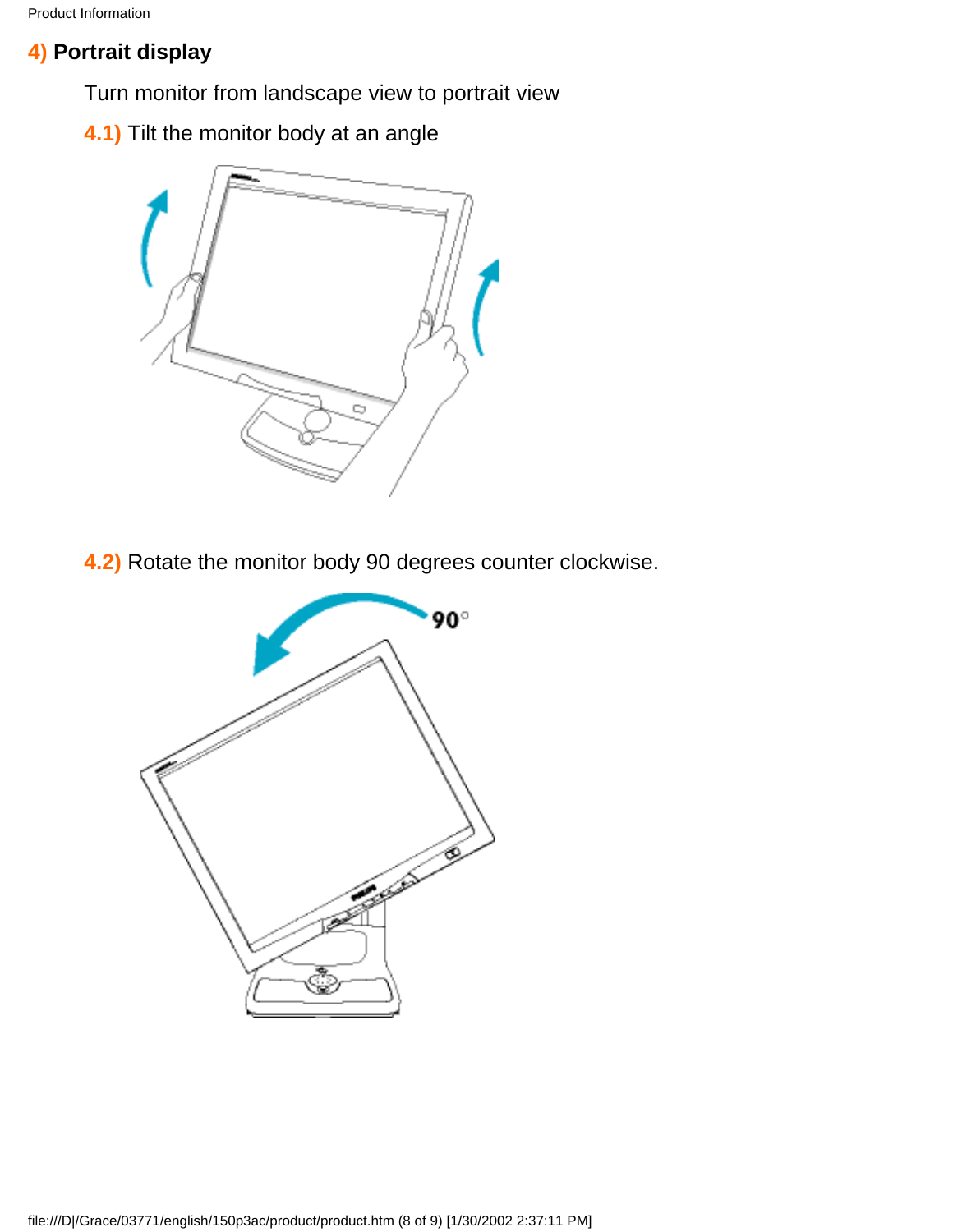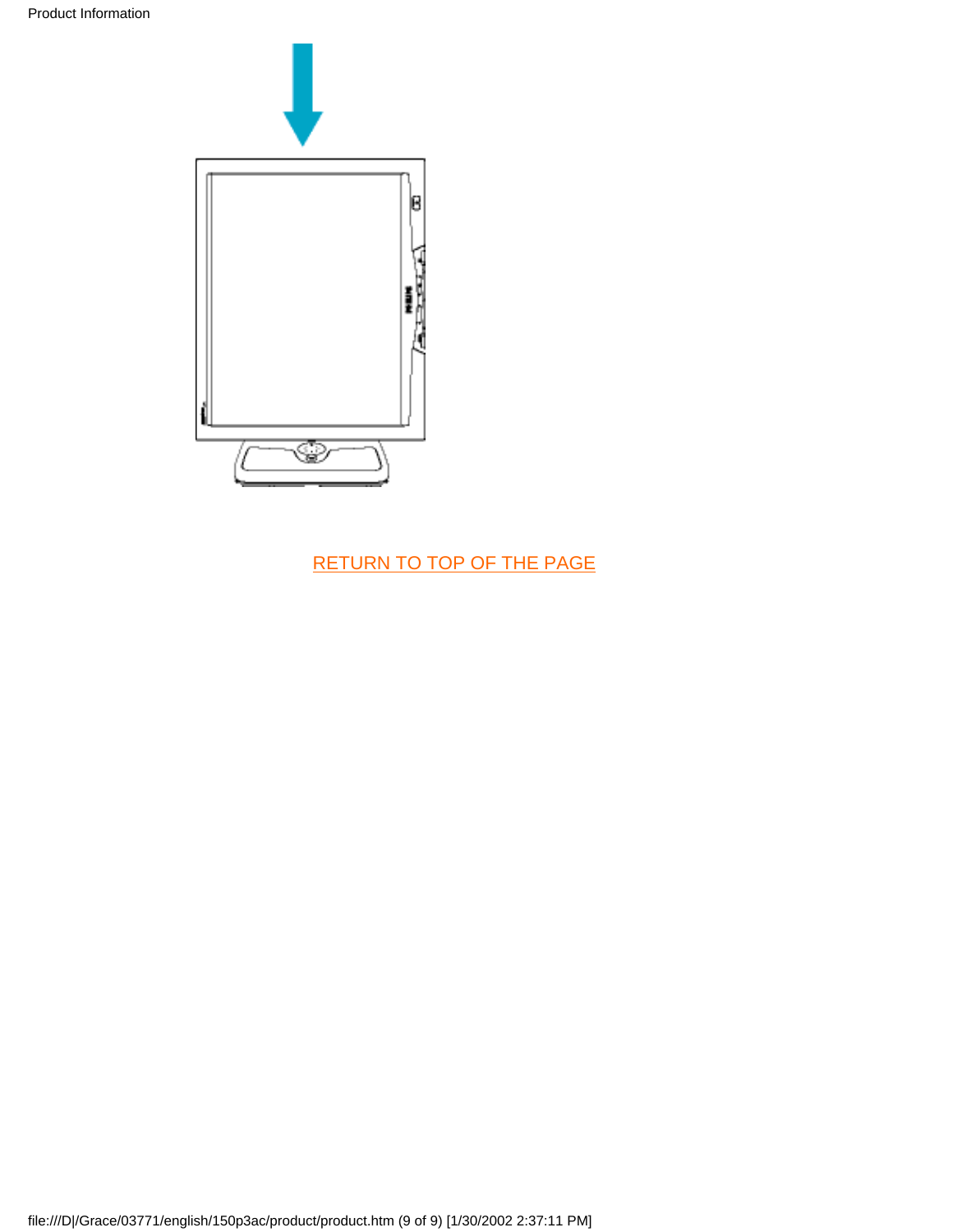# <span id="page-14-0"></span>**Installing your LCD Monitor**

Your LCD Monitor: **Front View Product Description** • [Connecting to Your PC](#page-56-0) • [Remove and](#page-60-0) [Re-install the Base](#page-60-0) • [Getting Started](#page-64-0) • Optimizing Performance • [Accessories \(optional\)](#page-67-0)

## **Front View Product Description**



UP and DOWN buttons are used when adjusting the OSD of your monitor



N

LEFT and RIGHT buttons, like the UP and DOWN buttons, are also used in adjusting the OSD of your monitor.



ſок

BRIGHTNESS hotkey. When the UP and DOWN arrow buttons are pressed, the adjustment controls for the BRIGHTNESS will show up.

OK button which when pressed will take you to the OSD controls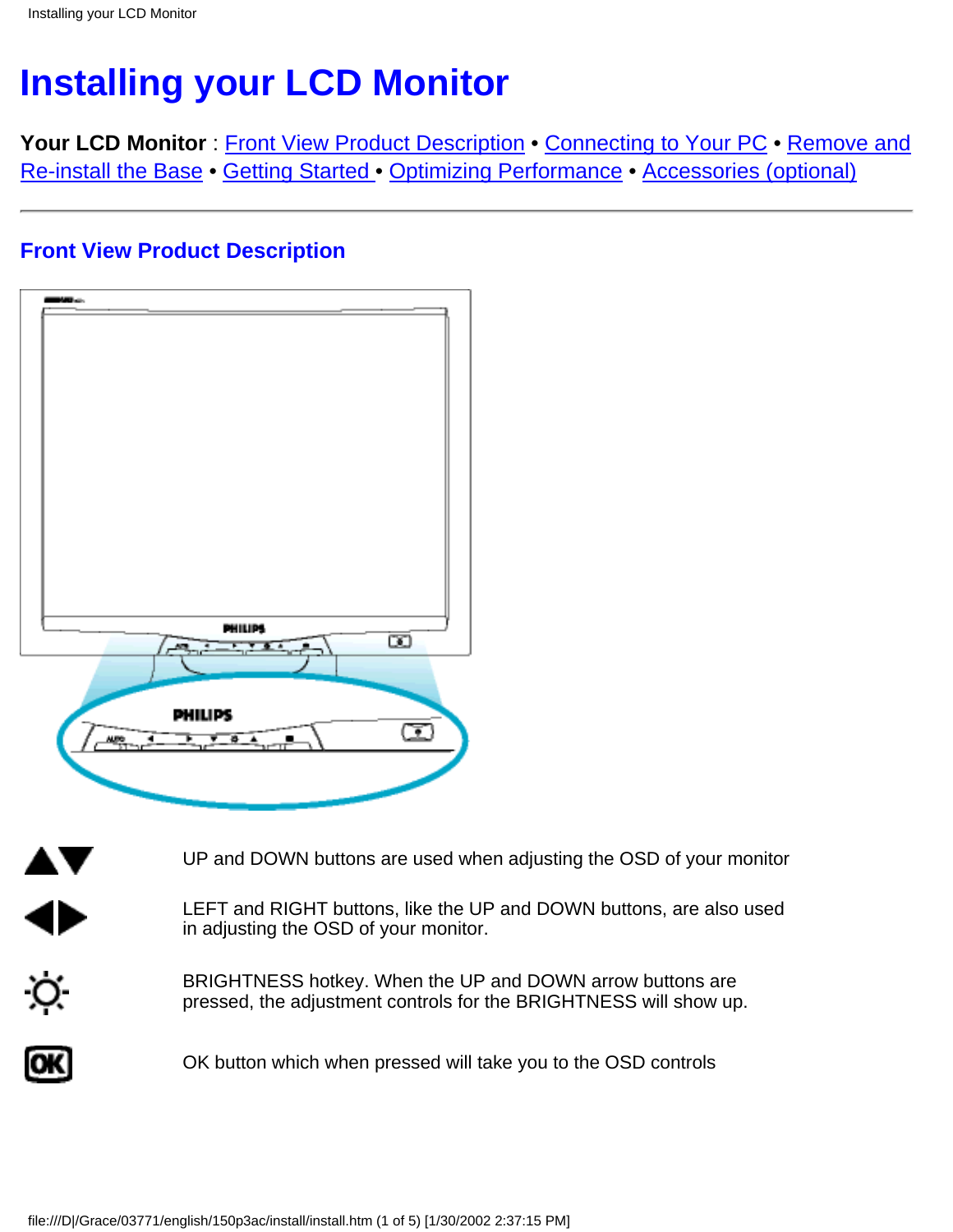ŋ

POWER button switches your monitor on



Automatically adjust the horizontal position, vertical position, phase and clock setting.



- 1. Audio power on/off and volulme adjustment
- 2. Audio power LED
- 3. Mute on/off

RETURN TO TOP OF THE PAGE

**Side View**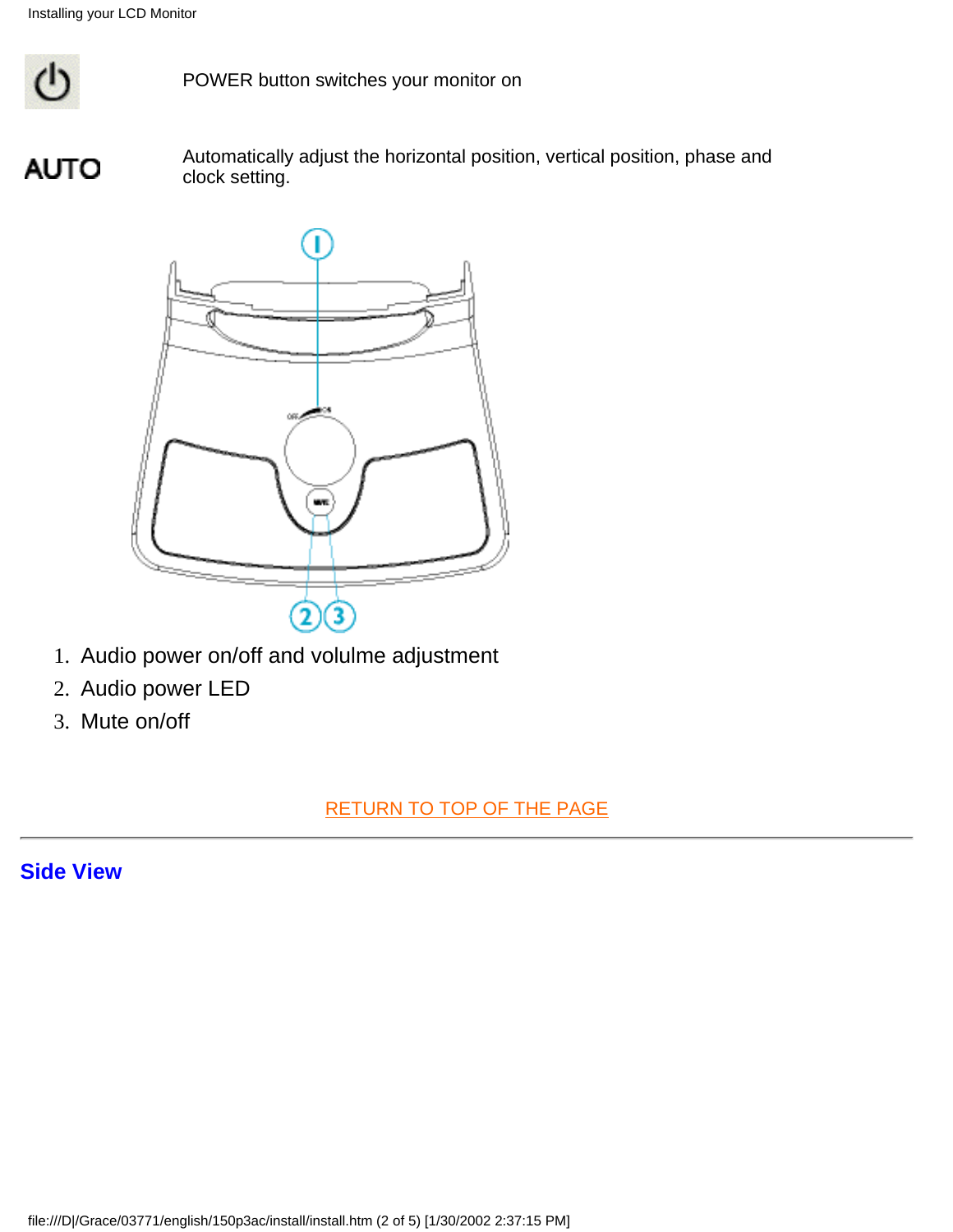

- 1. Headphone Jack
- 2. Microphone Jack

RETURN TO TOP OF THE PAGE

**Rear View**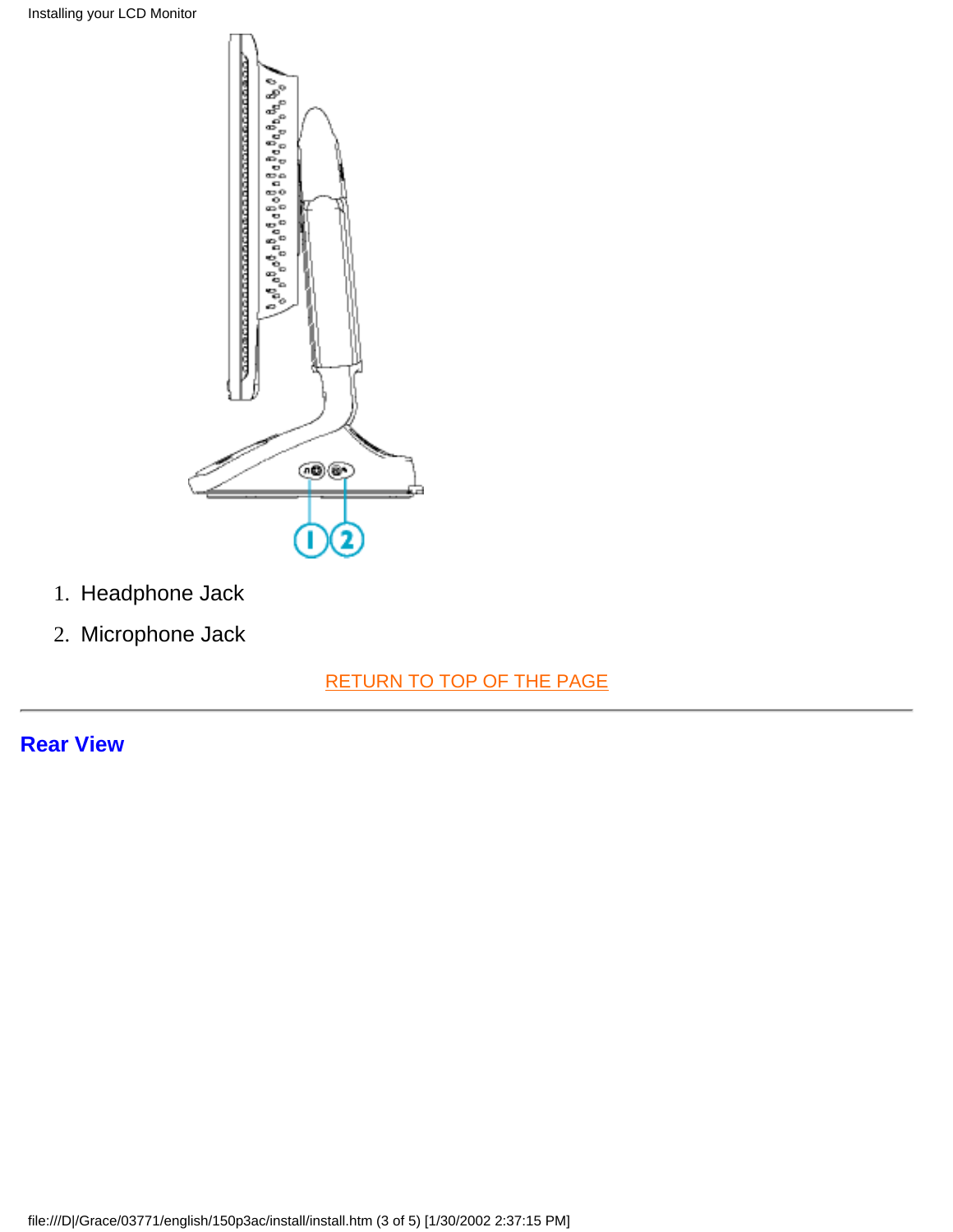

- 1. Audio in
- 2. Mic out
- 3. DC 12V in

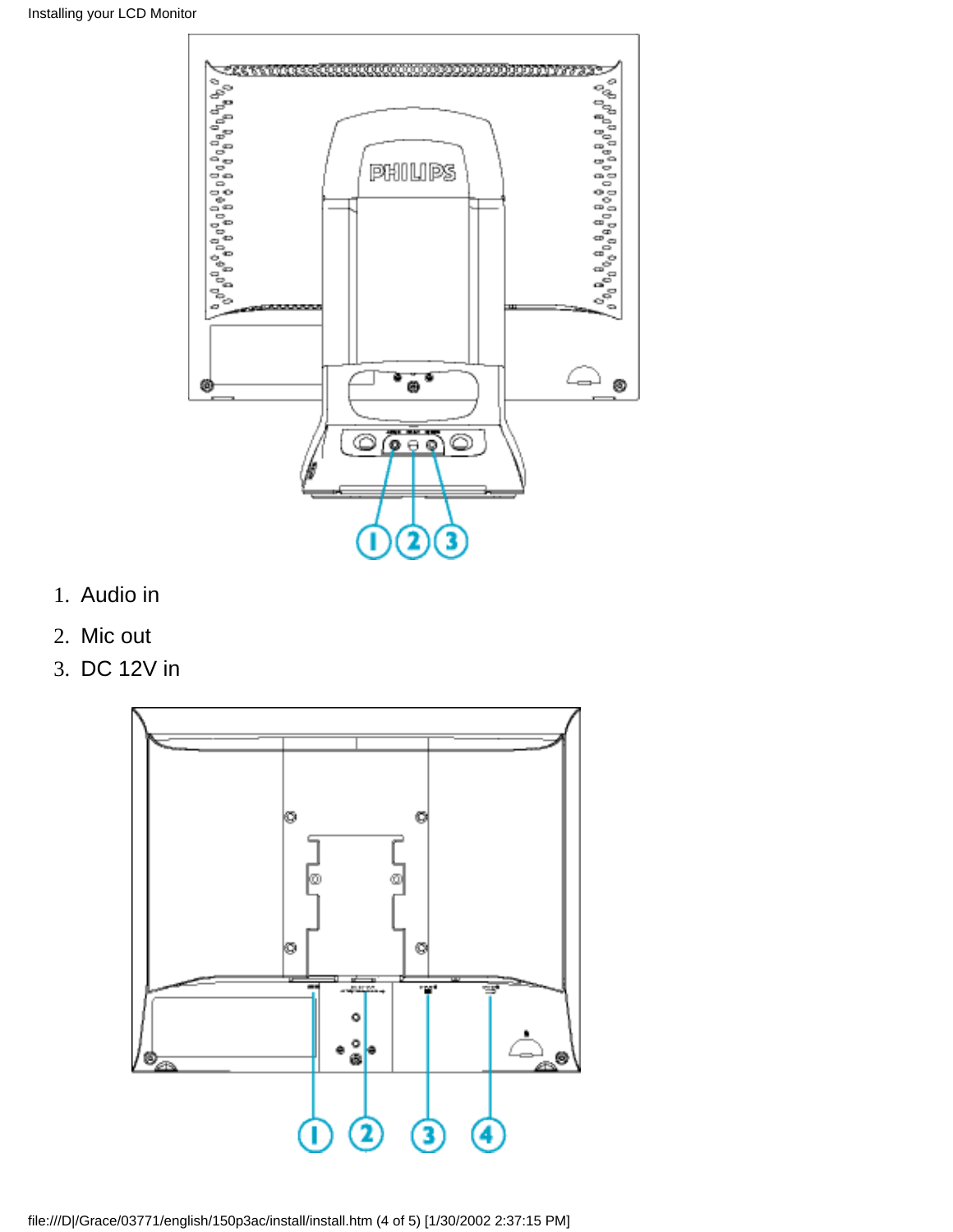- 1. AC power in
- 2. DC 12V out for Philips Multimedia Base only
- 3. D-SUB Connector
- 4. DVI-D Connector

## RETURN TO TOP OF THE PAGE

## **Optimizing Performance**

● For best performance, ensure that your display settings are set at 1024x768@60Hz (for14"/15") or 1280x1024, 60Hz (for17"/18").



*Note: You can check the current display settings by pressing the "OK" button once. Go into the Product Information. The current display mode is shown on the item called RESOLUTION.*

● You can also install the Flat Panel Adjust (FP Adjust) program, a program for getting the best performance out of your monitor, included in this CD. A step-by-step instructions is provided to guide you through the installtion process. Click on the link to know more about this program.

More about **FP\_setup01.exe**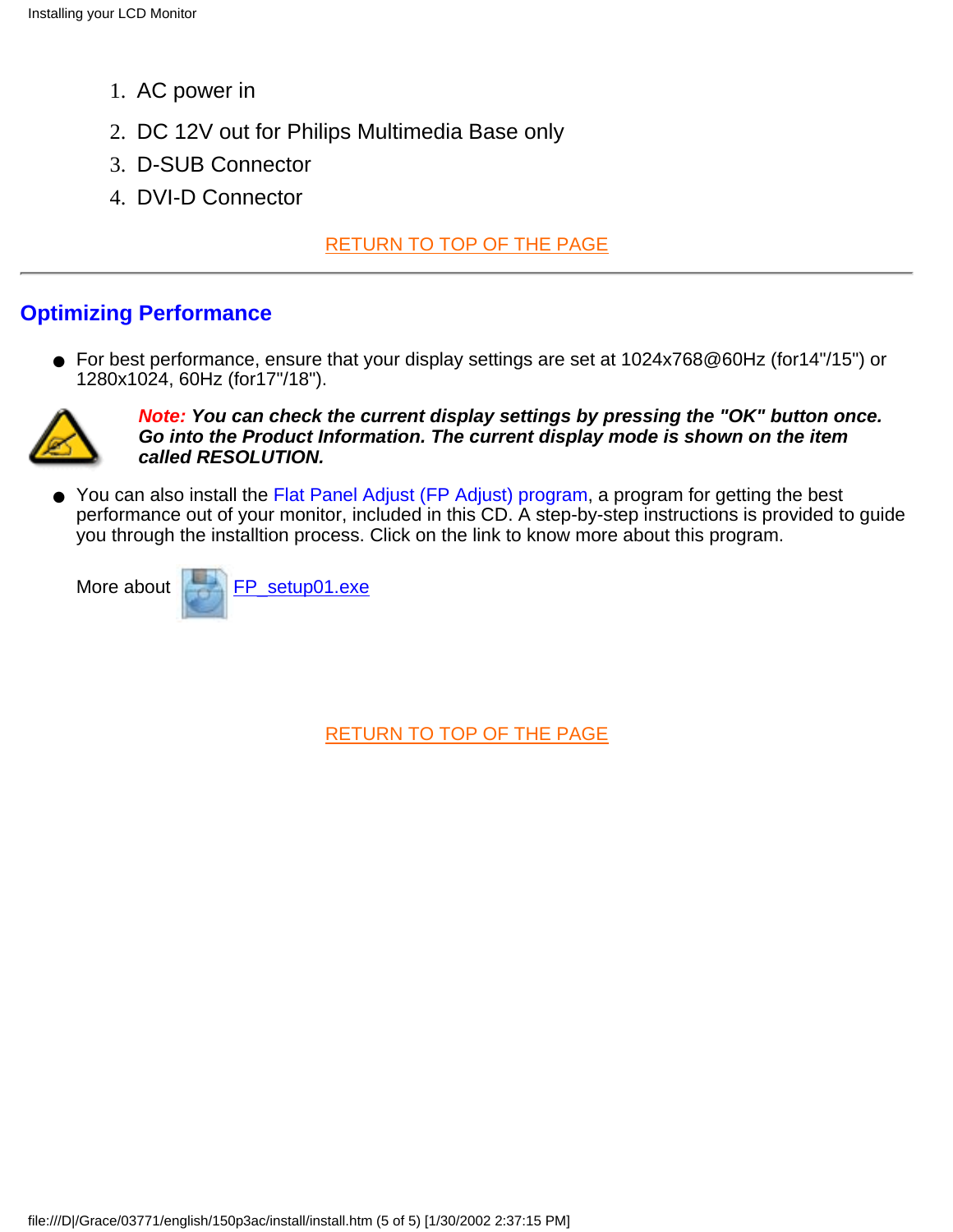# <span id="page-19-3"></span><span id="page-19-0"></span>**On-Screen Display**

## [Description of the On-Screen Display](#page-19-1) • [The OSD Tree](#page-19-2)

## <span id="page-19-1"></span>**Description of the On Screen Display**

### *What is the On-Screen Display?*

This is a feature in all Philips LCD monitors which allows an end-user to adjust screen performance of monitors directly though an on-screen instruction window. The user interface provides user-friendliness and ease-of-use when operating the monitor.

### *Basic and simple instruction on the control keys.*

On the front controls of your monitor, once you press the **DK** button, the On Screen Display (OSD) Main Controls window will pop up and you can now start making adjustments to your monitor's various features. Use the  $\bullet$  or the  $\bullet$  veys to make your adjustments within.

| MAIN CONTROLS                      |                                  |  |  |  |
|------------------------------------|----------------------------------|--|--|--|
| USE 1024×768 FOR BEST RESULT       |                                  |  |  |  |
|                                    |                                  |  |  |  |
| 350                                | LANGUAGE                         |  |  |  |
| G                                  | <b>ADJUST POSITION</b>           |  |  |  |
| Ø                                  | <b>BRIGHTNESS &amp; CONTRAST</b> |  |  |  |
| <b>B</b>                           | <b>VIDEO NOISE</b>               |  |  |  |
| Ø                                  | <b>ADJUST COLOR</b>              |  |  |  |
| $\square$                          | OSD SETTINGS                     |  |  |  |
| 囮                                  | <b>PRODUCT INFORMATION</b>       |  |  |  |
| loton                              | <b>RESET TO FACTORY SETTINGS</b> |  |  |  |
| Ð                                  | <b>INPUT SELECTION</b>           |  |  |  |
| $\bullet$                          | <b>EXIT MAIN CONTROLS</b>        |  |  |  |
| <b>OO</b> MOVE SELECTION THEN<br>Ю |                                  |  |  |  |

[RETURN TO TOP OF THE PAGE](#page-19-3)

# <span id="page-19-2"></span>**The OSD Tree**

Below is an overall view of the structure of the On-Screen Display. You can use this as reference when you want to later on work your way around the different adjustments.

#### **Analog signal input:**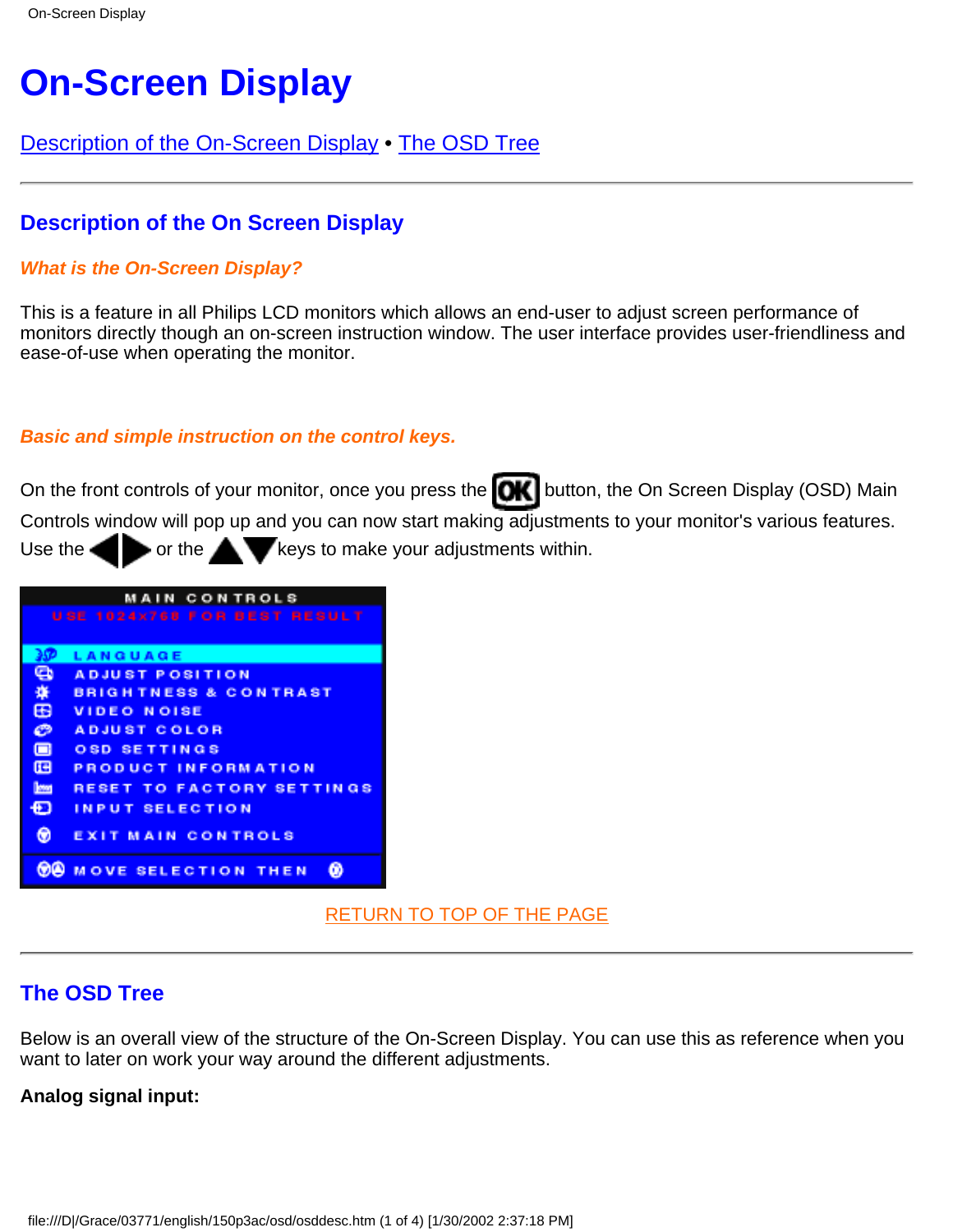

· Specifications are subject to change without prior notice.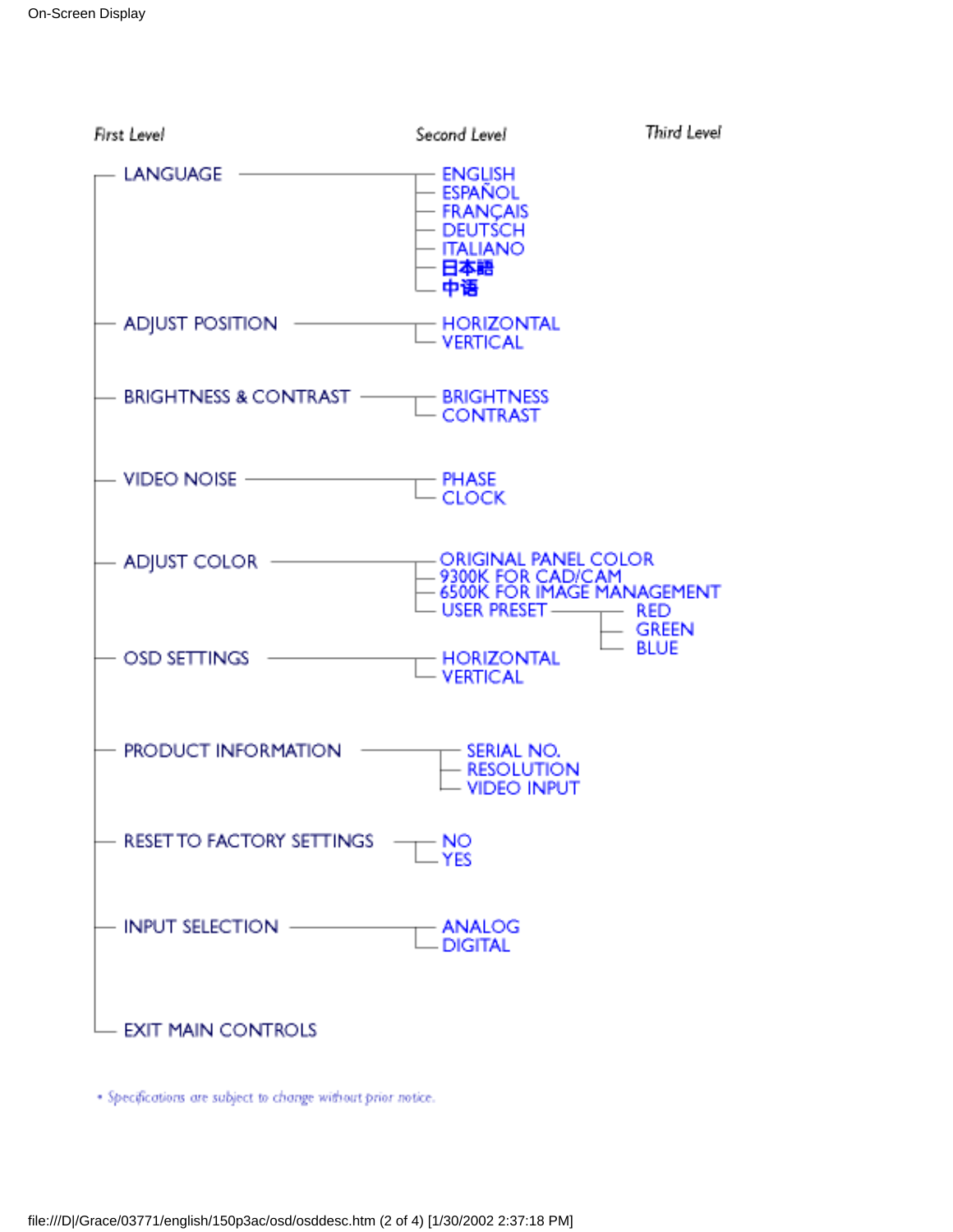## **Digital signal input:**



· Specifications are subject to change without prior notice.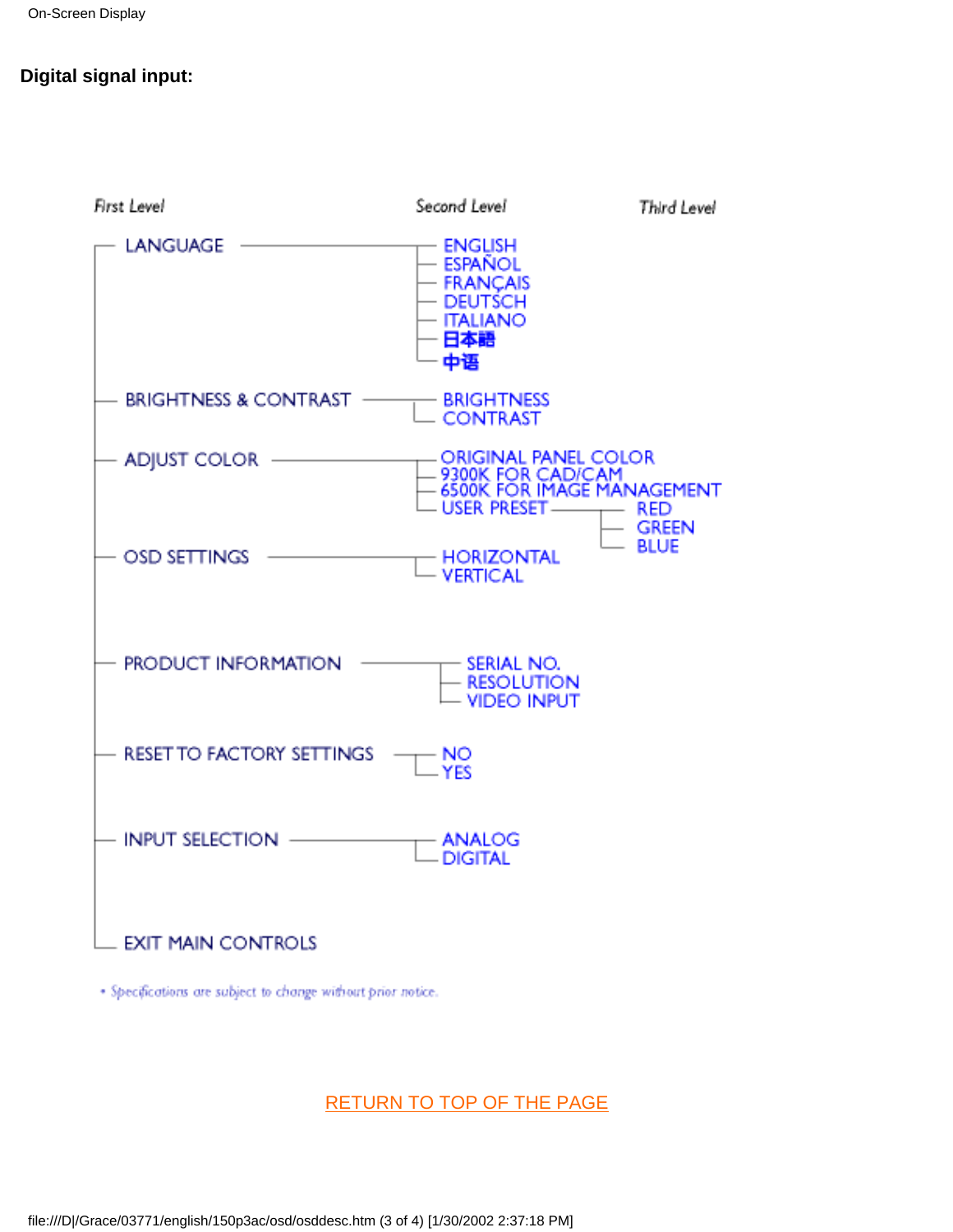On-Screen Display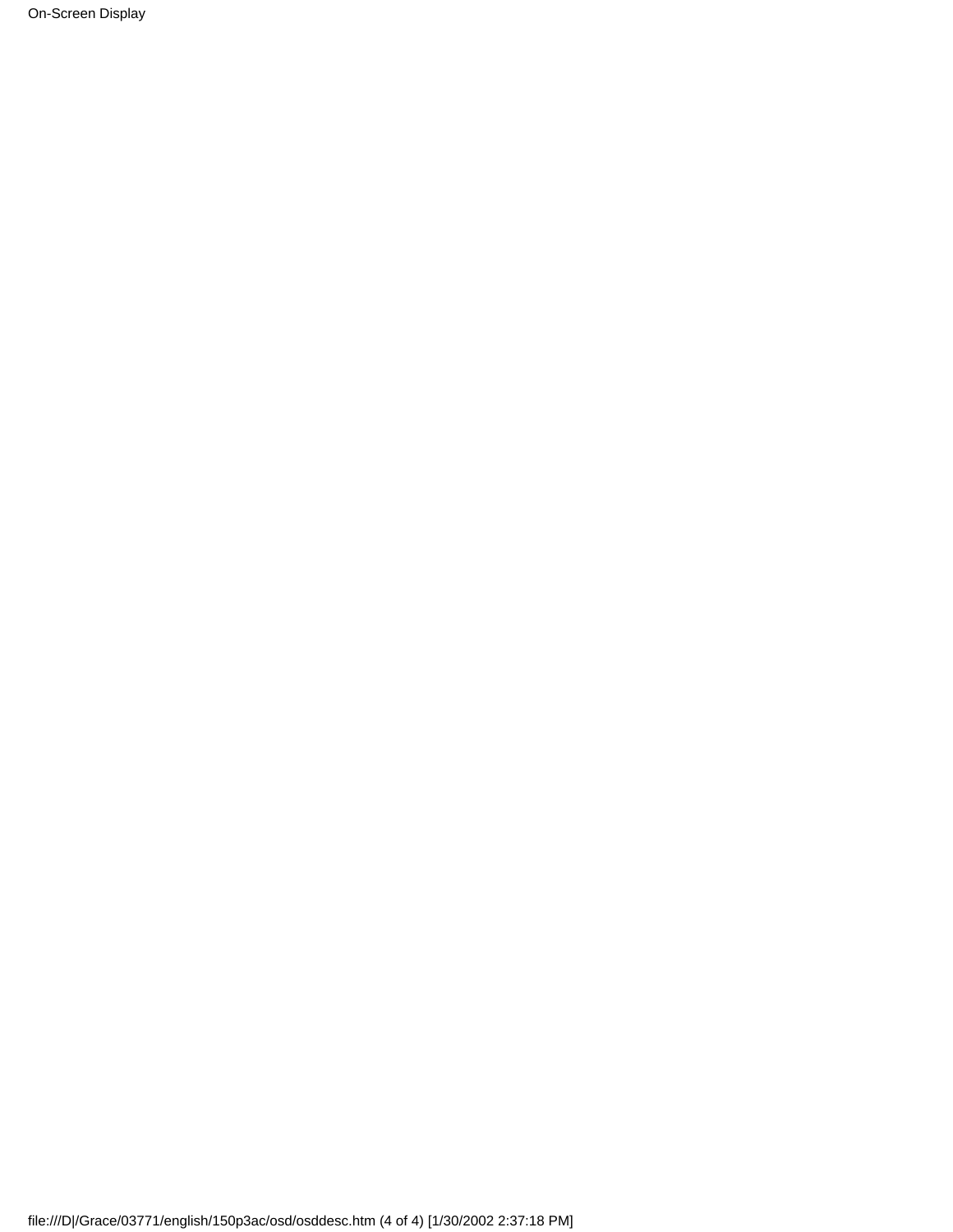# <span id="page-23-0"></span>**Customer Care & Warranty**

PLEASE SELECT YOUR COUNTRY/AREA TO REVIEW DETAILS OF YOUR WARRANTY **COVERAGE** 

WESTERN EUROPE: [Austria](#page-75-0) • [Belgium](#page-75-0) • [Cyprus](#page-75-0) • [Denmark](#page-75-0) • [France](#page-75-0) • [Germany](#page-75-0) • [Greece](#page-75-0) • [Finland](#page-75-0) • [Ireland](#page-75-0) • [Italy](#page-75-0) • [Luxembourg](#page-75-0) • [the Netherlands](#page-75-0) • [Norway](#page-75-0) • [Portugal](#page-75-0) • [Sweden](#page-75-0) • [Switzerland](#page-75-0) • [Spain](#page-75-0) • [United Kingdom](#page-75-0)

EASTERN EUROPE: [Czech Republic](#page-76-0) • [Hungary](#page-76-0) • [Poland](#page-76-0) • [Russia](#page-76-0) • [Turkey](#page-76-0)

LATIN AMERICA: [Antilles](#page-76-0) • [Argentina](#page-76-0) • [Brasil](#page-76-0) • [Chile](#page-76-0) • [Colombia](#page-76-0) • [Mexico](#page-76-0) • [Paraguay](#page-76-0) • [Peru](#page-76-0) • [Uruguay](#page-76-0) • [Venezuela](#page-76-0)

NORTH AMERICA: [Canada](#page-76-0) • [USA](#page-77-0)

PACIFIC: [Australia](#page-76-0) • [New Zealand](#page-76-0)

ASIA: [Bangladesh](#page-76-0) • [China](#page-76-0) • [Hong Kong](#page-76-0) • [India](#page-76-0) • [Indonesia](#page-76-0) • [Japan](#page-76-0) • [Korea](#page-76-0) • [Malaysia](#page-76-0) • [Pakistan](#page-76-0) • [Philippines](#page-76-0) • [Singapore](#page-76-0) • [Taiwan](#page-76-0) • [Thailand](#page-76-0)

AFRICA: [Morocco](#page-76-0) • [South Africa](#page-76-0)

MIDDLE EAST: [Dubai](#page-76-0) • [Egypt](#page-76-0)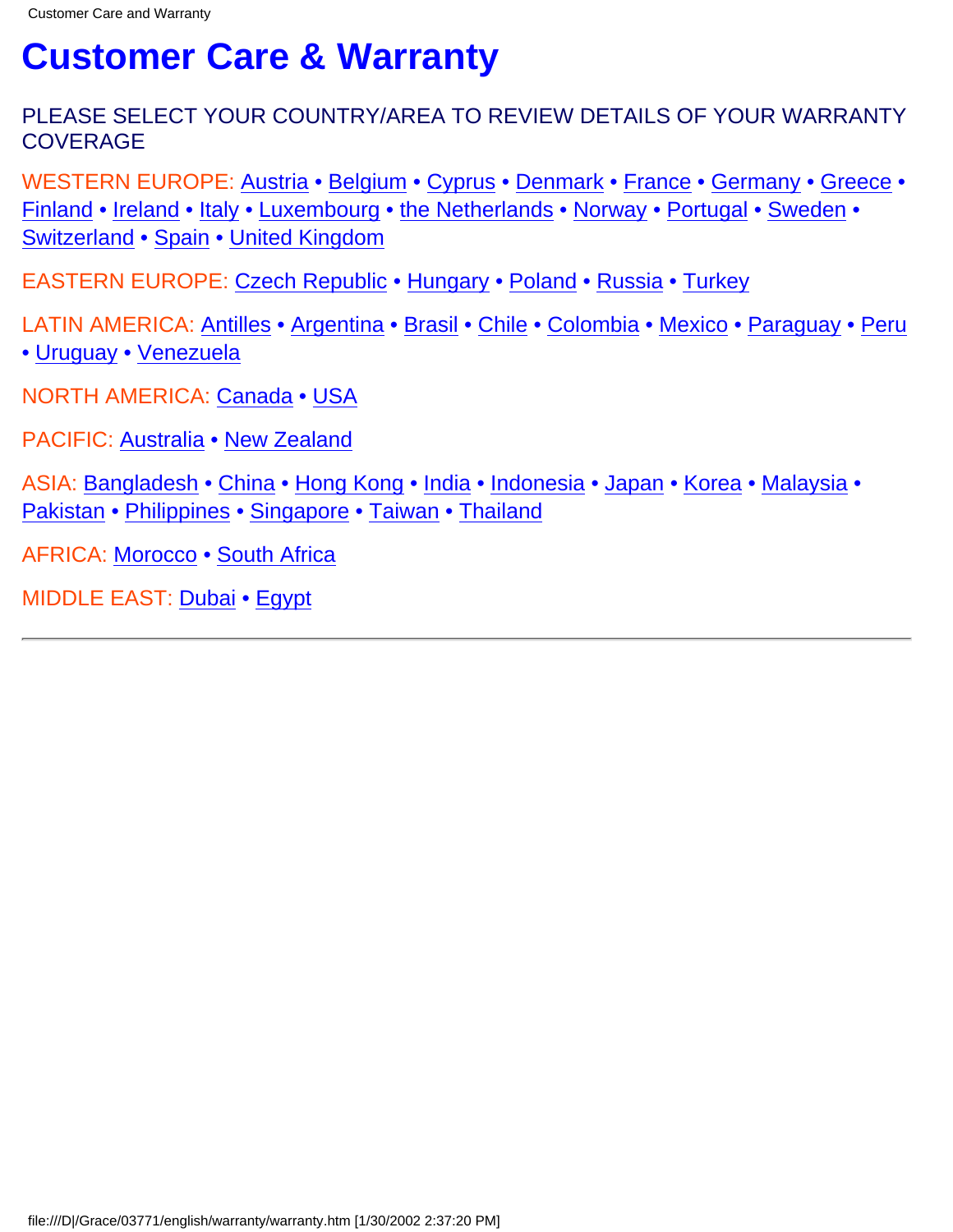# <span id="page-24-0"></span>**Glossary**

# A B C D E F G H I J K L M N O P Q R S T U V W X Y Z

# **C**

## *Color temperature*

A way of describing the color of a radiating source in terms of the temperature (in degrees Kelvin) of a black body radiating with the same dominant frequency as the source.

Most Philips monitors offer the possibility of setting the color temperature to any desired value.

## RETURN TO TOP OF THE PAGE

# **D**

## *D-SUB USB*

Your monitor comes with a D-Sub cable.

## *Digital Visual Interface (DVI)*

The Digital Visual Interface (DVI) specification provides a high-speed digital connection for visual data types that is display technology independent. The interface is primarily focused at providing a connection between a computer and its display device. The DVI specification meets the needs of all segments of the PC industry (workstation, desktop, laptop, etc.) and will enable these different segments to unite around one monitor interface specification.

The DVI interface enables:

- 1. Content to remain in the lossless digital domain from creation to consumption.
- 2. Display technology independence.
- 3. Plug and play through hot plug detection, EDID and DDC2B.
- 4. Digital and Analog support in a single connector.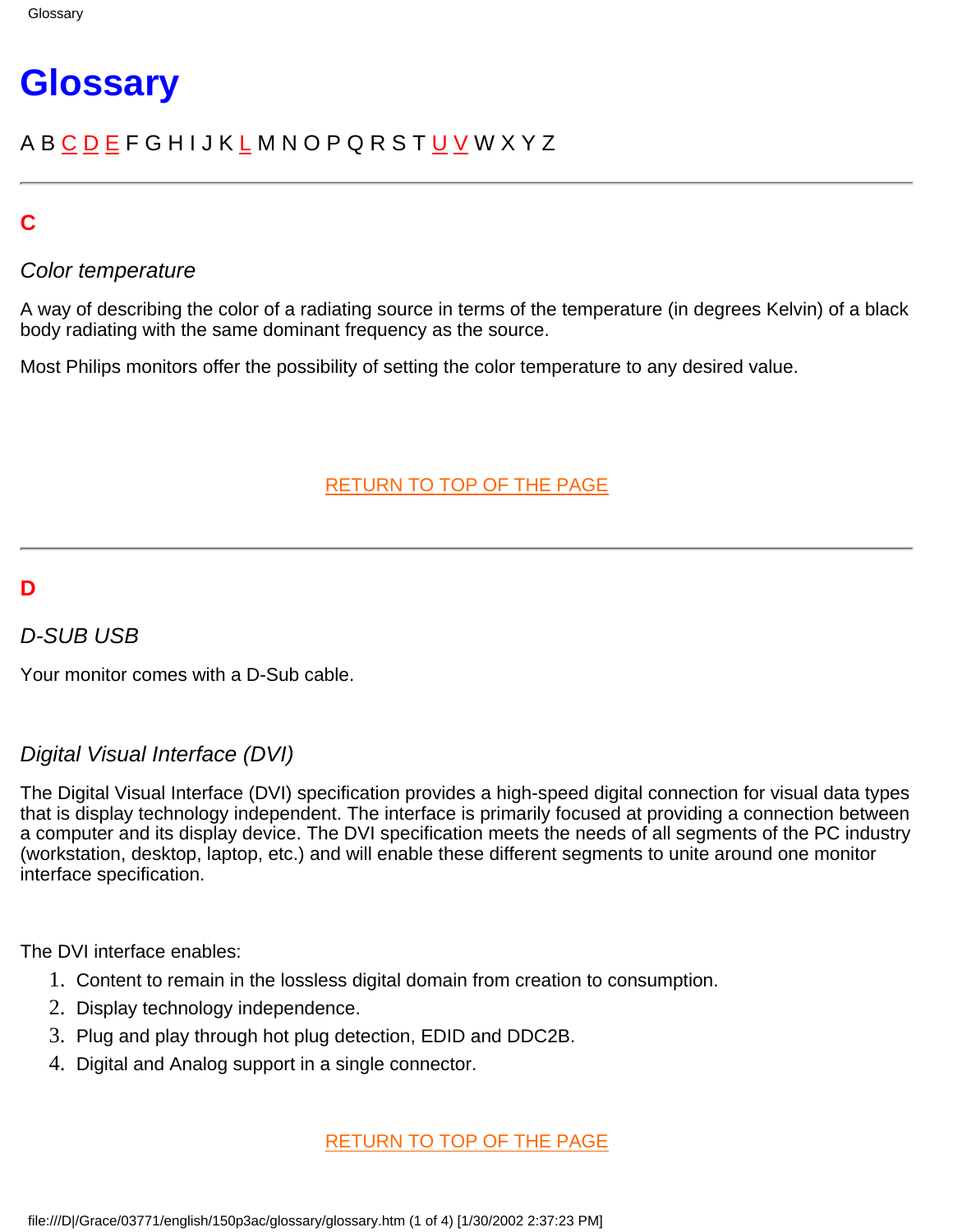# **E**

## *Energy Star Computers Programme*

An energy conservation programme launched by the US Environmental Protection Agency (EPA) with the primary aim of promoting the manufacture and marketing of energy-efficient office automation equipment. Companies joining this programme must be willing to commit themselves to manufacturing one or more products capable of going into a low -power state (< 30 W) either after a period of inactivity or after a predetermined time selected by the user.

### RETURN TO TOP OF THE PAGE

# **L**

## *LCD Liquid Crystal Display*

An alphanumeric display using the unique properties of liquid crystal to form characters. The latest flat-panel displays comprise a matrix of hundreds or thousands of individual LCD cells that generate text and colorful graphics on a screen. They consume little power though they do require external lighting to make them legible to the user.

## RETURN TO TOP OF THE PAGE

## **U**

#### *USB or Universal Serial Bus*

A smart plug for PC peripherals. USB automatically determines resources (like driver software and bus bandwidth) required by peripherals. USB makes necessary resources available without user intervention.

- USB eliminates "case angst" -- the fear of removing the computer case to install add-on peripherals. And USB also eliminates adjustment of complicated IRQ settings when installing new peripherals.
- USB does away with "port gridlock." Without USB, PCs are normally limited to one printer, two Com port devices (usually a mouse and modem), one Enhanced Parallel Port add-on (scanner or video camera, for example) and a joystick. More and more peripherals for multimedia computers arrive on the market every day. With USB, up to 127 devices can run simultaneously on a computer.
- USB permits "hot plug-in." There's no need to shut down, plug in, reboot and run set-up to install peripherals. And no need to go through the reverse process to unplug a device.

In short, USB transforms today's "Plug-and-Pray" into true Plug-and-Play!

Hub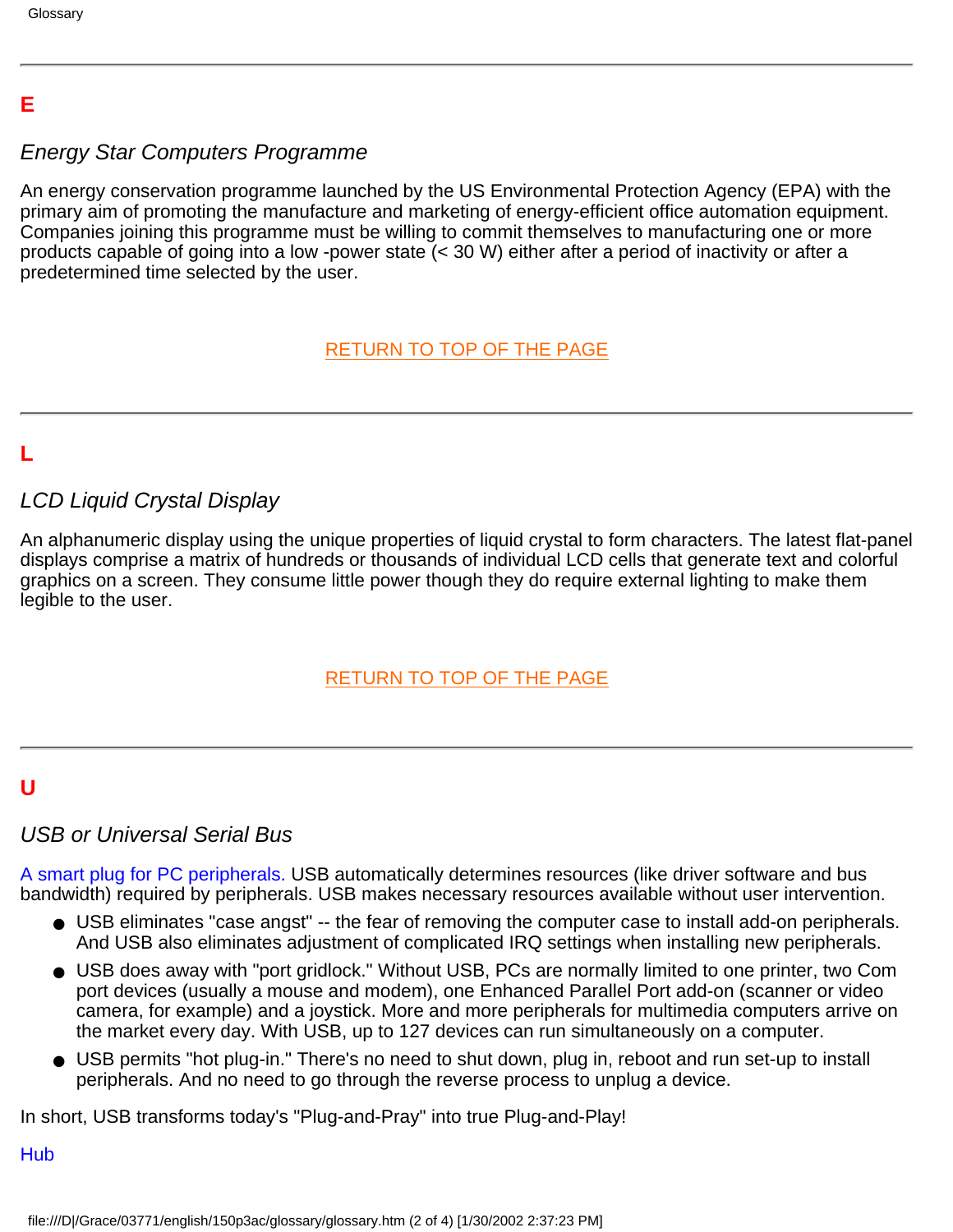Glossary

A Universal Serial Bus device that provides additional connections to the Universal Serial Bus.

Hubs are a key element in the plug-and-play architecture of USB. The Figure shows a typical hub. Hubs serve to simplify USB connectivity from the user's perspective and provide robustness at low cost and complexity.

Hubs are wiring concentrators and enable the multiple attachment characteristics of USB. Attachment points are referred to as ports. Each hub converts a single attachment point into multiple attachment points. The architecture supports concatenation of multiple hubs.

The upstream port of a hub connects the hub towards the host. Each of the other downstream ports of a hub allows connection to another hub or function. Hubs can detect, attach and detach at each downstream port and enable the distribution of power to downstream devices. Each downstream port can be individually enabled and configured at either full or low speed. The hub isolates low speed ports from full speed signaling.

A hub consists of two portions: the Hub Controller and Hub Repeater. The repeater is a protocol-controlled switch between the upstream port and downstream ports. It also has hardware support for reset and suspend/resume signaling. The controller provides the interface registers to allow communication to/from the host. Hub specific status and control commands permit the host to configure a hub and to monitor and control its ports.

#### **Device**

A logical or physical entity that performs a function. The actual entity described depends on the context of the reference. At the lowest level, device may refer to a single hardware component, as in a memory device. At a higher level, it may refer to a collection of hardware components that perform a particular function, such as a Universal Serial Bus interface device. At an even higher level, device may refer to the function performed by an entity attached to the Universal Serial Bus; for example, a data/FAX modem device. Devices may be physical, electrical, addressable, and logical.



#### **Downstream**

The direction of data flow from the host or away from the host. A downstream port is the port on a hub electrically farthest from the host that generates downstream data traffic from the hub. Downstream ports receive upstream data traffic.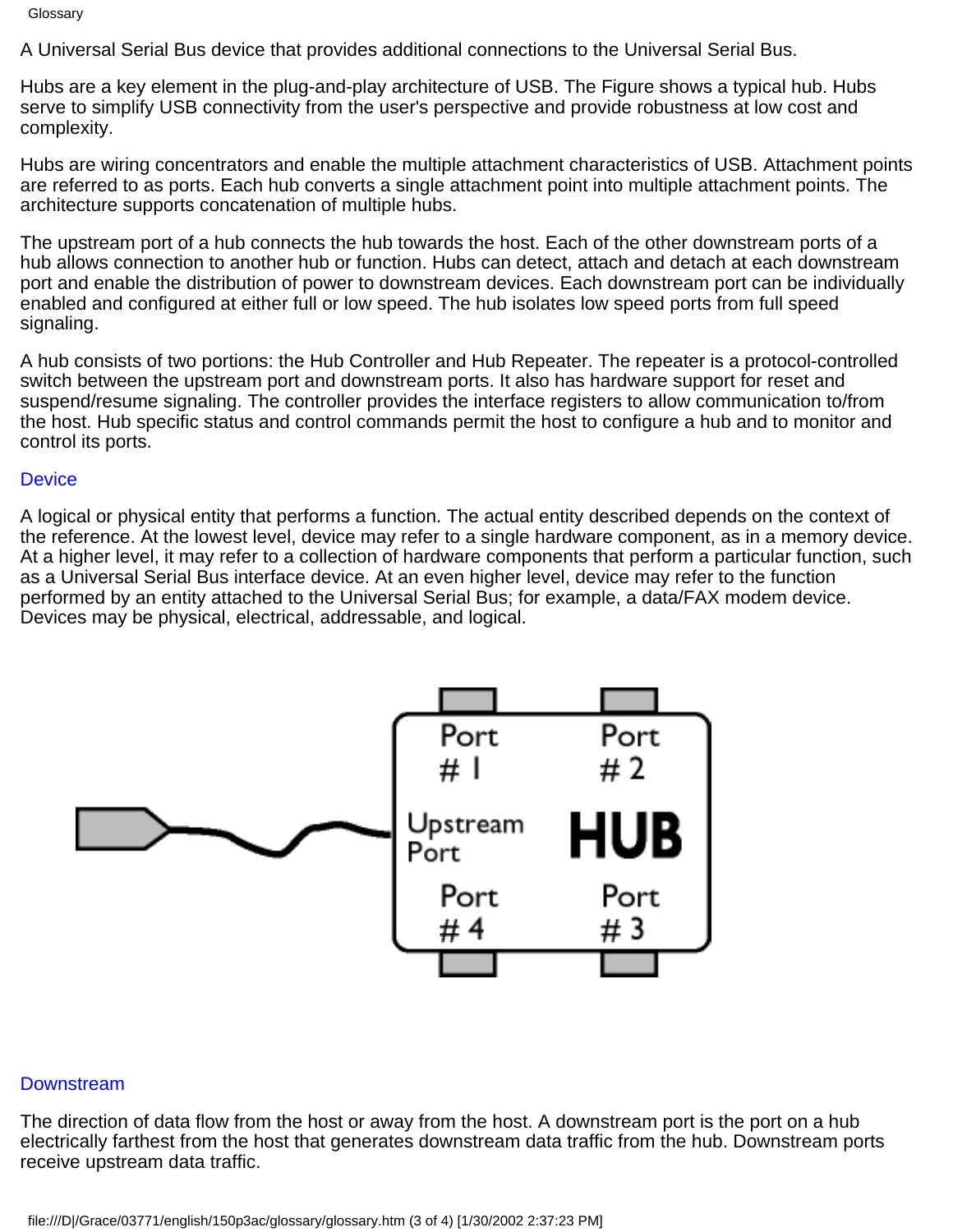### Upstream

The direction of data flow towards the host. An upstream port is the port on a device electrically closest to the host that generates upstream data traffic from the hub. Upstream ports receive downstream data traffic.

RETURN TO TOP OF THE PAGE

**V**

*Vertical refresh rate*

Expressed in Hz, it is the number of frames (complete pictures) written to the screen every second.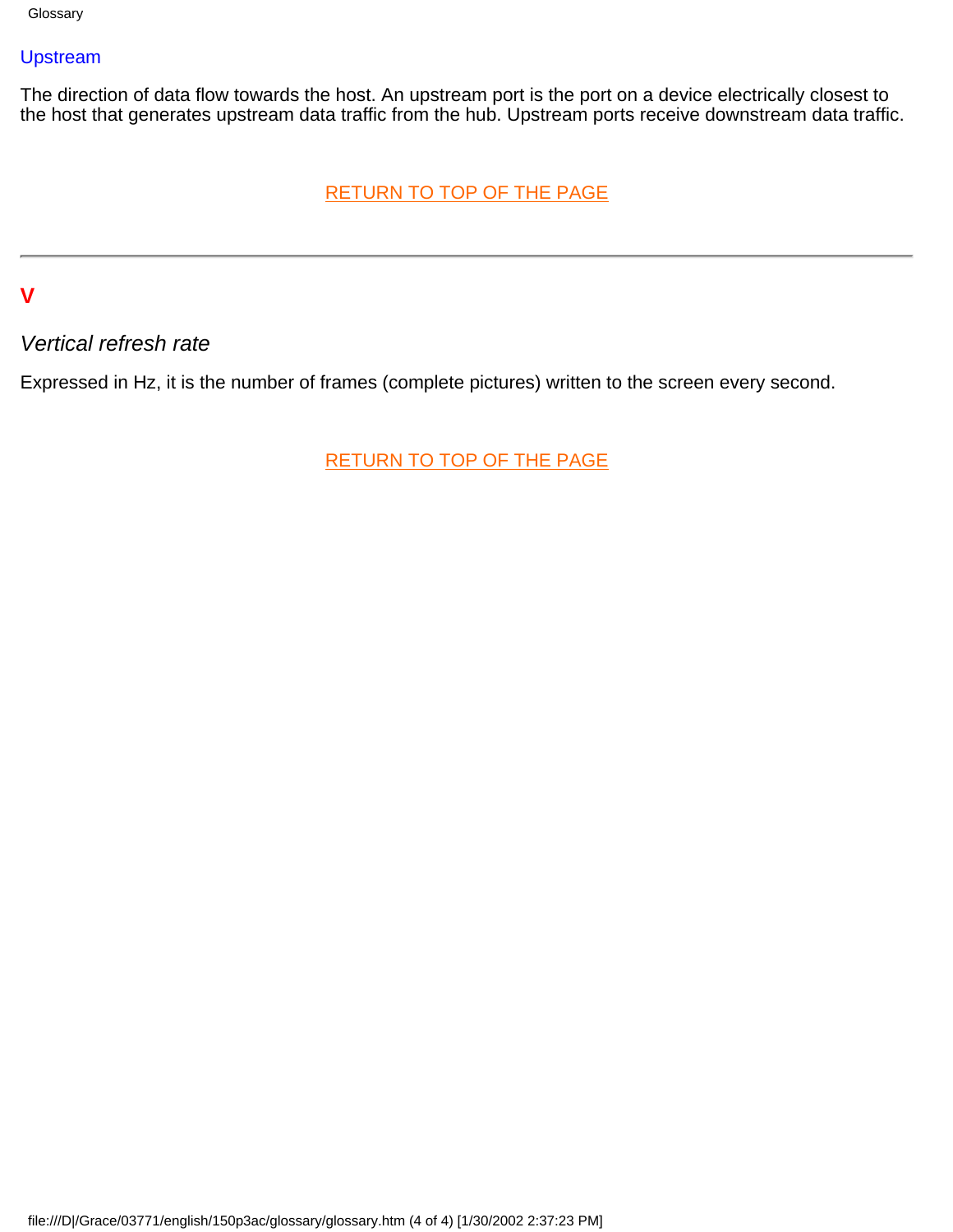# <span id="page-28-0"></span>**Download and Print**

Installing your LCD monitor driver • Download and Printing Instructions • Installing FPadjust Program

## **Installing Your LCD monitor driver**

*System requirements:*

- PC running Windows 95, Windows 98, Windows 2000, Windows Me, Windows XP or later
- Find your driver ".inf/.icm/.cat" at : /PC/drivers/

**Read the "Driver\_install02.txt" file before installing.**

This page provides an option to read the manual in .pdf format. PDF files can be downloaded into your hard disk, then viewed and printed with Acrobat Reader or through your browser.

If you do not have Adobe" Acrobat Reader installed, click on the link to install the application. [Adobe®](file:///D|/Grace/pc/acrobat/ar405eng.exe) [Acrobat Reader for PC](file:///D|/Grace/pc/acrobat/ar405eng.exe) / [Adobe® Acrobat Reader for Mac.](file:///D|/Grace/mac/acrobat/Reader%204.05%20Installer)

## *Download instructions:*

To download the file:

1. Click-and-hold your mouse over the icon below. (Win95/98/2000/Me/XP users right-click)

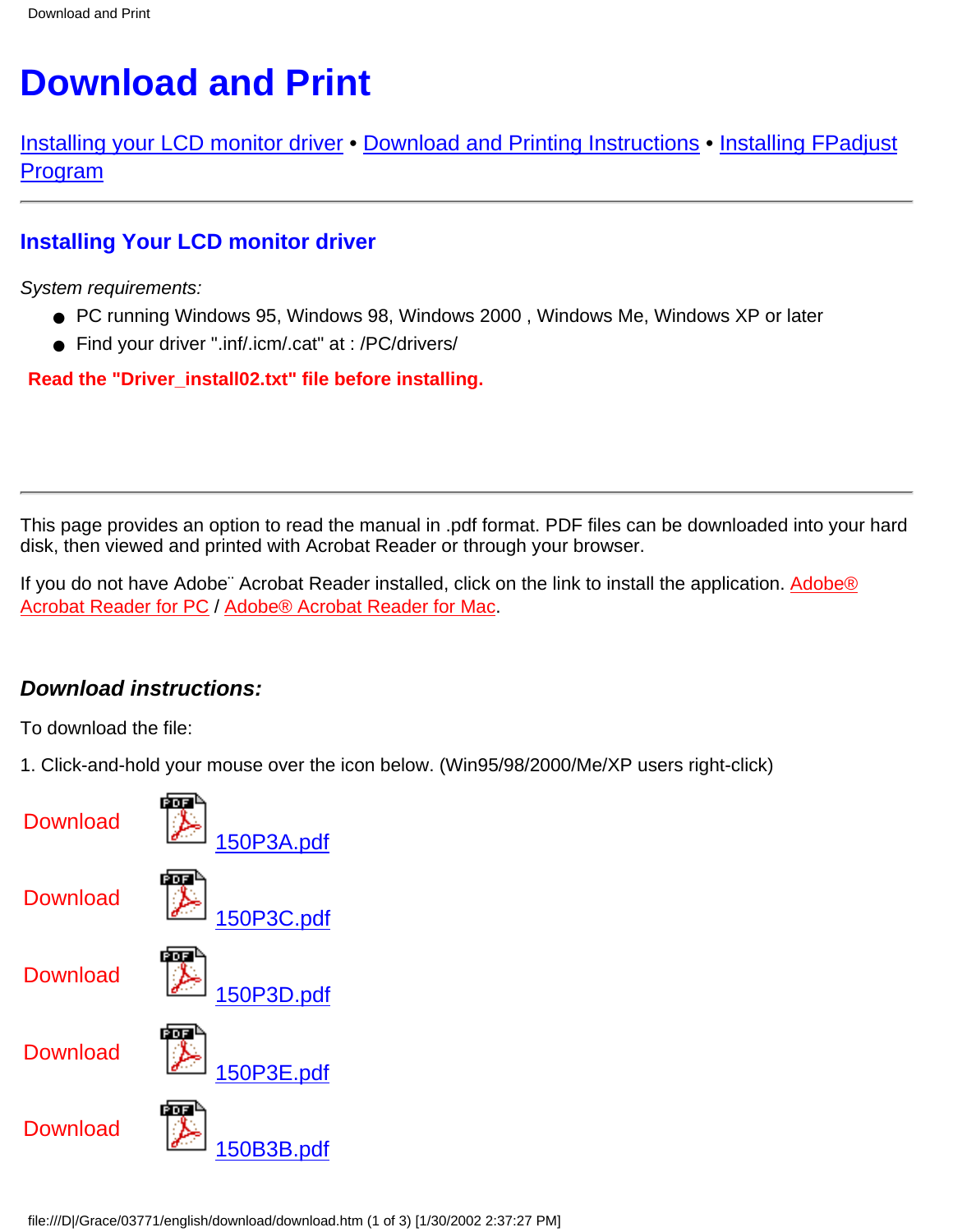Download and Print



2. From the menu that appears, choose 'Save Link As...', 'Save Target As...' or 'Download Link to Disk'.

3. Choose where you would like to save the file; click 'Save' (if prompted to save as either 'text' or 'source', choose 'source').

## *Printing instructions:*

To print the manual:

1. With the manual file open, follow your printer's instructions and print the pages you need.

## RETURN TO TOP OF THE PAGE

## **Installing FPadjust Program**

The FP Adjust program generates alignment patterns which will help you adjust monitor settings such as CONTRAST, BRIGHTNESS, HORIZONTAL & VERTICAL POSITION, PHASE and CLOCK.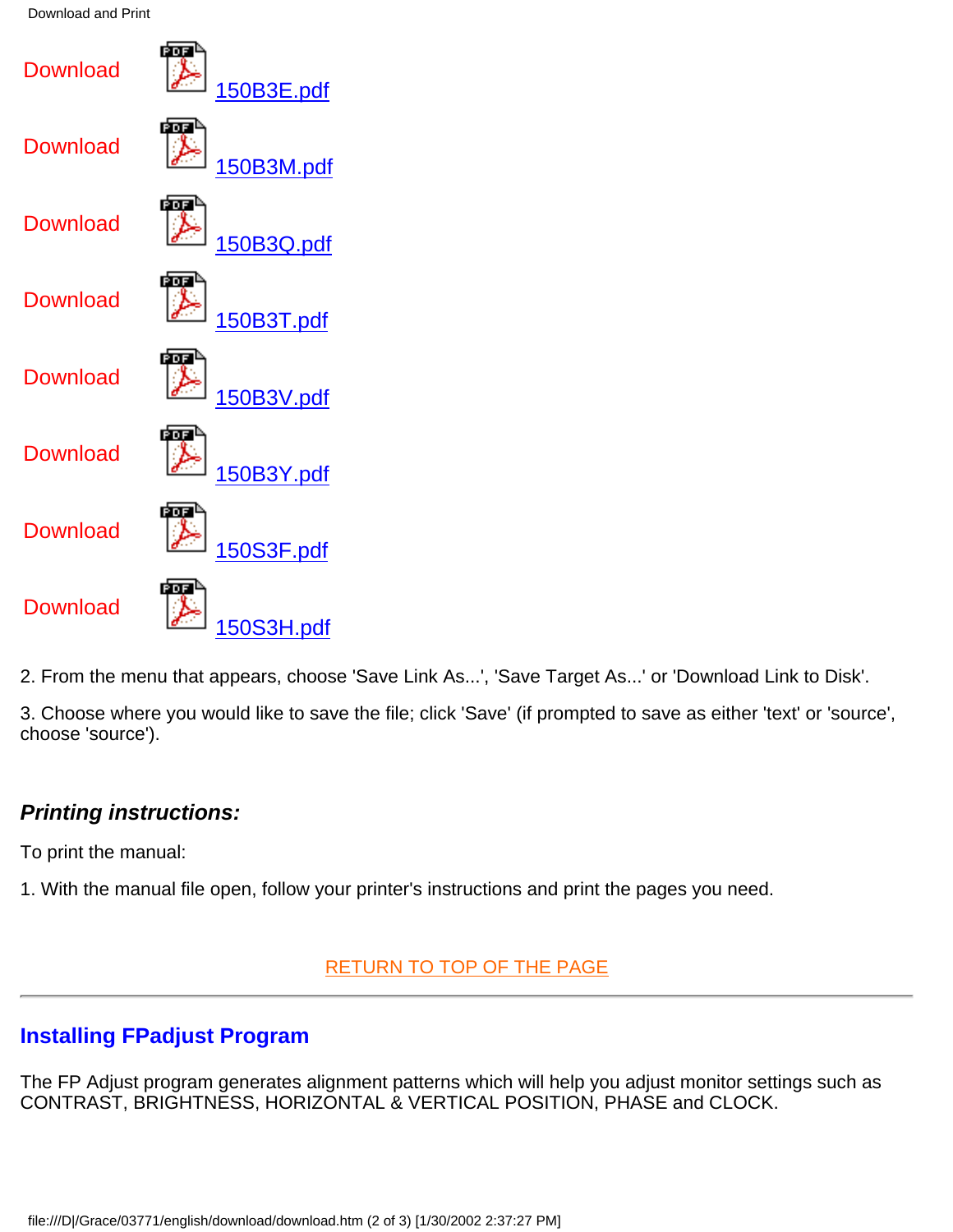#### Download and Print

*System requirements:*

● PC running Windows 95, Windows 98, Windows 2000, Winodws Me, Windows XP or later

## *To install FPadjust Program:*

● Click on the link or icon to install FPadjustment Program.

or

● Click-and-hold your mouse over the icon. (Win95/98/2000/Me/XP users right-click)



Download [FP\\_setup01.exe](file:///D|/Grace/pc/fpadjust/FP_setup01.exe)

- From the menu that appears, choose 'Save Link As...', 'Save Target As...' or 'Download Link to Disk'.
- Choose where you would like to save the file; click 'Save' (if prompted to save as either 'text' or 'source', choose 'source').
- Exit your browser and install the FPadjust Program.

## **Read the "FP\_Readme01.txt" file before installing.**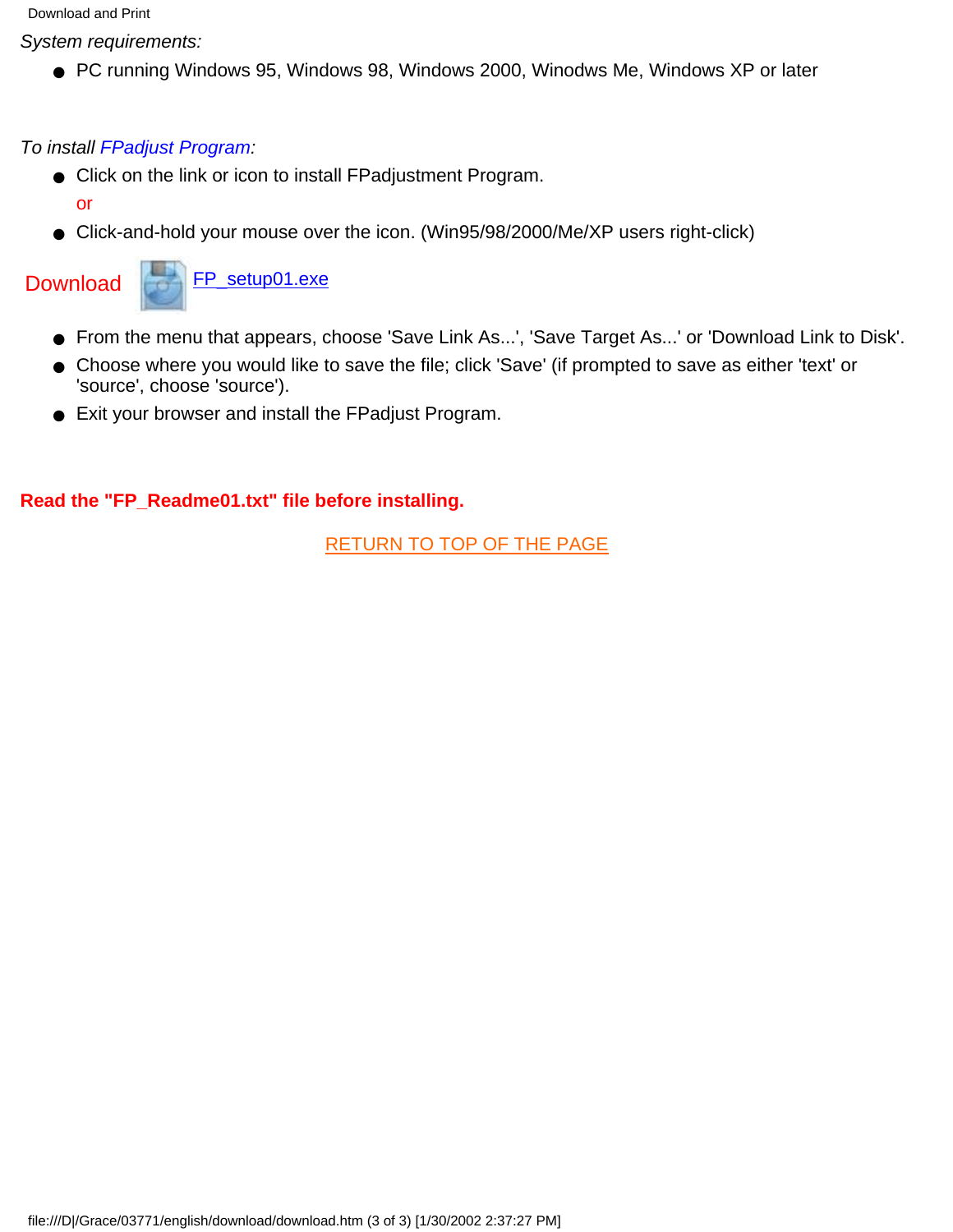# <span id="page-31-0"></span>**FAQs (Frequently Asked Questions)**

[Safety and Troubleshooting](#page-1-0) • General FAQ • Screen Adjustments • Compatibility with Other Peripherals • LCD Panel Technology • Ergonomics, Ecology, and Safety Standards • [Troubleshooting](#page-39-0) • [Regulatory Information](#page-42-0) • [Other Related Information](#page-52-0)

## **General FAQs**

**Q: When I install my monitor how do I do if the screen shows "Cannot display this video mode"?**

### **A: Recommended video mode for Philips 14"/15": 1024x768 @60Hz for Philips 17"/18" 1280x1024@60Hz.**

- 1. Unplug all cables, then connect your PC to the monitor that you used previously and which displayed correctly.
- 2. In the Windows Start Menu, select Settings/Control Panel. In the Control Panel Window, select the Display icon. Inside the Display Control Panel, select the " Settings " tab. Under the setting tab, in box labeled " desktop area ", move the slidebar to 1024x768 pixels (14"/15") / 1280x1024 pixels (17"/18").
- 3. Open " Advanced Properties " and set the Refresh Rate to 60Hz, then click OK.
- $4.$  Restart your computer and repeat step 2 and 3 to verify that your PC is set at 1024x768@60Hz (14"/15") / 1280x1024@60Hz (17"/18").
- 5. Shut down your computer, disconnect your old monitor and reconnect your Philips LCD monitor.
- 6. Turn on your monitor and then turn on your PC

**Q: What should I do when screen shows: THIS IS 85HZ OVERSCAN, CHANGE COMPUTER DISPLAY INPUT TO 1024 x 768 @60HZ or THIS IS 85HZ OVERDRIVE, CHANGE COMPUTER DISPLAY INPUT TO 1280 x 1024 @60HZ?**

**A: It means the signal input from your PC is 85Hz -- outside the range that the monitor can display. New Generation LCD intelligent monitor capabilities temporarily override the overscan, providing you with 10 minutes to reset timing to recommended settings.**

**Here's how:**

**Go to your Windows Start menu. Select** *Settings***, then** *Control Panel***. Select** *Display***. Move to** *Settings* **and click on the** *Advanced* **button. Under** *Adaptor***, change the refresh rate to 56~75.**

**You have 10 minutes to complete the operation; if you do not complete within 10 minutes, power off and re-power on monitor to enter changes.**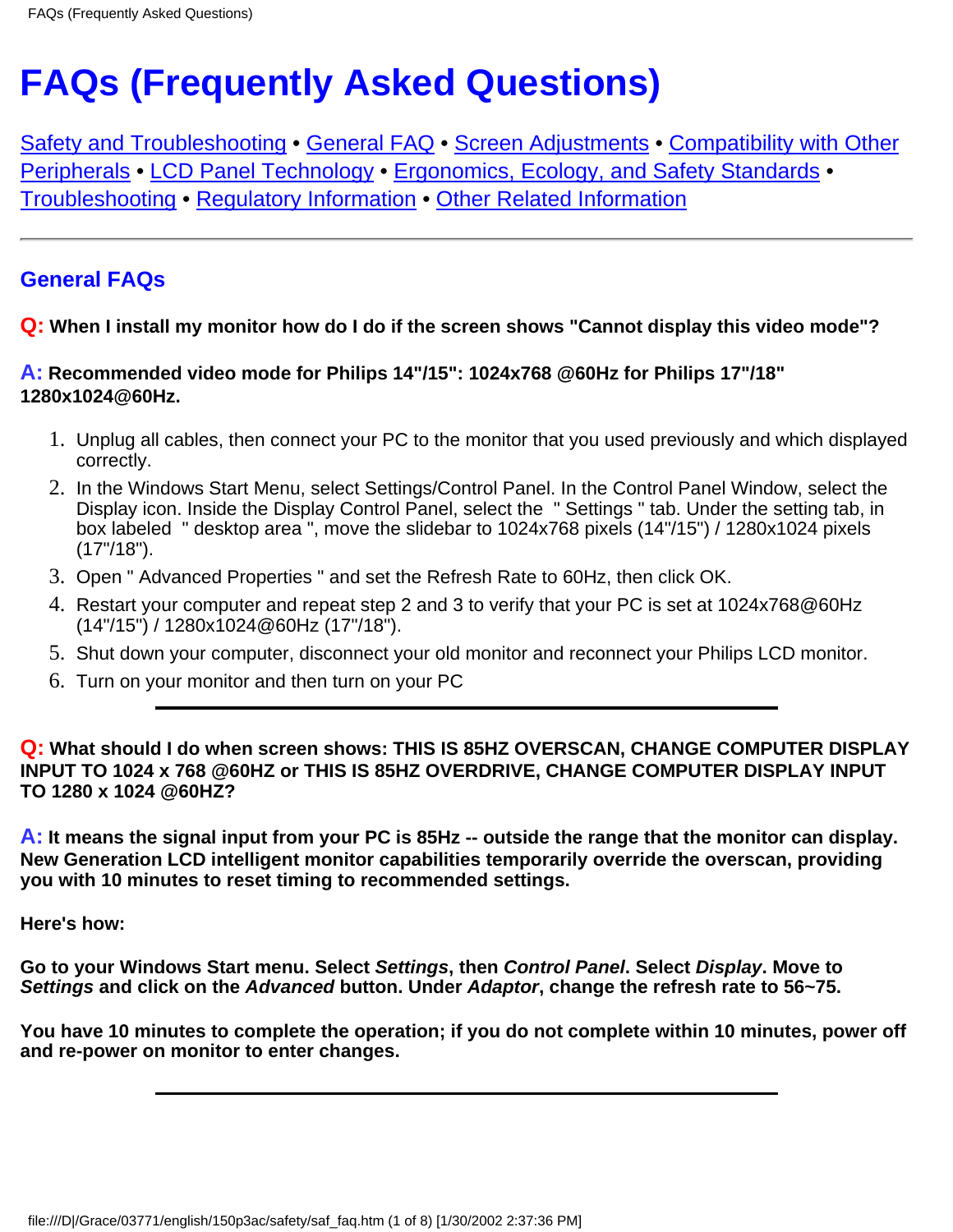FAQs (Frequently Asked Questions)

**Q: What does "refresh rate" mean to me in an LCD monitor?**

**A: For LCD monitors, the refresh rate is much less relevant. LCD monitors display a stable, flicker-free image at 60Hz. There is no visible differences between 85Hz and 60Hz.**

**Q: What are the .inf and .icm files on the setup disk & CD-ROM? How do I install the drivers (.inf and .icm)?**

**A: These are the driver files for your monitor. Follow the instructions in your user manual to install the drivers. You computer may ask you for monitor drivers (.inf and .icm files) or a driver disk when you first install your monitor. Follow the instructions to insert the driver disk (either floppy or CD-ROM) included in this package. Monitor drivers (.inf and .icm files) will be installed automatically.**

**Q: How do I adjust resolution?**

**A: Your video card/graphic driver and monitor together determine the available resolutions. You can select desired resolution under Window 95/98 with the "Display properties/Settings" control panel**

**Q: What if I get lost when making monitor adjustments?**

**A: Simply press the OSD button, then select "Reset" to recall all original factory settings.**

**Q: What is the Auto function?**

**A: The** *AUTO adjustment* **key restores optimal screen position, phase and clock settings with the press of a single button – without navigation through OSD menus and control keys.**

**Q: My Monitor has no power (Power LED does not light) ? What should I do?**

**A: Make sure the AC power cord is connected to the Monitor.**

**Q: Will the LCD monitor accept an Interlaced signal?**

**A: No If an Interlace signal is used, the screen displays both odd and even horizontal scanning lines at the same time, distorting the picture.**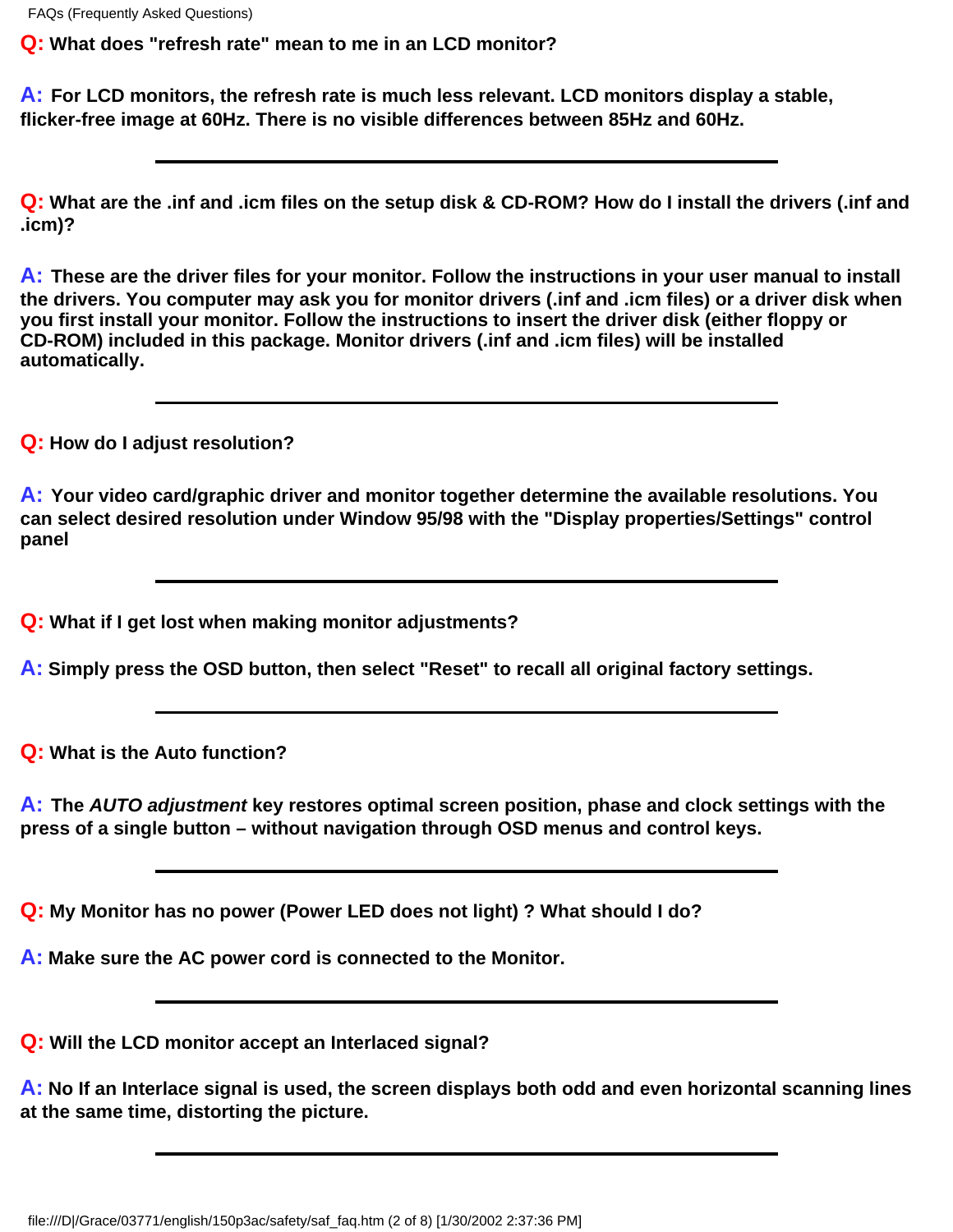**Q: Does Refresh Rate mean to LCD?**

**A: Unlike CRT display technology in which the speed the electron beam is swept from the top to the bottom of the screen determines flicker, an active matrix display uses an active element (TFT) to control each individual pixel and thus refresh rate is not really applicable to LCD technology.**

**Q: Will the LCD screen resistant scratches?**

**A: A protective coating is applied onto the surface of the LCD, which is durable up to a certain extent of hardness (approximately up to the hardness of a 2H pencil). In general, it is recommended not to expose the panel surface to any excessive shocks or scratches. An optional protective cover with greater scratch resistance is also available.**

**Q: How should I clean the LCD surface?**

**A: For normal cleaning, use the clean, soft and fine. For extensive cleaning, please use Isopropyl alcohol. Do not use other solvents such as ethyl alcohol, ethanol, acetone, hexane, etc.**

**Q: Can the Philips LCD Monitor be hung on the wall or used as touch panel?**

**A: Yes, Philips Brilliance LCD monitors have this optional feature. The standard VESA mount holes on back cover that allows user to mount the Philips monitor on any VESA standard ARM or accessories. Touch panels are being developed for future applications. Check with your Philips sales representative for more information.**

RETURN TO TOP OF THE PAGE

**Screen Adjustments**

**Q: What is the FPadjust program on the setup disk and CD-ROM?**

**A: The FPadjust program generates alignment patterns that help you adjust monitor settings such as Contrast, Brightness, Horizontal Position, Vertical Position, Phase, and Clock for optimal performance.**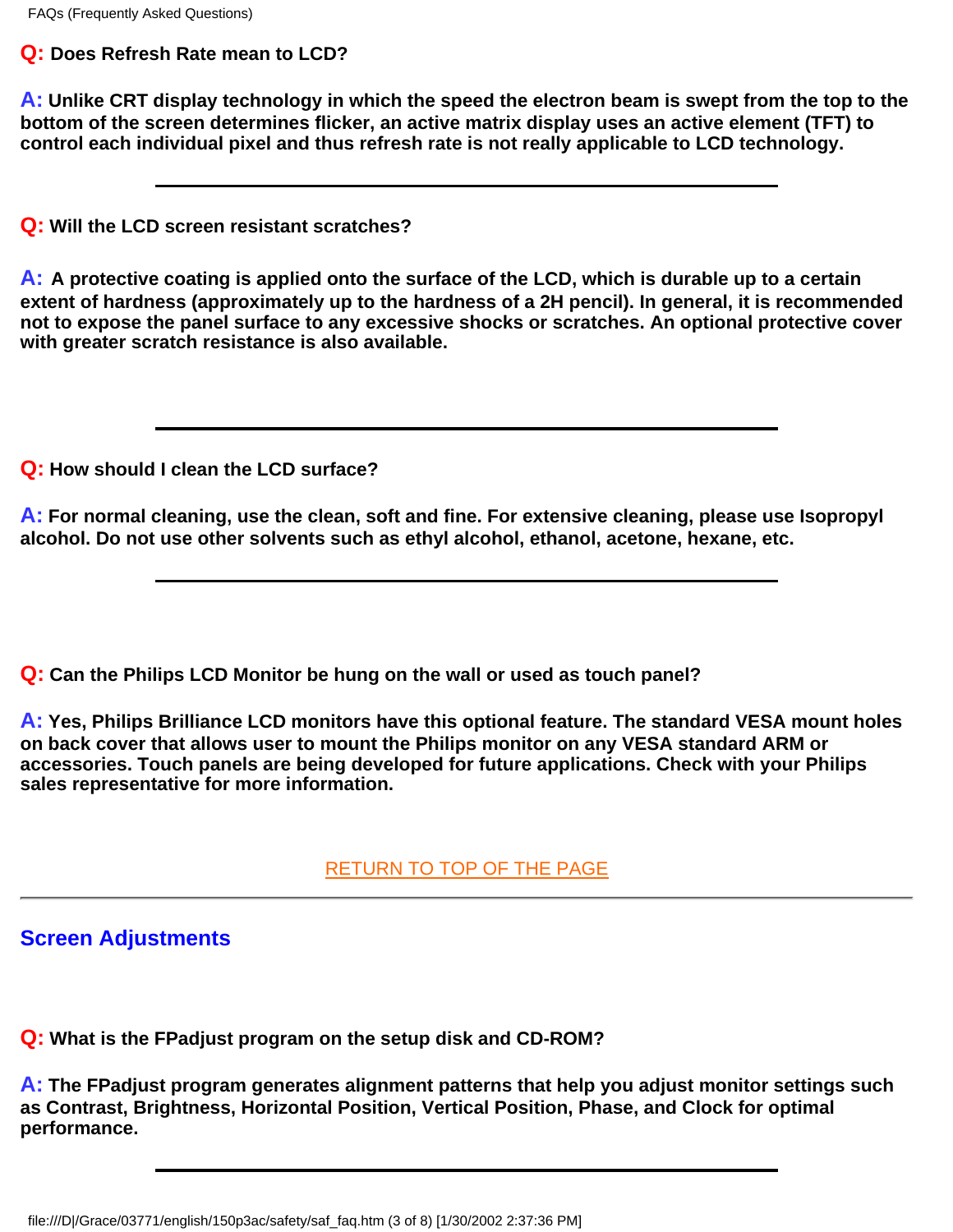## **Q: When I install my monitor, how do I get the best performance for the monitor?**

**A:**

For best performance, make sure your display settings are set at 1024x768@60Hz for 14"/15", 1. 1280x1024@60Hz for 17"/18". Note: You can check the current display settings by pressing the OSD OK button once.

The current display mode is shown in product information in OSD main controls.

- 2. To install the Flat Panel Adjust (FPadjust) program located on the monitor setup CD-ROM, open the CD-ROM and double-click the FP\_setup01.exe icon. This will install FP Adjust automatically and place a shortcut on your desktop.
- 3. Run FPadjust by double clicking the shortcut. Follow the instructions step by step to optimize image performance with your system's video controller.

## **Q: How do LCDs compare to CRTs in terms of radiation?**

**A: Because LCDs do not use an electron gun, they do not generate the same amount of radiation at the screen surface.**

# RETURN TO TOP OF THE PAGE

# **Compatibility with other Peripherals**

**Q: Can I connect my LCD monitor to any PC, workstation or Mac?**

**A: Yes, all Philips LCD monitors are fully compatible with standard PC, Mac and workstation. You may need a cable adapter to connect the monitor to your Mac system. Please contact your dealer/reseller for more information.**

**Q: Are Philips LCD monitors Plug-and-Play?**

**A: Yes, the monitors are Plug-and-Play compatible with Windows® 95, 98, 2000 and the PC98/99 platforms.**

**Q: What is USB (Universal Serial Bus)?**

**A: Think of USB as a smart plug for PC peripherals. USB automatically determines resources (like driver software and bus bandwidth) required by peripherals. USB makes necessary resources available without user intervention. There are three main benefits of USB. USB eliminates "case angst," the fear of removing the computer case to install circuit board cards -- that often require**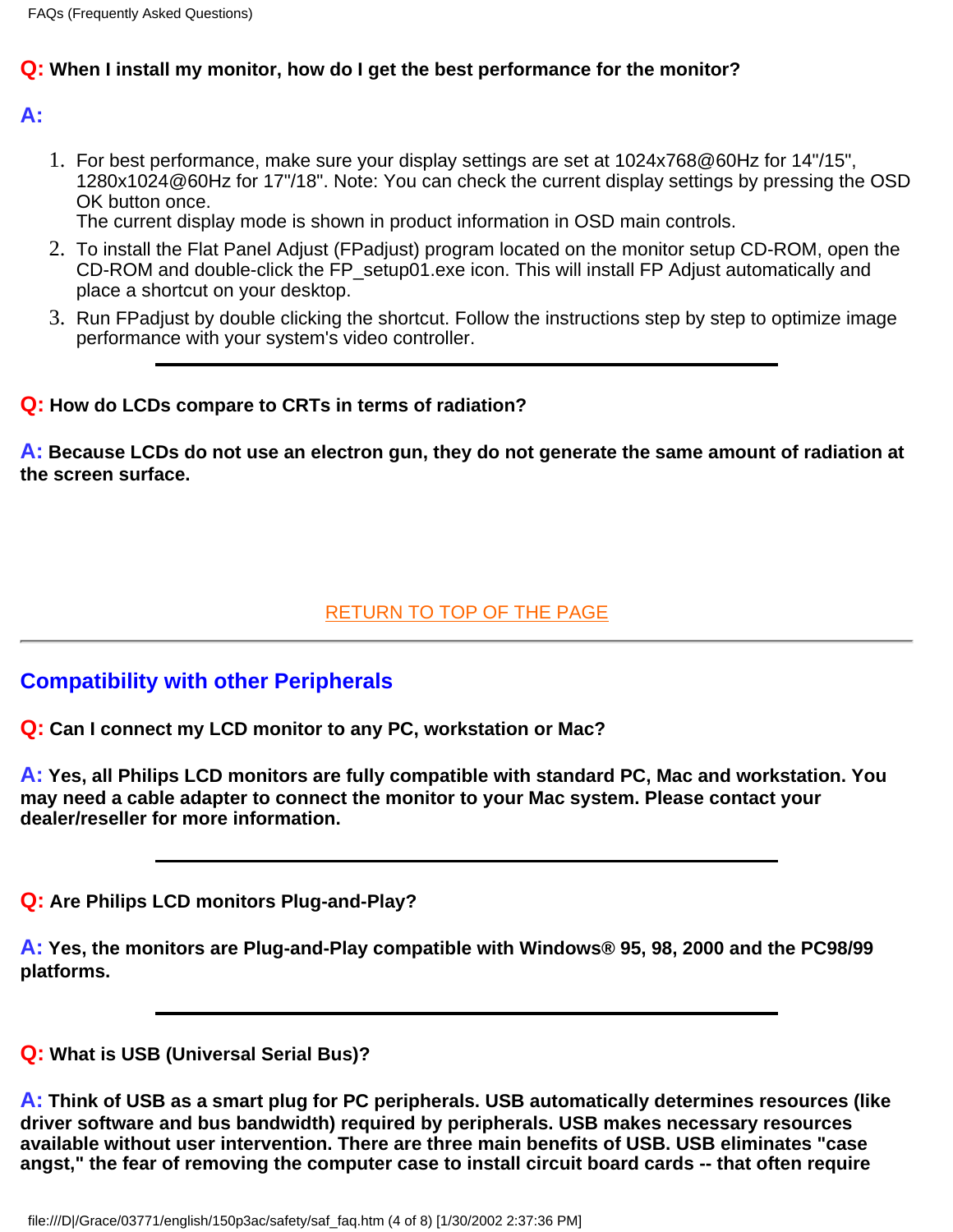FAQs (Frequently Asked Questions)

**adjustment of complicated IRQ settings -- for add-on peripherals. USB does away with "port gridlock." Without USB, PCs are normally limited to one printer, two Com port devices (usually a mouse and modem), one Enhanced Parallel Port add-on (scanner or video camera, for example), and a joystick. More and more peripherals for multimedia computers come on the market every day.**

With USB, up to 127 devices can run simultaneously on one computer. USB permits "hot plug-in." No need to shut down, plug in, reboot and run set up to install peripherals. No need to go through the reverse process to unplug a device. Bottom line: USB transforms today's "Plug-and-Pray" into true Plug-and-Play!

### **Q: What is a USB hub ?**

**A: A USB hub provides additional connections to the Universal Serial Bus. A hub's upstream port connects a hub to the host, usually a PC. Multiple downstream ports in a hub allows connection to another hub or device, such as a USB keyboard, camera or printer.**

### RETURN TO TOP OF THE PAGE

## **LCD Panel Technology**

**Q: What is Liquid Crystal Display?**

**A: A Liquid Crystal Display (LCD) is an optical device that is commonly used to display ASCII characters and images on digital items such as watches, calculators, portable game consoles etc. LCD is the technology used for displays in notebook and other small computers. Like light-emitting diode and gas-plasma technologies, LCD allows displays to be much thinner than cathode ray tube (CRT) technology. LCD consumes much less power than LED and gas-display displays because they work on the principle of blocking light rather than emitting it.**

**Q: How are LCDs made?**

**A: LCDs are created from two glass plates separated from each other at a distance of a few microns. Plates are filled with liquid crystal, then seals together. The top plate is colored with a RGB pattern to make the color filter. Then polarizers are glued to both plates. This combination is sometimes called "glass" or "cell." The LCD cell is assembled into a "module" by adding the backlight, driver electronics and frame.**

#### **Q: What is polarization ?**

**A: Polarization is basically directing light to shine in one direction. Light is electromagnetic wave. Electric and magnetic fields oscillate in a direction perpendicular to the propagation of the light beam. The direction of these fields is called "polarization direction." Normal or non-polarized light has fields in several directions; polarized light has a field in only one direction.**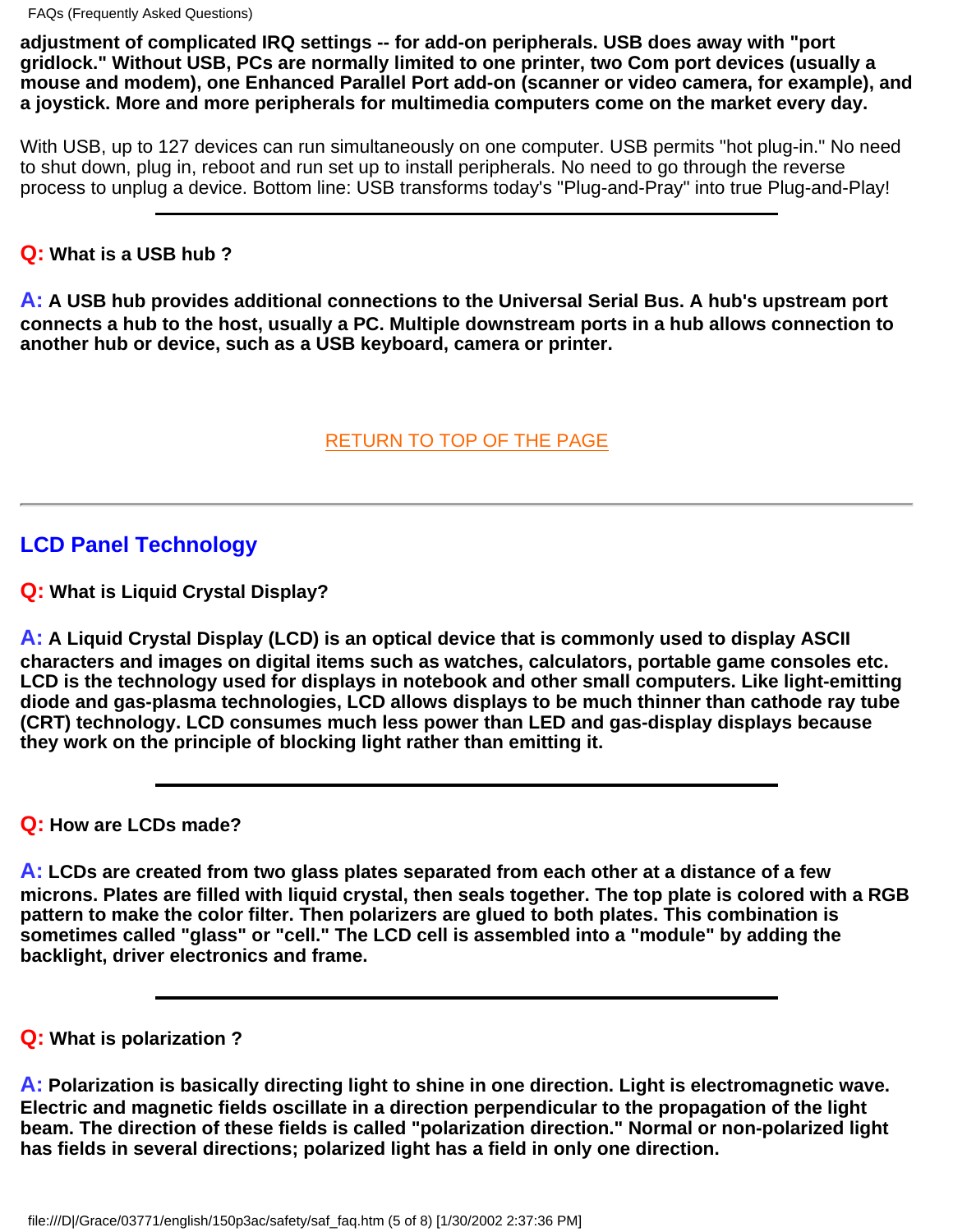**Q: What differentiates passive matrix LCDs from active matrix LCDs?**

**A: An LCD is made with either a passive matrix or an active matrix display grid. An active matrix has a transistor located at each pixel intersection, requiring less current to control the luminance of a pixel. For this reason, the current in an active matrix display can be switched on and off more frequently, improving the screen refresh time (your mouse pointer will appear to move more smoothly across the screen, for example). The passive matrix LCD has a grid of conductors with pixels located at each intersection in the grid.**

**Q: How does a TFT LCD Panel work?**

**A: On each column and row of the TFT LCD panel, a data source drive and a gate drive and attached respectively. The TFT drain of each cell is connected to the electrode. The molecular arrangement of liquid crystal elements differs depending on whether it is impressed with voltage or not. It varies the direction of polarized light and the amount of light by letting it through different arrays of liquid crystal elements. When two polarized filters are arranged vertically on a polarized light pole, the light that passes through the upper polarized panel is turned 90 degrees along with spiral structure of the liquid crystal molecules, and goes through the polarized filter at the bottom. When impressed with voltage, liquid crystal molecules are arranged vertically from the original spiral structure and the direction of the light is not turned in 90 degrees. In this case, light that comes through the top polarized panel may not go through the polarized panel at the bottom.**

**Q: What are the advantages of TFT LCD compared to CRT?**

**A: In a CRT monitor, a gun shoots electrons and general light by colliding polarized electrons on fluorescent glass. Therefore, CRT monitors basically operate with analog RGB signal. A TFT LCD monitor is a device displaying an input image by operating liquid crystal panel. The TFT has a fundamentally different structure than a CRT: Each cell has an active matrix structure and independent active elements. A TFT LCD has two glass panels and the space between them is filled in with liquid crystal. When each cell is connected with electrodes and impressed with voltage, molecular structure of liquid crystal is altered and controls amount of inlet lighting to display images. A TFT LCD has several advantages over a CRT, since it can be very thin and it does not have flickering because it does not use scanning method.**

**Q: Vertical frequency of 60Hz optimal for an LCD monitor, why?**

**A: Unlike a CDT monitor, the TFT LCD panel has a fixed resolution. For example, an XGA monitor has 1024x3 (R, G, B) x 768 pixels and higher resolution may not be available without additional software processing. The panel is designed to optimize display for 65MHz dot clock, one of the standards for XGA displays. Since the vertical/horizontal frequency for this dot clock is 60Hz/48KHz, the optimum frequency for this monitor is 60Hz.**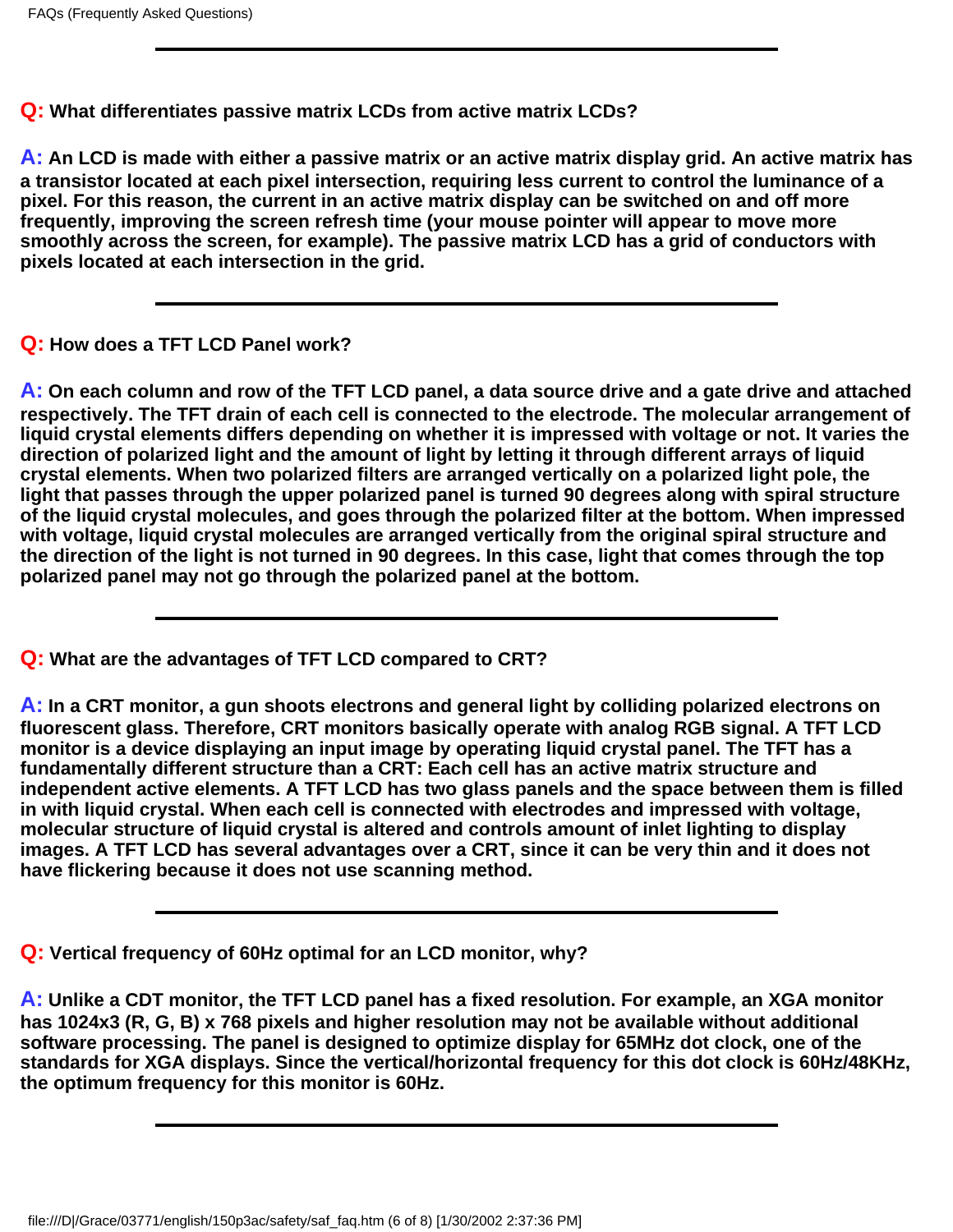FAQs (Frequently Asked Questions)

**Q: What kind of wide-angle technology is available? How does it work?**

**A: The TFT LCD panel is an element controls/displays inlet of a backlight using the dual-refraction of liquid crystal. Using the property that the projection of inlet light refracts toward the major axis of the liquid element, it controls the direction of inlet light and displays it. Since the refraction ratio of inlet light on liquid crystal varies with the inlet angle of the light, the viewing angle of a TFT is much narrow than that of a CDT. Usually, viewing angle refers to the point where the contrast ration is 10. Many ways to widen the viewing angle are currently being developed the most commonly used approach is to use a wide viewing angle film, which widens viewing angle by varying the refraction ratio. Also IPS (In Plane Switching) or MVA (Multi Vertical Aligned) is used for wider viewing angle.**

**Q: Why is there no flicker on an LCD Monitor?**

**A: Technically speaking, LCDs do flicker, but the cause of the phenomenon is different from that of CRT monitor -- and has no impact of ease of viewing. Flickering in a LCD monitor refers to usually undetectable luminance caused by the difference between positive and negative voltage. On the other hand, CRT flickering that can irritate the human eye comes when the on/off action of the florescent object becomes visible. Since the reaction speed of liquid crystal in a LCD panel is much slower, this troublesome form of flickering is not present in LCD display.**

**Q: Why is an LCD monitor virtually free of Electro Magnetic Interference?**

**A: Unlike a CRT, an LCD monitor does not have key parts that generate Electro Magnetic Interference, especially magnetic fields. Also, since LCD display utilizes relatively low power, its power supply is extremely quiet.**

**RETURN TO TOP OF THE PAGE**

# **Ergonomics, Ecology, and Safety Standards**

**Q: What is CE mark?**

**A: The CE (Conformité Européenne) marking is required to be displayed on the regulated product placed for sale on the European market. This mark "CE" means that a product complies with an applicable European Directive. A European Directive is a European "Law" which relates to health, safety, environment and consumer Protection, much the same as the U.S. National Electrical Code and UL Standards.**

**Q: Does the LCD monitor conform to general safety standards?**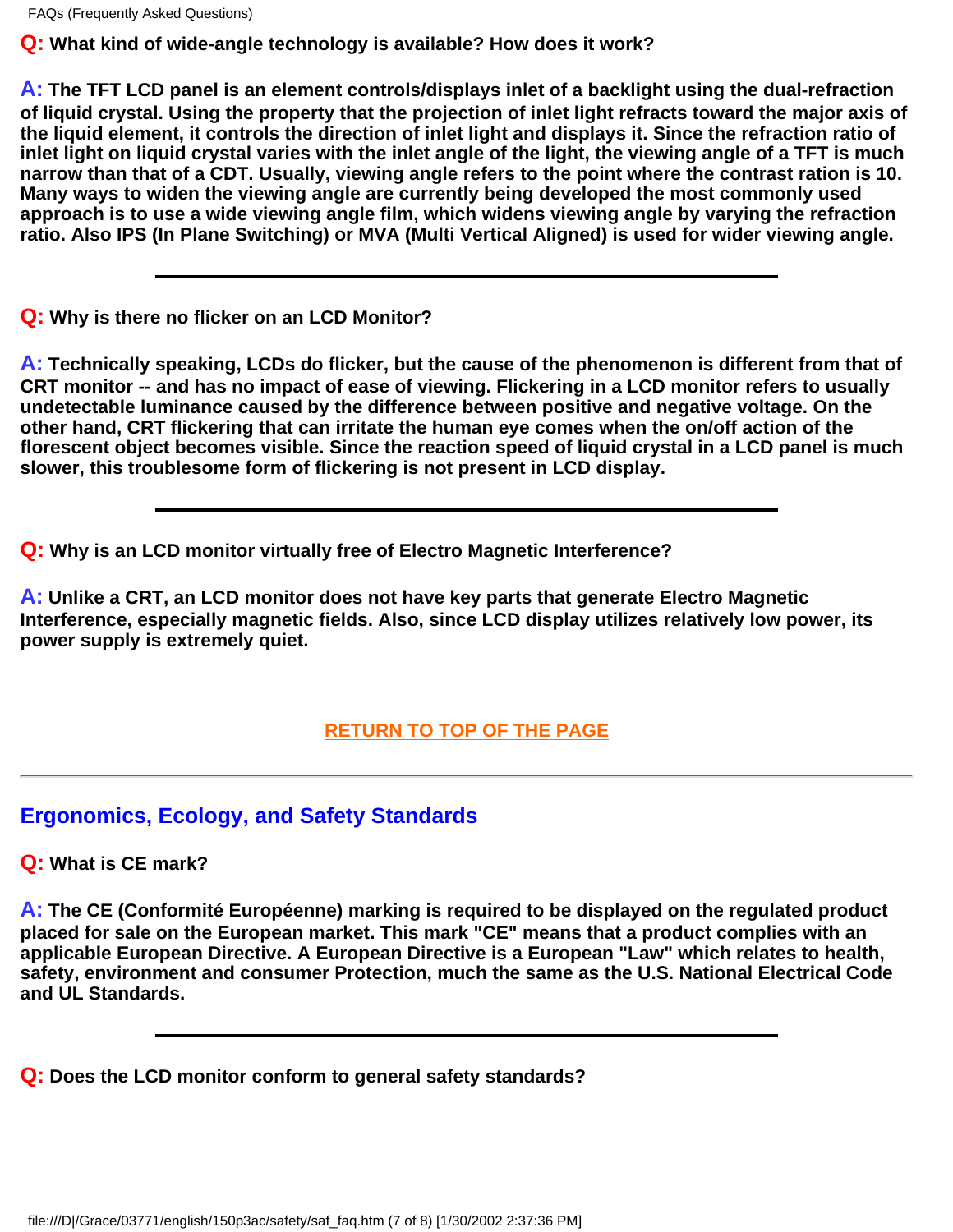**A: Yes. Philips LCD monitors conform to the guidelines of MPR-II and TCO 95-99 standards for the control of radiation, electromagnetic waves, energy reduction, electrical safety in the work environment, and recyclability. The specification page provides detailed safety standards data.**

*More information is provided in the [Regulatory Information](#page-42-0) chapter.*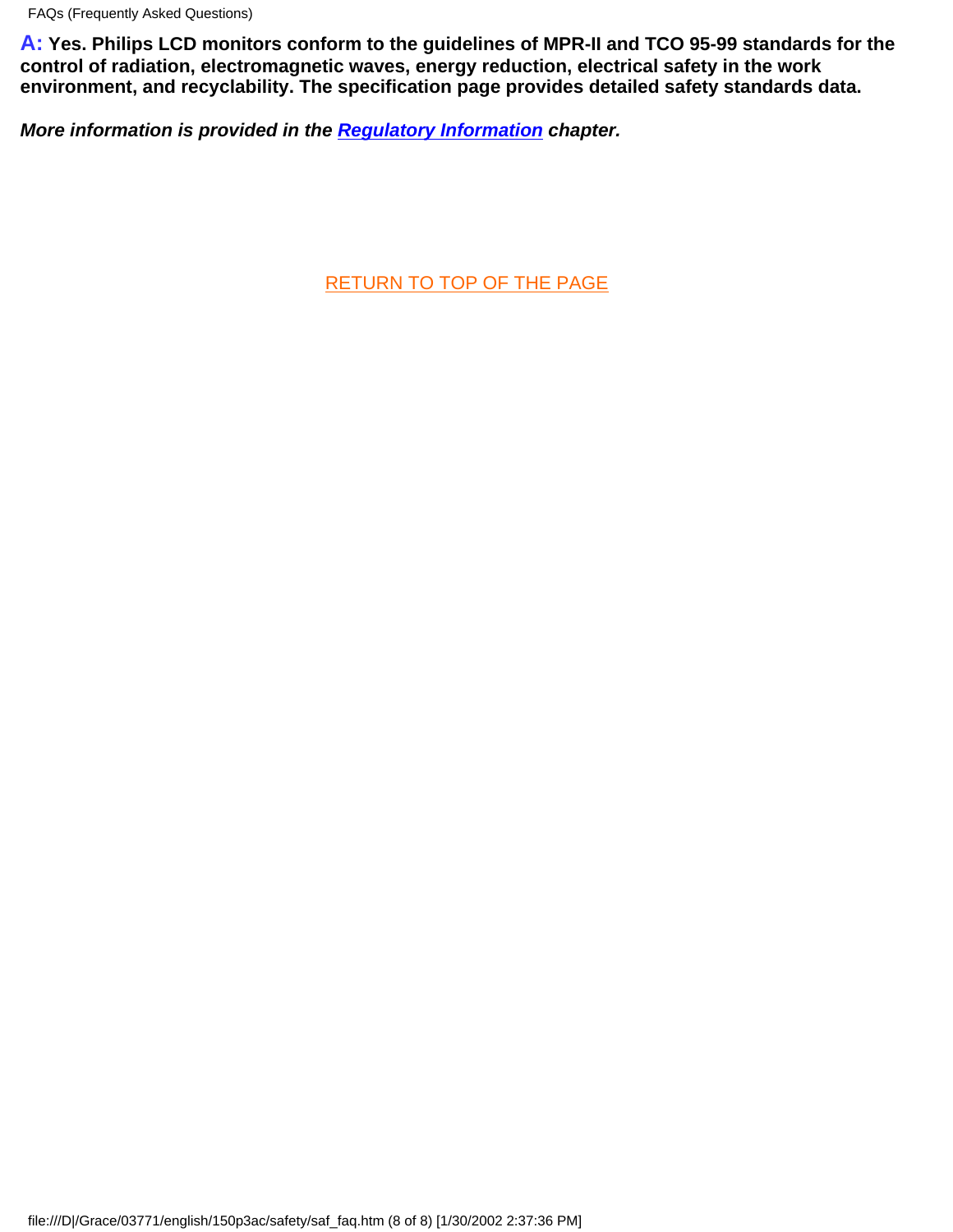# <span id="page-39-3"></span><span id="page-39-2"></span>**Troubleshooting**

# [Safety and Troubleshooting](#page-1-0) • [FAQs](#page-31-0) • [Common Problems](#page-39-0) • [Imaging Problems](#page-39-1) • [Regulatory](#page-42-0) [Information](#page-42-0) • [Other Related Information](#page-52-0)

This page presents problems that can be corrected by the user. If the problem still exists after these possible solutions, contact your nearest Philips dealer.

<span id="page-39-1"></span><span id="page-39-0"></span>

| <b>Common Problems</b>                                                                                          |                                                                                                                                                                                                                                                                 |  |
|-----------------------------------------------------------------------------------------------------------------|-----------------------------------------------------------------------------------------------------------------------------------------------------------------------------------------------------------------------------------------------------------------|--|
| Having this problem?                                                                                            | <b>Check these items</b>                                                                                                                                                                                                                                        |  |
| No Picture<br>(Power LED not lit)                                                                               | • Make sure the Power cable is plugged to the<br>wall and the back of the monitor.<br>First, power button in front of the monitor<br>should be in the OFF position, then press it to<br>ON position again.                                                      |  |
| No Picture<br>(Power LED is amber or yellow)                                                                    | • Make sure the computer is turned on.<br>Make sure the signal cable is properly<br>connected to your computer.<br>Check to see if the monitor cable has bent<br>pins.<br>• The Energy Saving feature may be activated                                          |  |
| Screen says<br><b>ATTENTION</b><br><b>NO VIDEO INPUT</b>                                                        | • Make sure the monitor cable is properly<br>connected to your computer. (Also refer to the<br>Quick Set Up Guide).<br>Check to see if the monitor cable has bent<br>pins.<br>Make sure the computer is turned on.                                              |  |
| Screen says<br><b>ATTENTION</b><br>THIS IS 85HZ OVERDRIVE,<br>CHANGE COMPUTER DISPLAY<br>INPUT TO 1024X768@60HZ | Make sure the vertical sync of input signal is<br>within the range of $56 \sim 75$ Hz.<br>Change the refresh rate to 56~75Hz within 10<br>minutes.<br>Re-power on monitor to start over again if you<br>failed to change the refresh rate within 10<br>minutes. |  |
| AUTO button not working properly                                                                                | The Auto Function is designed for use on<br>standard Macintosh or IBM-compatible PC<br>running Microsoft properly Windows.<br>It may not work properly if using nonstandard<br>PCs or video card.                                                               |  |
| <b>Imaging Problems</b>                                                                                         |                                                                                                                                                                                                                                                                 |  |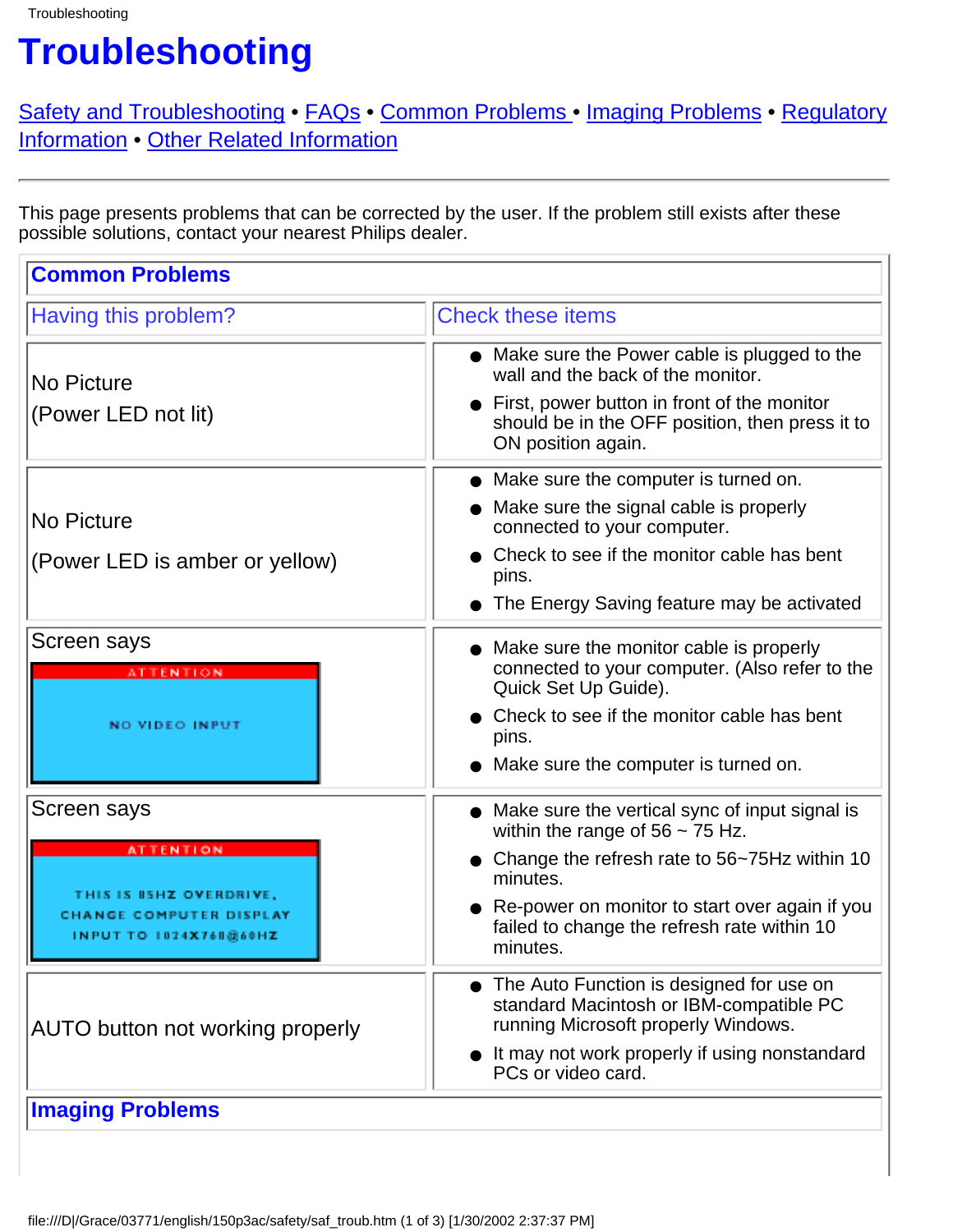Troubleshooting

|                                                                | Push the Auto button.                                                                                                                                                                                        |
|----------------------------------------------------------------|--------------------------------------------------------------------------------------------------------------------------------------------------------------------------------------------------------------|
| Display position is incorrect                                  | Adjust the image position using the Horizontal<br>Position &/or Vertical Position in OSD Main<br>Controls.                                                                                                   |
| Image vibrates on the screen                                   | Check that the signal cable is properly<br>connected to the graphics board or PC.                                                                                                                            |
| Vertical flicker appears                                       |                                                                                                                                                                                                              |
|                                                                | Push the Auto button.<br>Eliminate the vertical bars using the Clock<br>Adjustment of VIDEO NOISE in OSD Main<br>Controls.                                                                                   |
| Horizontal flicker appears                                     |                                                                                                                                                                                                              |
|                                                                | Push the Auto button.<br>Eliminate the horizontal bars using the Phase<br>Adjustment of VIDEO NOISE in OSD Main<br>Controls.                                                                                 |
| The screen is too bright or too dark                           | Adjust the contrast and brightness in OSD<br>Main Controls. (The backlight of the LCD<br>monitor has a fixed life span. When the screen<br>becomes dark or begins to flicker, please<br>contact your dealer. |
| An after-image appears                                         | If an image remains in the screen for an<br>extended period of time, it may be imprinted in<br>the screen and leave an after-image. This<br>usually disappears after a few hours                             |
| An after-image remains after the power<br>has been turned off. | This is characteristic of liquid crystal and is not<br>caused by a malfunction or deterioration of the<br>liquid crystal. The after-image will disappear<br>after a set amount of time                       |
| Green, red, blue, dark, and white dots<br>remains              | The remaining dots are normal characteristic<br>of the liquid crystal used in today's<br>technology.                                                                                                         |
| distributor.                                                   | For further assistance, refer to the Consumer Information Centers list to contact your local Philips                                                                                                         |
|                                                                |                                                                                                                                                                                                              |
|                                                                | RETURN TO TOP OF THE PAGE                                                                                                                                                                                    |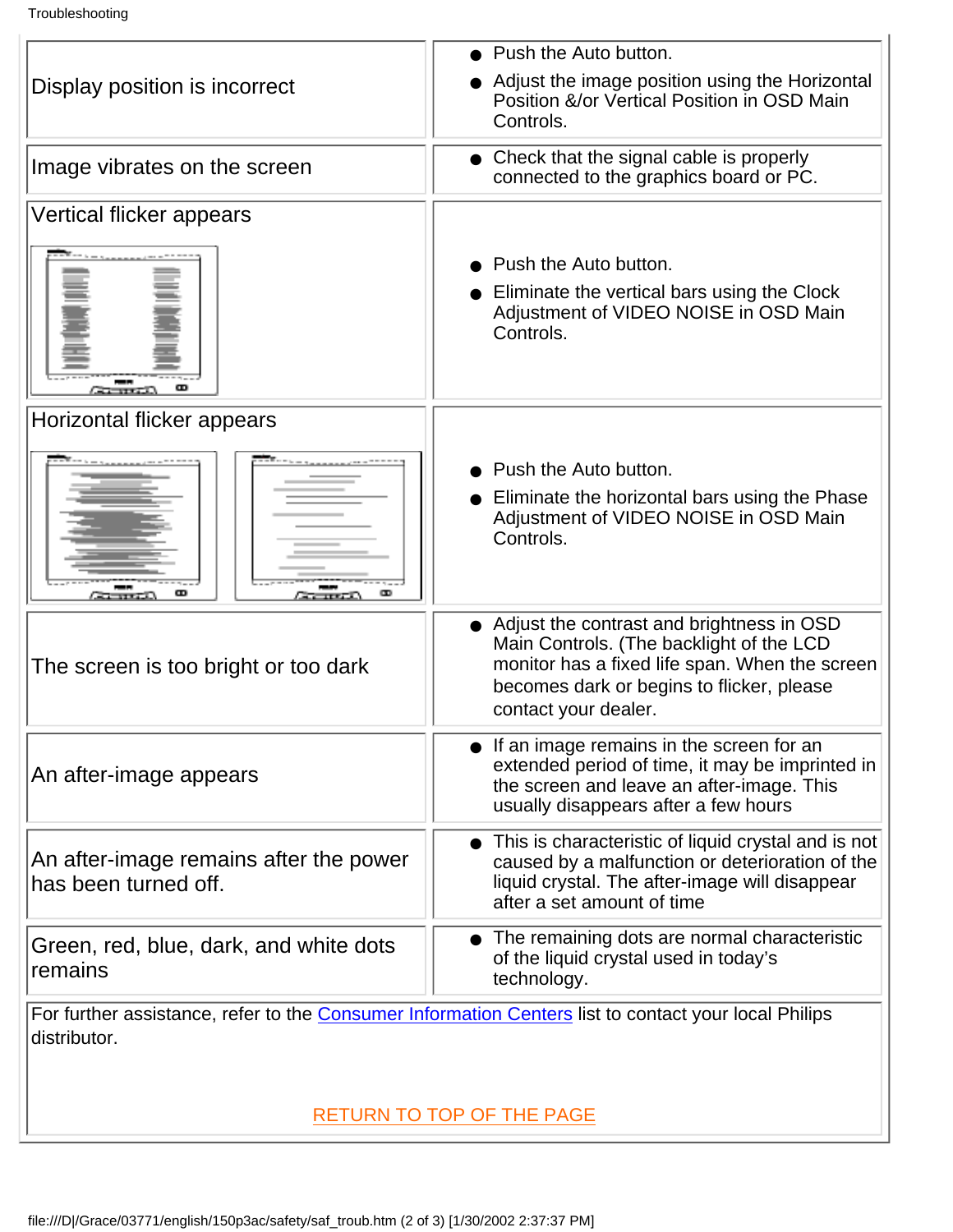Troubleshooting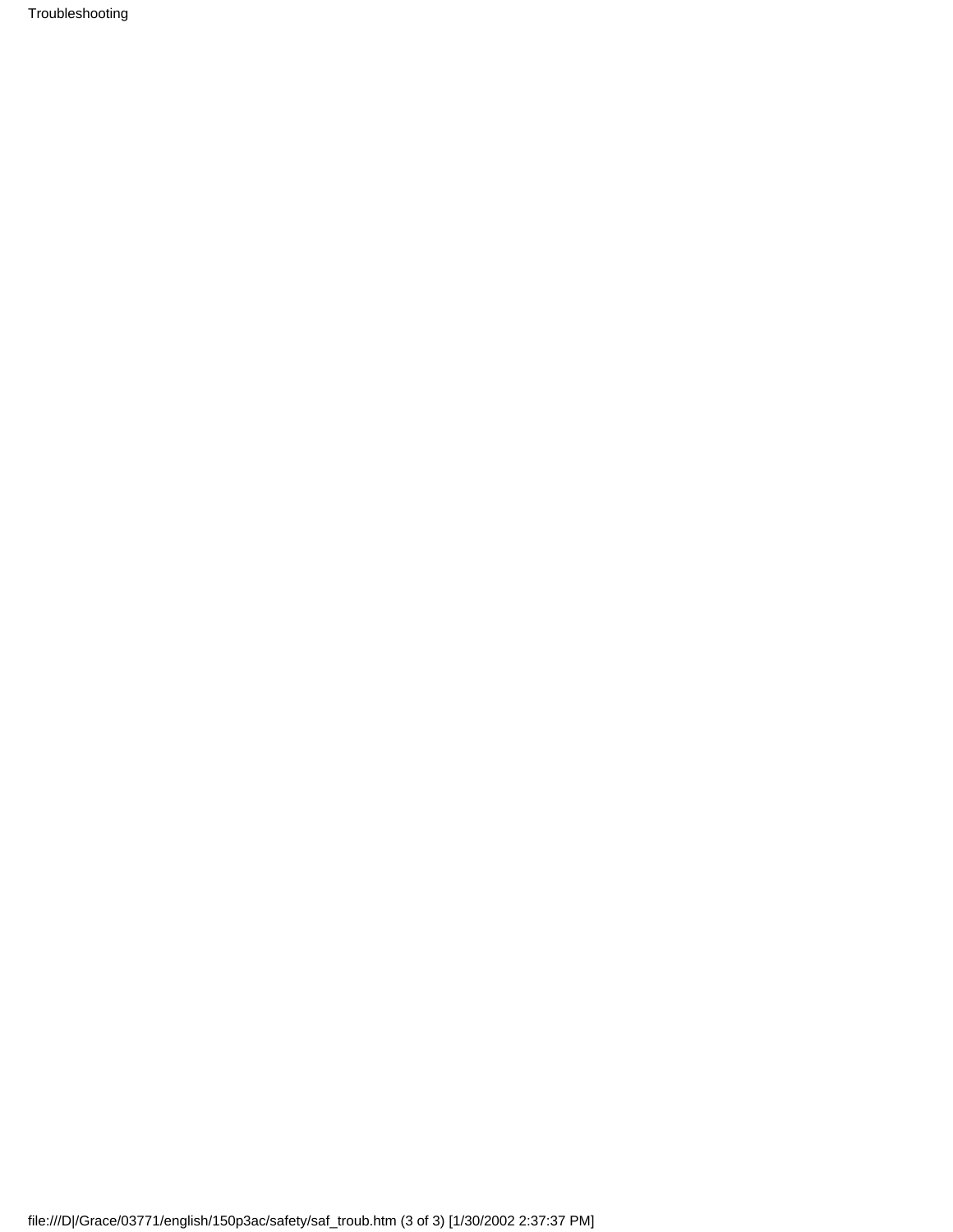<span id="page-42-2"></span><span id="page-42-0"></span>[TCO '95 Information](#page-42-1) • [TCO '95 Environmental Requirements](#page-43-0) • [TCO '99 Information](#page-44-0) • [TCO '99 Environmental](#page-44-1) [Requirements](#page-44-1) • [Energy Star Declaration](#page-45-0) • [Federal Communications Commission \(FCC\) Notice \(U.S. Only\)](#page-46-0) • [Commission Federale de la Communication \(FCC Declaration\)](#page-46-1) • [EN 55022 Compliance \(Czech Republic Only\)](#page-47-0) • [VCCI](#page-47-1) [Class 2 Notice \(Japan Only\)](#page-47-1) • [MIC Notice \(South Korea Only\)](#page-47-2) • [Polish Center for Testing and Certification Notice](#page-48-0) • [North Europe Information](#page-49-0) • [BSMI Notice \(Taiwan Only\)](#page-49-1) • [Ergonomie Hinweis \(nur Deutschland\)](#page-49-2) • [Philips End-of-Life](#page-50-0) [Disposal](#page-50-0) • [Information for UK only](#page-50-1)

[Safety and Troubleshooting](#page-1-0) • [Troubleshooting](#page-39-3) • [Other Related Information](#page-52-0) • [Frequently Asked Questions \(FAQs\)](#page-31-0)

## <span id="page-42-1"></span>**TCO '95 Information**

**(For 150P3D, 150P3C, 150B3Q, 150B3V, 150B3Y, 150B3T, 150S3H)**



## **Congratulations!**

You have just purchased a TCO'95 approved and labelled product! Your choice has provided you with a product developed for professional use. Your purchase has also contributed to reducing the burden on the environment and also, to the further development of environmentally adapted electronics products.

### **Why do we have environmentally labelled computers?**

In many countries, environmental labelling has become an established method for encouraging the adaptation of goods and services to the environment. The main problem, as far as computers and other electronics equipment are concerned, is that environmentally harmful substances are used both in the products and during the manufacturing. Since it has not been possible for the majority of electronics equipment to be recycled in a satisfactory way, most of these potentially damaging substances sooner or later enter Nature. There are also other characteristics of a computer, such as energy consumption levels, that are important from the viewpoints of both the work (internal) and natural (external) environments. Since all methods of conventional electricity generation have a negative effect on the environment (acidic and climate-influencing emissions, radioactive waste, etc.), it is vital to conserve energy. Electronics equipment in offices consume an enormous amount of energy since they are often left running continuously.

## **What does labelling involve?**

This product meets the requirements for the TCO'95 scheme which provides for international and environmental labelling of personal computers. The labelling scheme was developed as a joint effort by the TCO (The Swedish Confederation of Professional Employees), Naturskyddsforeningen (The Swedish Society for Nature Conservation) and NUTEK (The National Board for Industrial and Technical Development in Sweden). The requirements cover a wide range of issues: environment, ergonomics, usability, emission of electrical and magnetic fields, energy consumption and electrical and fire safety. The environmental demands concern restrictions on the presence and use of heavy metals, brominated and chlorinated flame retardants, CFCs (freons) and chlorinated solvents, among other things. The product must be prepared for recycling and the manufacturer is obliged to have an environmental plan which must be adhered to in each country where the company implements its operational policy. The energy requirements include a demand that the computer and/or display, after a certain period of inactivity, shall reduce its power consumption to a lower level in one or more stages. The length of time to reactivate the computer shall be reasonable for the user.

Labelled products must meet strict environmental demands, for example, in respect of the reduction of electric and magnetic fields, physical and visual ergonomics and good usability. On the back page of this folder, you will find a brief summary of the environmental requirements met by this product. The complete environmental criteria document may be ordered from: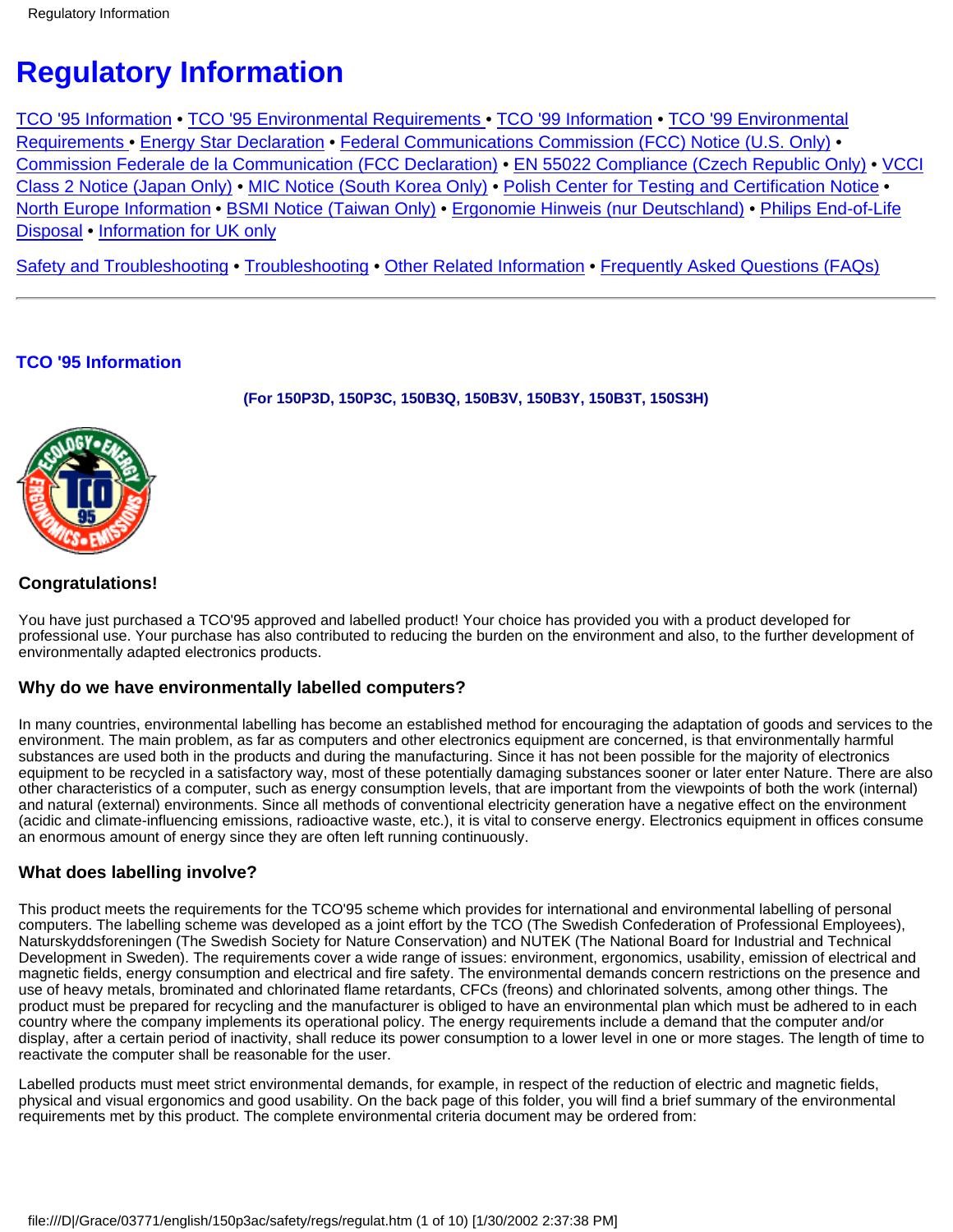## **TCO Development Unit**

SE-114 94 Stockholm, Sweden

Fax: +46 8 782 92 07

Email (Internet): development@tco.se

Current information regarding TCO'95 approved and labelled products may also be

obtained via the Internet, using the address: http://www.tco-info.com/

TCO'95 is a co-operative project between TCO (The Swedish Confederation of Professional Employees), Naturskyddsforeningen (The Swedish Society for Nature Conservation) and NUTEK (The National Board for Industrial and Technical Development in Sweden).

## [RETURN TO TOP OF THE PAGE](#page-42-2)

## <span id="page-43-0"></span>**Environmental Requirements**

#### **Brominated flame retardants**

Brominated flame retardants are present in printed circuit boards, cables, wires, casings and housings. In turn, they delay the spread of fire. Up to thirty percent of the plastic in a computer casing can consist of flame retardant substances. These are related to another group of environmental toxins, PCBs, which are suspected to give rise to similar harm, including reproductive damage in fisheating birds and mammals, due to the bio-accumulative \* processes. Flame retardants have been found in human blood and researchers fear that disturbances in foetus development may occur.

TCO'95 demand requires that plastic components weighing more than 25 grams must not contain organically bound chlorine and bromine.

#### **Lead \*\***

Lead can be found in picture tubes, display screens, solders and capacitors. Lead damages the nervous system and in higher doses, causes lead poisoning. TCO'95 requirement permits the inclusion of lead since no replacement has yet been developed.

#### **Cadmium\*\***

Cadmium is present in rechargeable batteries and in the colour-generating layers of certain computer displays. Cadmium damages the nervous system and is toxic in high doses. The relevant TCO'99 requirement states that batteries, the colour-generating layers of display screens and the electrical or electronics components must not contain any cadmium.

#### **Mercury\*\***

Mercury is sometimes found in batteries, relays and switches. Mercury damages the nervous system and is toxic in high doses. TCO'95 requirement states that batteries may not contain more than 25 ppm (parts per million) of mercury. It also demands that no mercury is present in any of the electrical or electronics components concerned with the display unit. Mercury is, for the time being, permitted in the back light system of flat panel monitors as there today is no commercially available alternative. TCO aims on removing this exception when a mercury free alternative is available.

#### **CFCs (freons)**

\_\_\_\_\_\_\_\_\_\_\_\_\_\_\_\_\_\_\_\_\_\_\_\_\_\_\_\_\_

CFCs (freons) are sometimes used for washing printed circuit boards and in the manufacturing of expanded foam for packaging. CFCs break down ozone and thereby damage the ozone layer in the stratosphere, causing increased reception on Earth of ultraviolet light with consequent increased risks of skin cancer (malignant melanoma). The relevant TCO'95 requirement: Neither CFCs nor HCFCs may be used during the manufacturing of the product or its packaging.

The TCO'95 requirement: neither CFCs nor HCFCs may be used during the manufacturing of the product or its packaging.

<sup>\*</sup> *Bio-accumulative is defined as substances which accumulate within living organisms*

*<sup>\*\*</sup> Lead, Cadmium and Mercury are heavy metals which are Bio-accumulative.*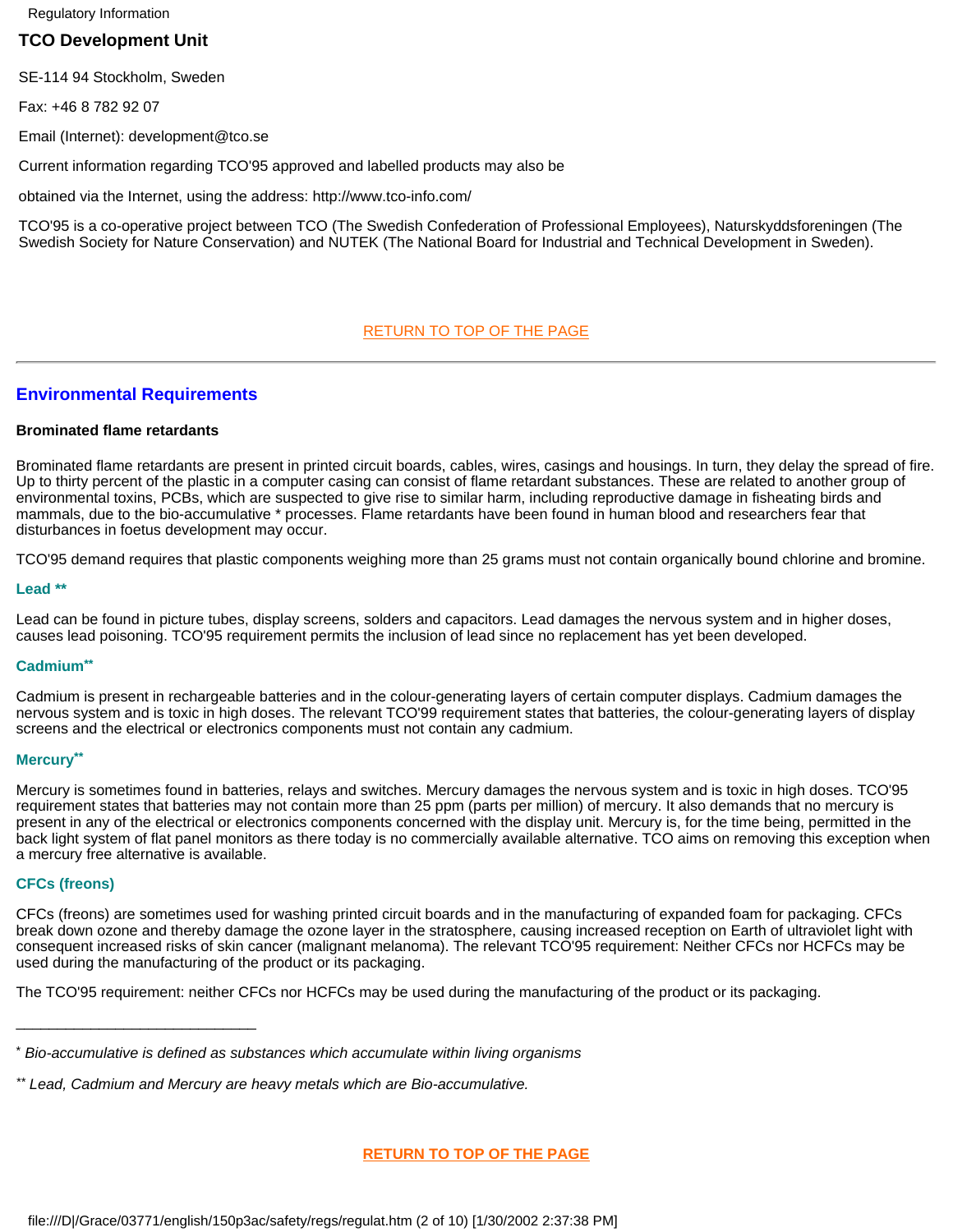## <span id="page-44-0"></span>**TCO '99 Information**

#### **(For 150P3A, 150P3E, 150B3B, 150B3E, 150B3M, 150S3F)**



**Congratulations!** You have just purchased a TCO '99 approved and labeled product! Your choice has provided you with a product developed for professional use. Your purchase has also contributed to reducing the burden on the environment and also to the further development of environmentally adapted electronics products.

#### *Why do we have environmentally labeled computers?*

In many countries, environmental labeling has become an established method for encouraging the adaptation of goods and services to the environment. The main problem, as far as computers and other electronics equipment are concerned, is that environmentally harmful substances are used both in the products and during their manufacture. Since it is not so far possible to satisfactorily recycle the majority of electronics equipment, most of these potentially damaging substances sooner or later enter nature.

There are also other characteristics of a computer, such as energy consumption levels, that are important from the viewpoints of both the work (internal) and natural (external) environments. Since all methods of electricity generation have a negative effect on the environment (e.g. acidic and climate-influencing emissions, radioactive waste), it is vital to save energy. Electronics equipment in offices is often left running continuously and thereby consumes a lot of energy.

#### *What does labeling involve?*

This product meets the requirements for the TCO'99 scheme which provides for international and environmental labeling of personal computers. The labeling scheme was developed as a joint effort by the TCO (The Swedish Confederation of Professional Employees), Svenska Naturskyddsforeningen (The Swedish Society for Nature Conservation) and Statens Energimyndighet (The Swedish National Energy Administration).

Approval requirements cover a wide range of issues: environment, ergonomics, usability, emission of electric and magnetic fields, energy consumption and electrical and fire safety.

The environmental demands impose restrictions on the presence and use of heavy metals, brominated and chlorinated flame retardants, CFCs (freons) and chlorinated solvents, among other things. The product must be prepared for recycling and the manufacturer is obliged to have an environmental policy which must be adhered to in each country where the company implements its operational policy.

The energy requirements include a demand that the computer and/or display, after a certain period of inactivity, shall reduce its power consumption to a lower level in one or more stages. The length of time to reactivate the computer shall be reasonable for the user.

Labeled products must meet strict environmental demands, for example, in respect of the reduction of electric and magnetic fields, physical and visual ergonomics and good usability.

Below you will find a brief summary of the environmental requirements met by this product. The complete environmental criteria document may be ordered from:

TCO Development

SE-114 94 Stockholm, Sweden

Fax: +46 8 782 92 07

Email (Internet): development@tco.se

*Current information regarding TCO'99 approved and labeled products may also be obtained via the Internet, using the address: <http://www.tco-info.com/>*

#### [RETURN TO TOP OF THE PAGE](#page-42-2)

### <span id="page-44-1"></span>**Environmental Requirements**

#### *Flame retardants*

Flame retardants are present in printed circuit boards, cables, wires, casings and housings. Their purpose is to prevent, or at least to delay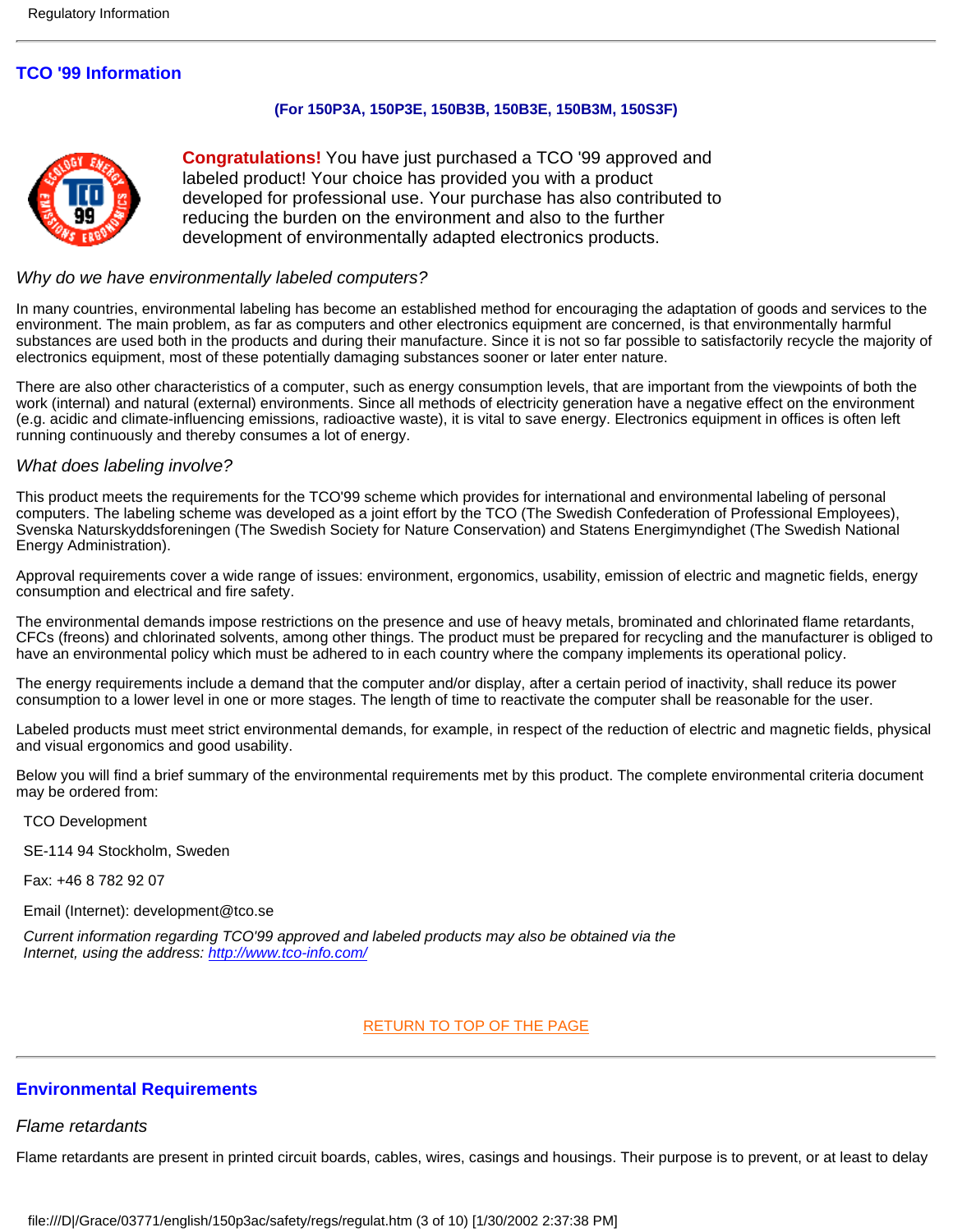the spread of fire. Up to 30% of the plastic in a computer casing can consist of flame retardant substances. Most flame retardants contain bromine or chloride, and those flame retardants are chemically related to another group of environmental toxins, PCBs. Both the flame retardants containing bromine or chloride and the PCBs are suspected of giving rise to severe health effects, including reproductive damage in fish-eating birds and mammals, due to the bio-accumulative\* processes. Flame retardants have been found in human blood and researchers fear that disturbances in fetus development may occur.

The relevant TCO'99 demand requires that plastic components weighing more than 25 grams must not contain flame retardants with organically bound bromine or chlorine. Flame retardants are allowed in the printed circuit boards since no substitutes are available.

#### **Cadmium\*\***

Cadmium is present in rechargeable batteries and in the color-generating layers of certain computer displays. Cadmium damages the nervous system and is toxic in high doses. The relevant TCO'99 requirement states that batteries, the color-generating layers of display screens and the electrical or electronics components must not contain any cadmium.

#### **Mercury\*\***

Mercury is sometimes found in batteries, relays and switches. It damages the nervous system and is toxic in high doses. The relevant TCO'99 requirement states that batteries may not contain any mercury. It also demands that mercury is not present in any of the electrical or electronics components associated with the labeled unit.

#### **CFCs (freons)**

The relevant TCO'99 requirement states that neither CFCs nor HCFCs may be used during the manufacture and assembly of the product. CFCs (freons) are sometimes used for washing printed circuit boards. CFCs break down ozone and thereby damage the ozone layer in the stratosphere, causing increased reception on earth of ultraviolet light with increased risks e.g. skin cancer (malignant melanoma) as a consequence.

#### **Lead\*\***

Lead can be found in picture tubes, display screens, solders and capacitors. Lead damages the nervous system and in higher doses, causes lead poisoning. The relevant TCO'99 requirement permits the inclusion of lead since no replacement has yet been developed.

#### **\* Bio-accumulative is defined as substances which accumulate within living organisms.**

**\*\* Lead, Cadmium and Mercury are heavy metals which are bio-accumulative.**

### **[RETURN TO TOP OF THE PAGE](#page-42-2)**

## <span id="page-45-0"></span>**Energy Star Declaration**

### **PHILIPS 150P3A 150P3C**

This monitor is equipped with a function for saving energy which supports the VESA Display Power Management Signaling (DPMS) standard. This means that the monitor must be connected to a computer which supports VESA DPMS to fulfill the requirements in the NUTEK specification 803299/94. Time settings are adjusted from the system unit by software. From indicated inactivity to Power Saving Position A2, the total time must not be set to more than 70 minutes.

| <b>NUTEK</b>                       | VESA State | <b>LED</b> Indicator | <b>Power Consumption</b> |
|------------------------------------|------------|----------------------|--------------------------|
| Normal operation                   | ON         | Green                | $<$ 30 W                 |
| <b>Power Saving</b><br>Position A1 | Suspend    | Amber                | < 2 W                    |
| <b>Power Saving</b><br>Position A2 | OFF        | Amber                | $~<$ 2W                  |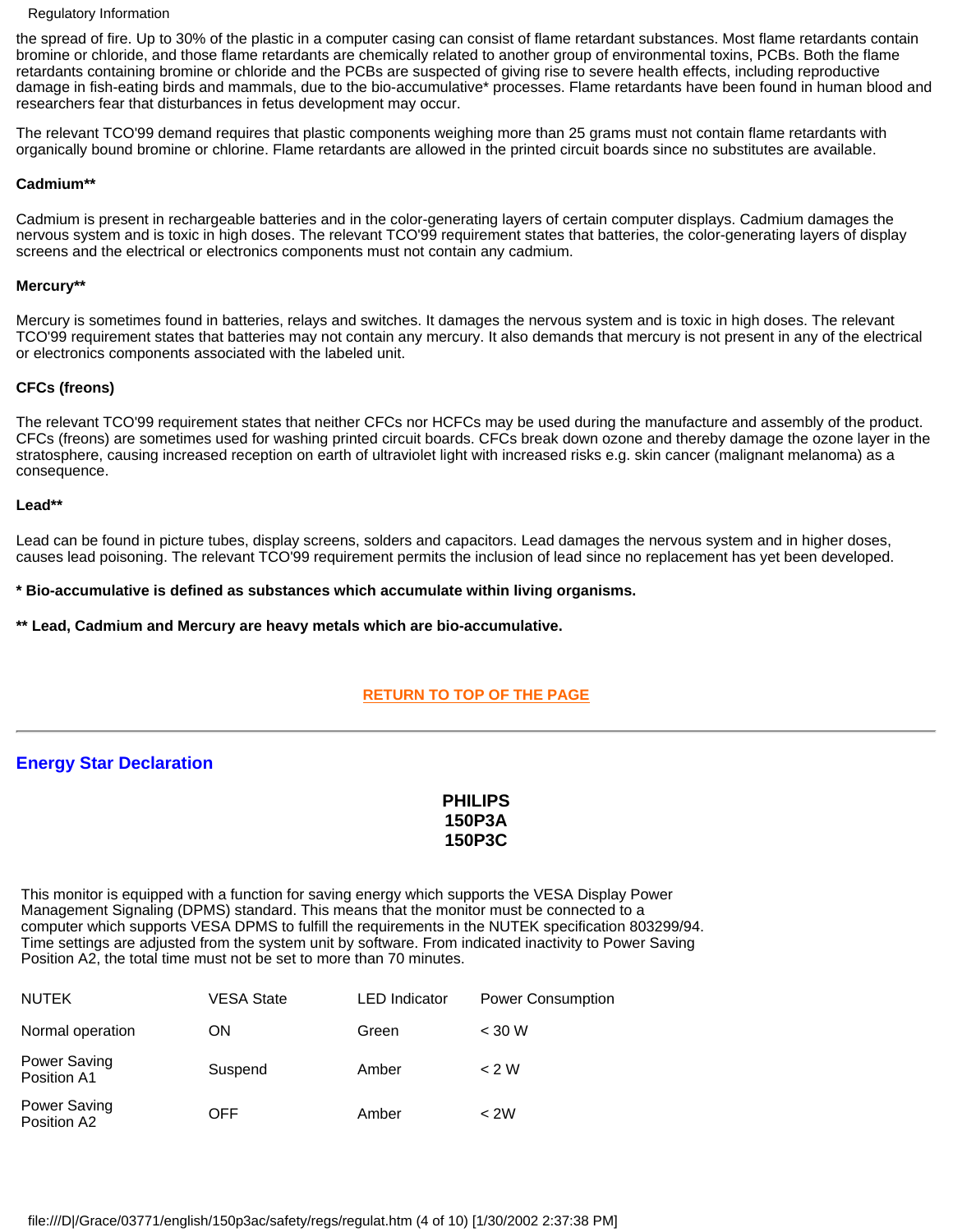

As an ENERGY STAR<sup>®</sup> Partner, PHILIPS has determined that this product meets the ENERGY STAR<sup>®</sup> guidelines for energy efficiency.

We recommend you switch off the monitor when it is not in use for quite a long time.

[RETURN TO TOP OF THE PAGE](#page-42-2)

## <span id="page-46-0"></span>**Federal Communications Commission (FCC) Notice (U.S. Only)**



This equipment has been tested and found to comply with the limits for a Class B digital device, pursuant to Part 15 of the FCC Rules. These limits are designed to provide reasonable protection against harmful interference in a residential installation. This equipment generates, uses and can radiate radio frequency energy and, if not installed and used in accordance with the instructions, may cause harmful interference to radio communications. However, there is no guarantee that interference will not occur in a particular installation. If this equipment does cause harmful interference to radio or television reception, which can be determined by turning the equipment off and on, the user is encouraged to try to correct the interference by one or more of the following measures:

- Reorient or relocate the receiving antenna.
- Increase the separation between the equipment and receiver.
- Connect the equipment into an outlet on a circuit different from that to which the receiver is connected.
- Consult the dealer or an experienced radio/TV technician for help.



Changes or modifications not expressly approved by the party responsible for compliance could void the user's authority to operate the equipment.

Use only RF shielded cable that was supplied with the monitor when connecting this monitor to a computer device.

To prevent damage which may result in fire or shock hazard, do not expose this appliance to rain or excessive moisture.

THIS CLASS B DIGITAL APPARATUS MEETS ALL REQUIREMENTS OF THE CANADIAN INTERFERENCE-CAUSING EQUIPMENT REGULATIONS.

[RETURN TO TOP OF THE PAGE](#page-42-2)

# <span id="page-46-1"></span>**Commission Federale de la Communication (FCC Declaration)**



Cet équipement a été testé et déclaré conforme auxlimites des appareils numériques de class B,aux termes de l'article 15 Des règles de la FCC. Ces limites sont conçues de façon à fourir une protection raisonnable contre les interférences nuisibles dans le cadre d'une installation résidentielle. CET appareil produit, utilise et peut émettre des hyperfréquences qui, si l'appareil n'est pas installé et utilisé selon les consignes données, peuvent causer des interférences nuisibles aux communications radio. Cependant, rien ne peut garantir l'absence d'interférences dans le cadre d'une installation particulière. Si cet appareil est la cause d'interférences nuisibles pour la réception des signaux de radio ou de télévision, ce qui peut être décelé en fermant l'équipement, puis en le remettant en fonction, l'utilisateur pourrait essayer de corriger la situation en prenant les mesures suivantes:

- Réorienter ou déplacer l'antenne de réception.
- Augmenter la distance entre l'équipement et le récepteur.
- Brancher l'équipement sur un autre circuit que celui utilisé par le récepteur.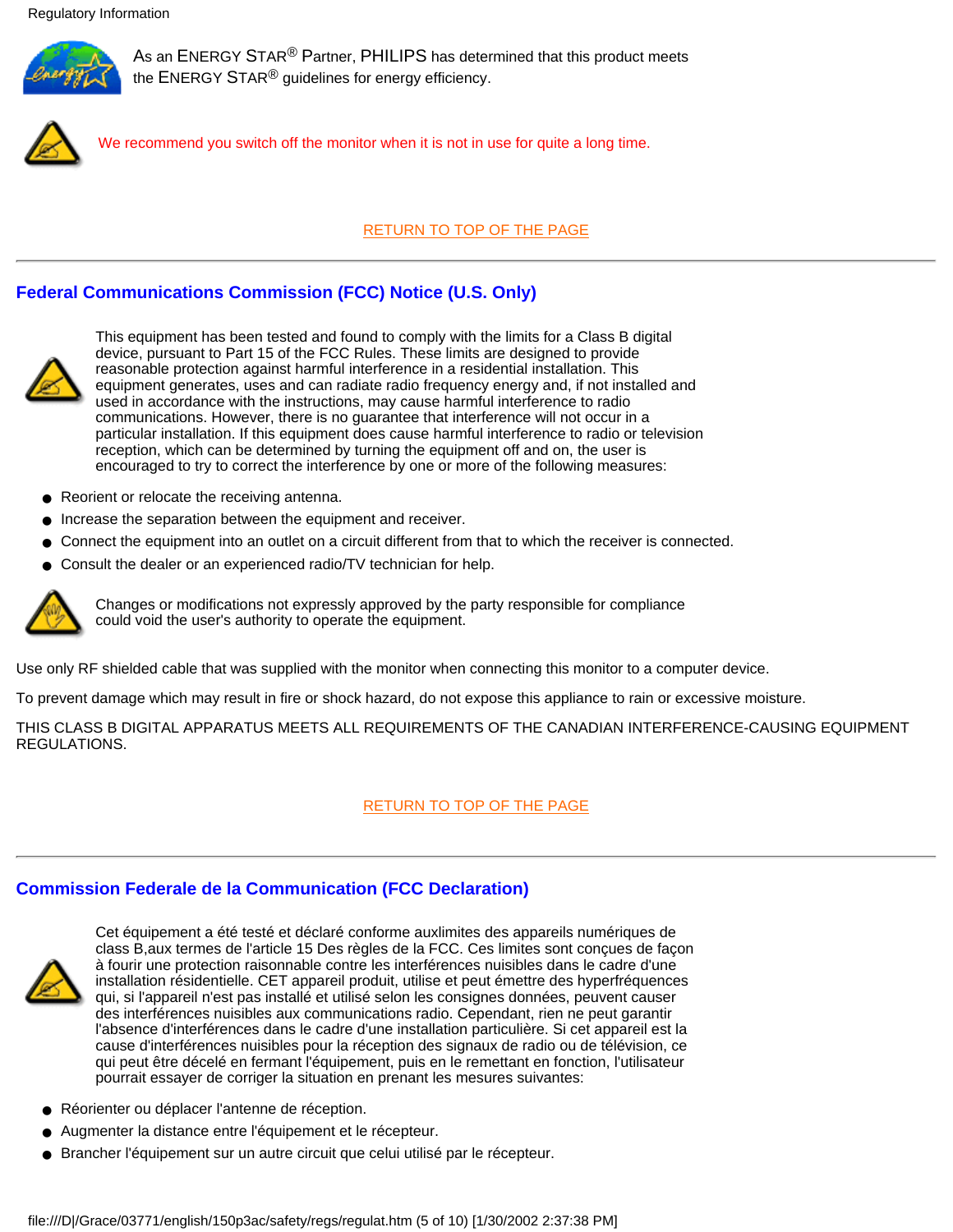● Demander l'aide du marchand ou d'un technicien chevronné en radio/télévision.



Toutes modifications n'ayant pas reçu l'approbation des services compétents en matière de conformité est susceptible d'interdire à l'utilisateur l'usage du présent équipement.

N'utiliser que des câbles RF armés pour les connections avec des ordinateurs ou périphériques.

CET APPAREIL NUMERIQUE DE LA CLASSE B RESPECTE TOUTES LES EXIGENCES DU REGLEMENT SUR LE MATERIEL BROUILLEUR DU CANADA.

[RETURN TO TOP OF THE PAGE](#page-42-2)

## <span id="page-47-0"></span>**EN 55022 Compliance (Czech Republic Only)**

This device belongs to category B devices as described in EN 55022, unless it is specifically stated that it is a Class A device on the specification label. The following applies to devices in Class A of EN 55022 (radius of protection up to 30 meters). The user of the device is obliged to take all steps necessary to remove sources of interference to telecommunication or other devices.

Pokud není na typovém štítku počítače uvedeno, že spadá do do třídy A podle EN 55022, spadá automaticky do třídy B podle EN 55022. Pro zařízení zařazená do třídy A (chranné pásmo 30m) podle EN 55022 platí následující. Dojde-li k rušení telekomunikačních nebo jiných zařízení je uživatel povinnen provést taková opatřgní, aby rušení odstranil.

#### [RETURN TO TOP OF THE PAGE](#page-42-2)

## <span id="page-47-1"></span>**VCCI Notice (Japan Only)**

This is a Class B product based on the standard of the Voluntary Control Council for Interference (VCCI) for Information technology equipment. If this equipment is used near a radio or television receiver in a domestic environment, it may cause radio Interference. Install and use the equipment according to the instruction manual.



# この装置は、情報処理装置等電波障害自主規制協議会 [VCCI] の基準 **この姿には、旧野の建会費をする際においる意は家庭環境で使用することを目的としていますが、この装置がラジオやテレビジョン受信機に近後してきます。その時に、この装置は家庭環境で使用することを目的としています。**<br>その他の人々にする、この装置がラジオやテレビジョン受信機に近接して<br>使用されると、受信障害を引き起こすことがあります。<br>取扱説明書に従って正しい取り扱いをして下さい。

#### **[RETURN TO TOP OF THE PAGE](#page-42-2)**

## <span id="page-47-2"></span>**MIC Notice (South Korea Only)**

Class B Device

file:///D|/Grace/03771/english/150p3ac/safety/regs/regulat.htm (6 of 10) [1/30/2002 2:37:38 PM]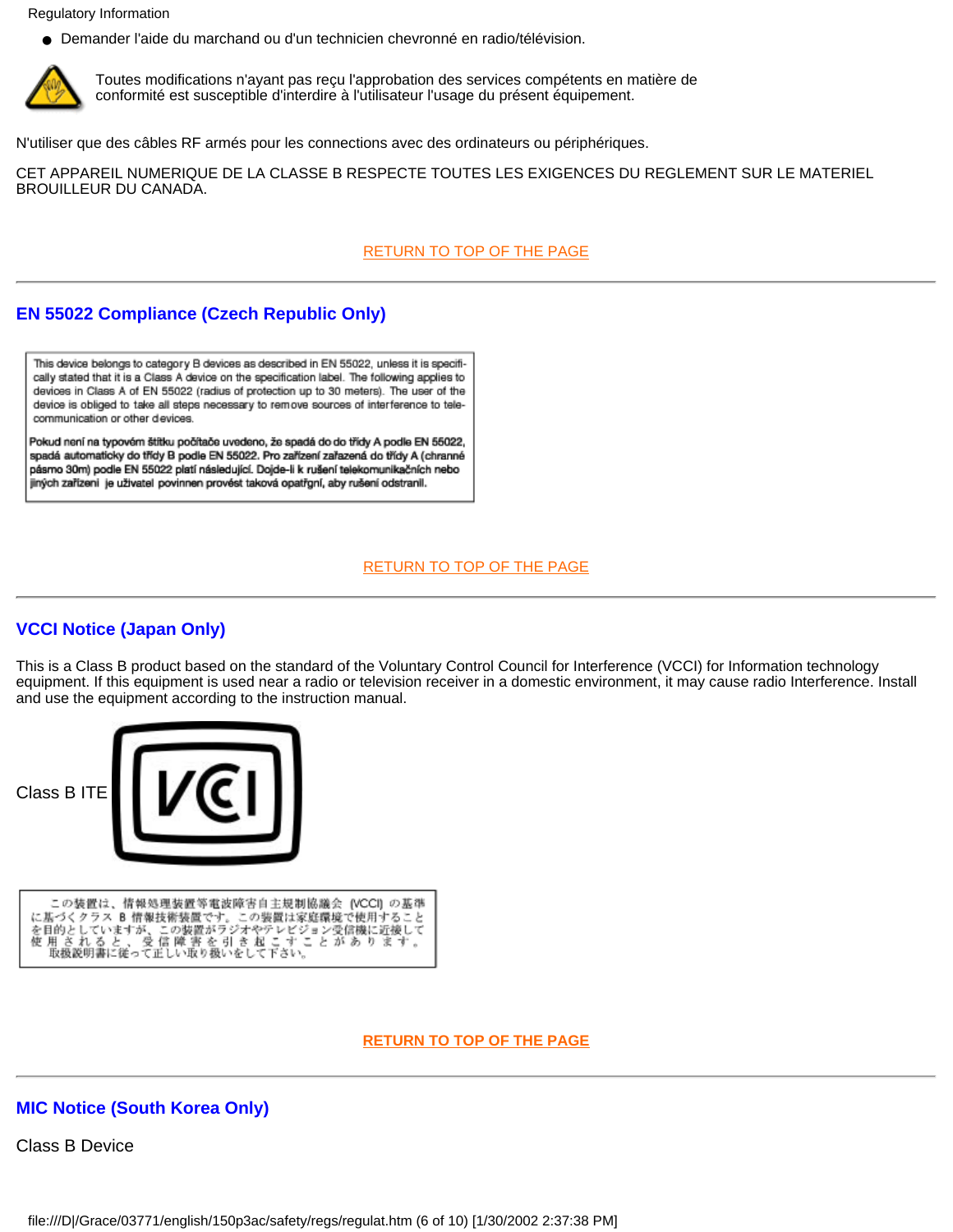| 장치 종류 | 사용자 안내문                                                                   |
|-------|---------------------------------------------------------------------------|
|       | B급 기기   이 장치는 가정용으로 전자파 적합등록을 한 장치로서 주거지역  <br>에서는 물론 모든 지역에서 사용할 수 있습니다. |



Please note that this device has been approved for non-business purposes and may be used in any environment, including residential areas.

#### **[RETURN TO TOP OF THE PAGE](#page-42-2)**

### <span id="page-48-0"></span>**Polish Center for Testing and Certification Notice**

The equipment should draw power from a socket with an attached protection circuit (a three-prong socket). All equipment that works together (computer, monitor, printer, and so on) should have the same power supply source.

The phasing conductor of the room's electrical installation should have a reserve short-circuit protection device in the form of a fuse with a nominal value no larger than 16 amperes (A).

To completely switch off the equipment, the power supply cable must be removed from the power supply socket, which should be located near the equipment and easily accessible.

A protection mark "B" confirms that the equipment is in compliance with the protection usage requirements of standards PN-93/T-42107 and PN-89/E-06251.

## Wymagania Polskiego Centrum Badań i Certyfikacji

Urządzenie powinno być zasilane z gniazda z przyłączonym obwodem ochronnym (gniazdo z kołkiem). Współpracujące ze sobą urządzenia (komputer, monitor, drukarka) powinny być zasilane z tego sámego zródła.

Instalacja elektryczna pomieszczenia powinna zawierać w przewodzie fazowym rezerwową ochronę przed zwarciami, w postaci bezpiecznika o wartości znamionowej nie większej niż 16A (amperów). W celu całkowitego wyłączenia urządzenia z sieci zasilania, należy wyjąć wtyczkę kabla

zasilającego z gniazdka, które powinno znajdować się w pobliżu urządzenia i być łatwo dostępne. Znak bezpieczeństwa "B" potwierdza zgodność urządzenia z wymaganiami bezpieczeństwa użytkowania zawartymi w PN-93/T-42107 i PN-89/E-06251.

## Pozostałe instrukcje bezpieczeństwa

- Nie należy używać wtyczek adapterowych lub usuwać kołka obwodu ochronnego z wtyczki. Jeżeli konieczne jest użycie przedłużacza to należy użyć przedłużacza 3-żyłowego z prawidłowo połączonym przewodem ochronnym.
- System komputerowy należy zabezpieczyć przed nagłymi, chwilowymi wzrostami lub spadkami napięcia, używając eliminatora przepięć, urządzenia dopasowującego lub bezzakłóceniowego źródła zasilania.
- Należy upewnić się, aby nic nie leżało na kablach systemu komputerowego, oraz aby kable nie były umieszczone w miejscu, gdzie można byłoby na nie nadeptywać lub potykać się o nie.
- Nie należy rozlewać napojów ani innych płynów na system komputerowy.
- Nie należy wpychać żadnych przedmiotów do otworów systemu komputerowego, gdyż może to spowodować pożar lub porażenie prądem, poprzez zwarcie elementów wewnętrznych.
- System komputerowy powinien znajdować się z dala od grzejników i źródeł ciepła. Ponadto, nie należy blokować otworów wentylacyjnych. Należy unikać kładzenia lużnych papierów pod komputer oraz umieszczania komputera w ciasnym miejscu bez możliwości cyrkulacji powietrza wokół niego.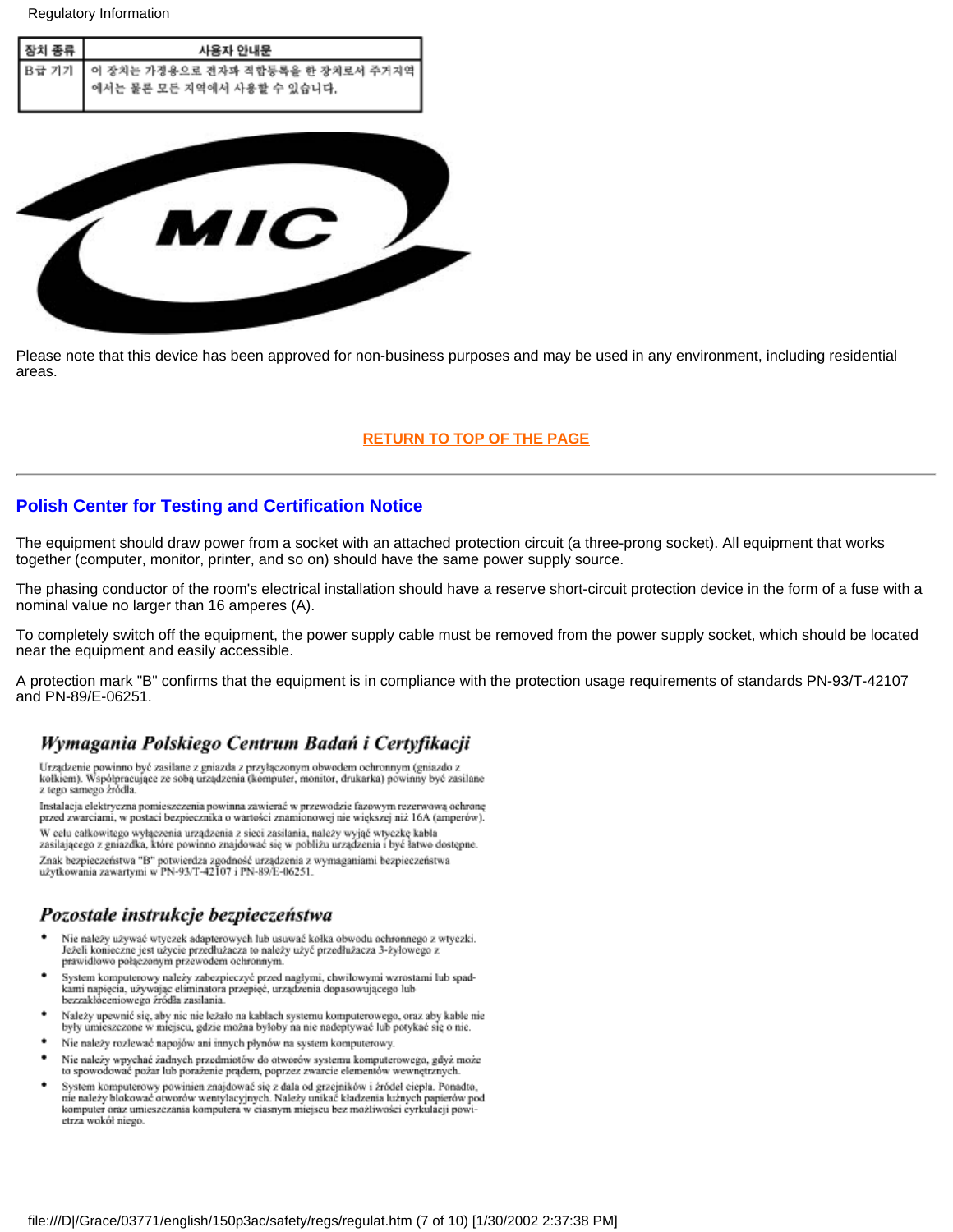### <span id="page-49-0"></span>**North Europe Information**

Placering/Ventilation

### **VARNING:**

FÖRSÄKRA DIG OM ATT HUVUDBRYTARE OCH UTTAG ÄR LÄTÅTKOMLIGA, NÄR DU STÄLLER DIN UTRUSTNING PÅPLATS.

Placering/Ventilation

### **ADVARSEL:**

SØRG VED PLACERINGEN FOR, AT NETLEDNINGENS STIK OG STIKKONTAKT ER NEMT TILGÆNGELIGE.

Paikka/Ilmankierto

### **VAROITUS:**

SIJOITA LAITE SITEN, ETTÄ VERKKOJOHTO VOIDAAN TARVITTAESSA HELPOSTI IRROTTAA PISTORASIASTA.

Plassering/Ventilasjon

### **ADVARSEL:**

NÅR DETTE UTSTYRET PLASSERES, MÅ DU PASSE PÅ AT KONTAKTENE FOR STØMTILFØRSEL ER LETTE Å NÅ.

[RETURN TO TOP OF THE PAGE](#page-42-2)

## <span id="page-49-1"></span>**BSMI Notice (Taiwan Only)**

符合乙類資訊產品之標準

### [RETURN TO TOP OF THE PAGE](#page-42-2)

## <span id="page-49-2"></span>**Ergonomie Hinweis (nur Deutschland)**

Der von uns gelieferte Farbmonitor entspricht den in der "Verordnung über den Schutz vor Schäden durch Röntgenstrahlen" festgelegten Vorschriften.

Auf der Rückwand des Gerätes befindet sich ein Aufkleber, der auf die Unbedenklichkeit der Inbetriebnahme hinweist, da die Vorschriften

file:///D|/Grace/03771/english/150p3ac/safety/regs/regulat.htm (8 of 10) [1/30/2002 2:37:38 PM]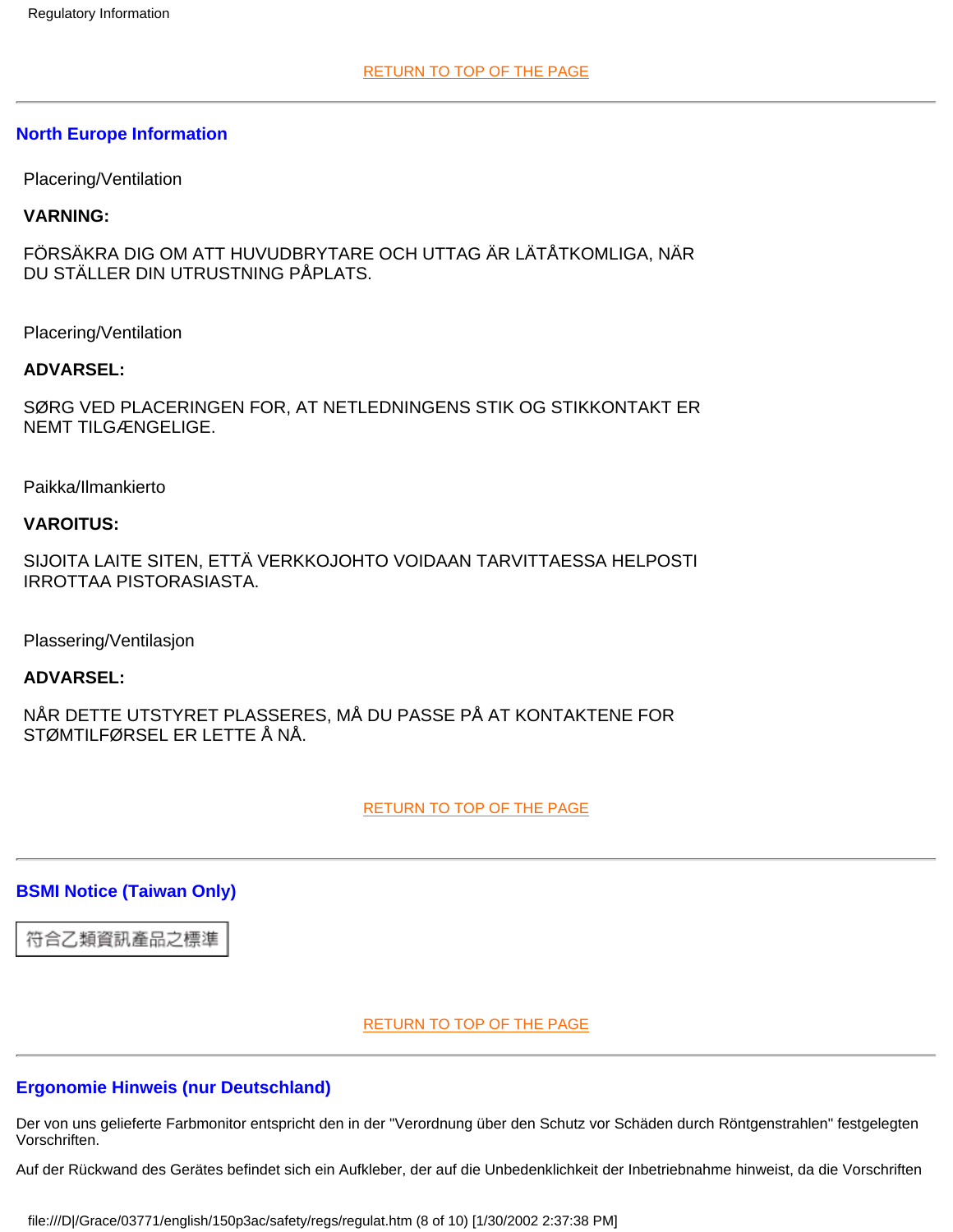über die Bauart von Störstrahlern nach Anlage III ¤ 5 Abs. 4 der Röntgenverordnung erfüllt sind.

Damit Ihr Monitor immer den in der Zulassung geforderten Werten entspricht, ist darauf zu achten, daß

- 1. Reparaturen nur durch Fachpersonal durchgeführt werden.
- 2. nur original-Ersatzteile verwendet werden.
- 3. bei Ersatz der Bildröhre nur eine bauartgleiche eingebaut wird.

Aus ergonomischen Gründen wird empfohlen, die Grundfarben Blau und Rot nicht auf dunklem Untergrund zu verwenden (schlechte Lesbarkeit und erhöhte Augenbelastung bei zu geringem Zeichenkontrast wären die Folge).

Der arbeitsplatzbezogene Schalldruckpegel nach DIN 45 635 beträgt 70dB (A) oder weniger.



**ACHTUNG:** BEIM AUFSTELLEN DIESES GERÄTES DARAUF ACHTEN, DAß NETZSTECKER UND NETZKABELANSCHLUß LEICHT ZUGÄNGLICH SIND.

#### [RETURN TO TOP OF THE PAGE](#page-42-2)

## <span id="page-50-0"></span>**End-of-Life Disposal**

Your new monitor contains materials that can be recycled and reused. Specialized companies can recycle your product to increase the amount of reusable materials and to minimize the amount to be disposed of.

Please find out about the local regulations on how to dispose of your old monitor from your local Philips dealer.

### [RETURN TO TOP OF THE PAGE](#page-42-2)

## <span id="page-50-1"></span>**Information for UK only**



## **WARNING - THIS APPLIANCE MUST BE EARTHED.**

#### **Important:**

This apparatus is supplied with an approved moulded 13A plug. To change a fuse in this type of plug proceed as follows:

1. Remove fuse cover and fuse.

2. Fit new fuse which should be a BS 1362 5A,A.S.T.A. or BSI approved type.

3. Refit the fuse cover.

If the fitted plug is not suitable for your socket outlets, it should be cut off and an appropriate 3-pin plug fitted in its place.

If the mains plug contains a fuse, this should have a value of 5A. If a plug without a fuse is used, the fuse at the distribution board should not be greater than 5A.

Note: The severed plug must be destroyed to avoid a possible shock hazard should it be inserted into a 13A socket elsewhere.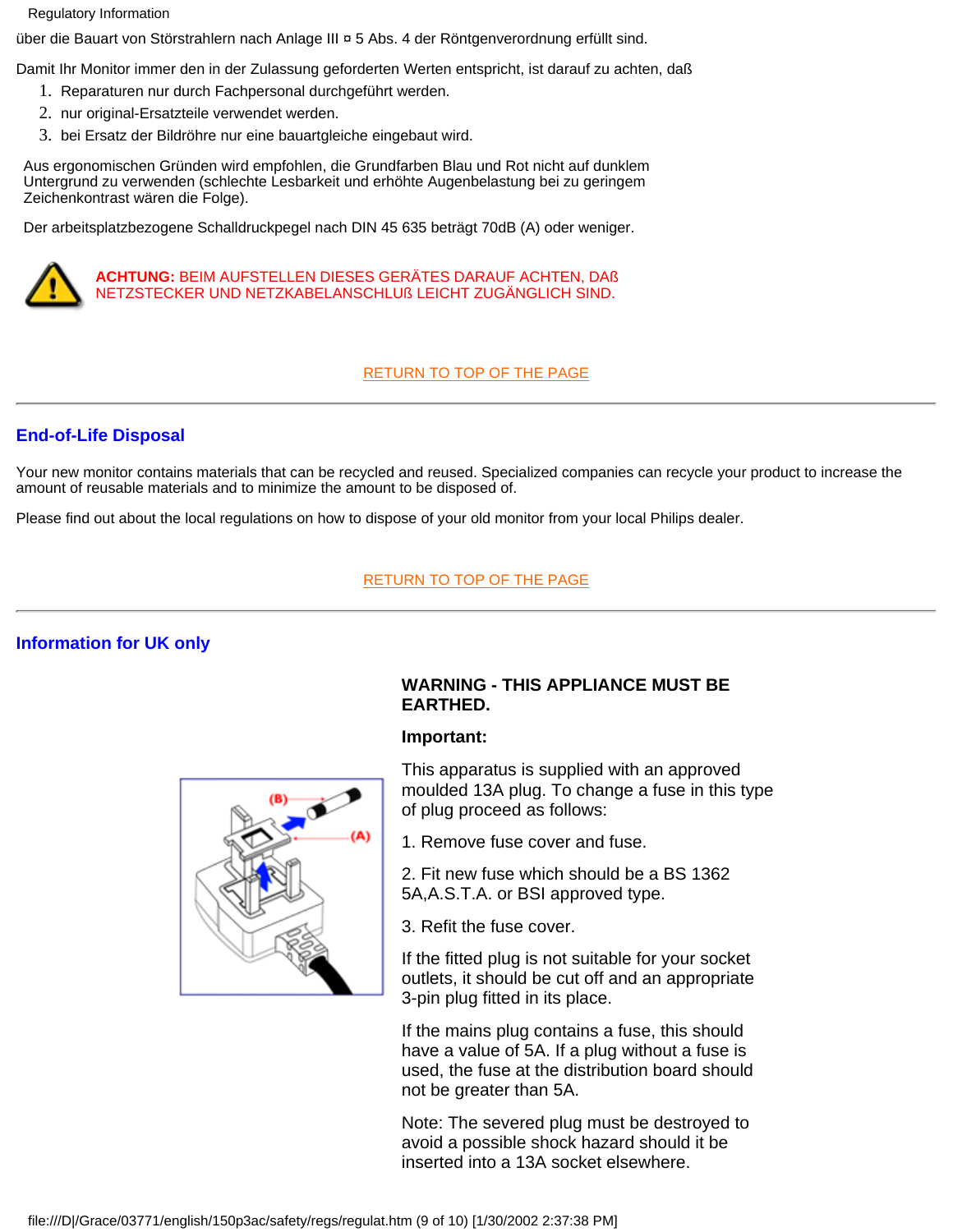## **How to connect a plug**

The wires in the mains lead are coloured in accordance with the following code:

BLUE - "NEUTRAL" ("N")

BROWN - "LIVE" ("L")

GREEN & YELLOW - "EARTH" ("E")

1. The GREEN AND YELLOW wire must be connected to the terminal in the plug which is marked with the letter "E" or by the Earth symbol

 $\frac{1}{\sqrt{2}}$  or coloured GREEN or GREEN AND YELLOW.

2. The BLUE wire must be connected to the terminal which is marked with the letter "N" or coloured BLACK.

3. The BROWN wire must be connected to the terminal which marked with the letter "L" or coloured RED.

Before replacing the plug cover, make certain that the cord grip is clamped over the sheath of the lead - not simply over the three wires.

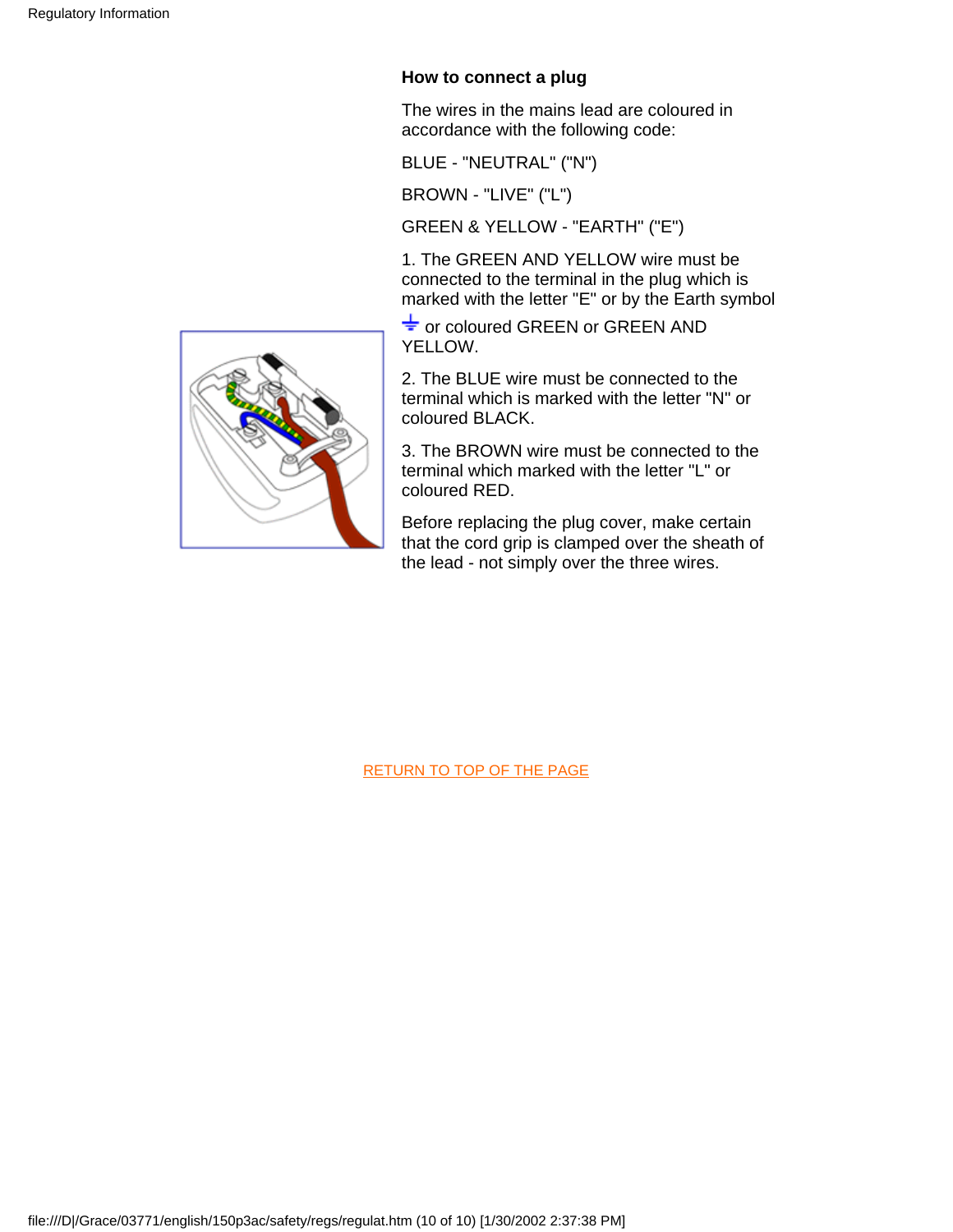# <span id="page-52-3"></span><span id="page-52-0"></span>**Other Related Information**

[Safety and Troubleshooting](#page-1-0) • [FAQs](#page-31-0) • [Troubleshooting](#page-39-3) • [Regulatory Information](#page-42-0) • [Information](#page-52-1) [for Users in the U. S](#page-52-1). • [Information for Users Outside the U.S](#page-52-2).

# <span id="page-52-1"></span>**Information for Users in the U. S.**

*For units set at 115 V :*

Use a UL Listed Cord Set consisting of a minimum 18 AWG, Type SVT or SJT three conductor cord a maximum of 15-feet long and a parallel blade, grounding type attachment plug rated 15 A, 125 V.

*For units set at 230 V:*

Use a UL Listed Cord Set consisting of a minimum 18 AWG, Type SVT or SJT three conductor cord a maximum of 15-feet long and a tandem blade, grounding type attachment plug rated 15 A, 250 V.

# <span id="page-52-2"></span>**Information for Users outside the U.S.**

*For units set at 230 V:*

Use a Cord Set consisting of a minimum 18 AWG cord and grounding type attachment plug rated 15 A, 250 V. The Cord Set should have the appropriate safety approvals for the country in which the equipment will be installed and / or be marked HAR.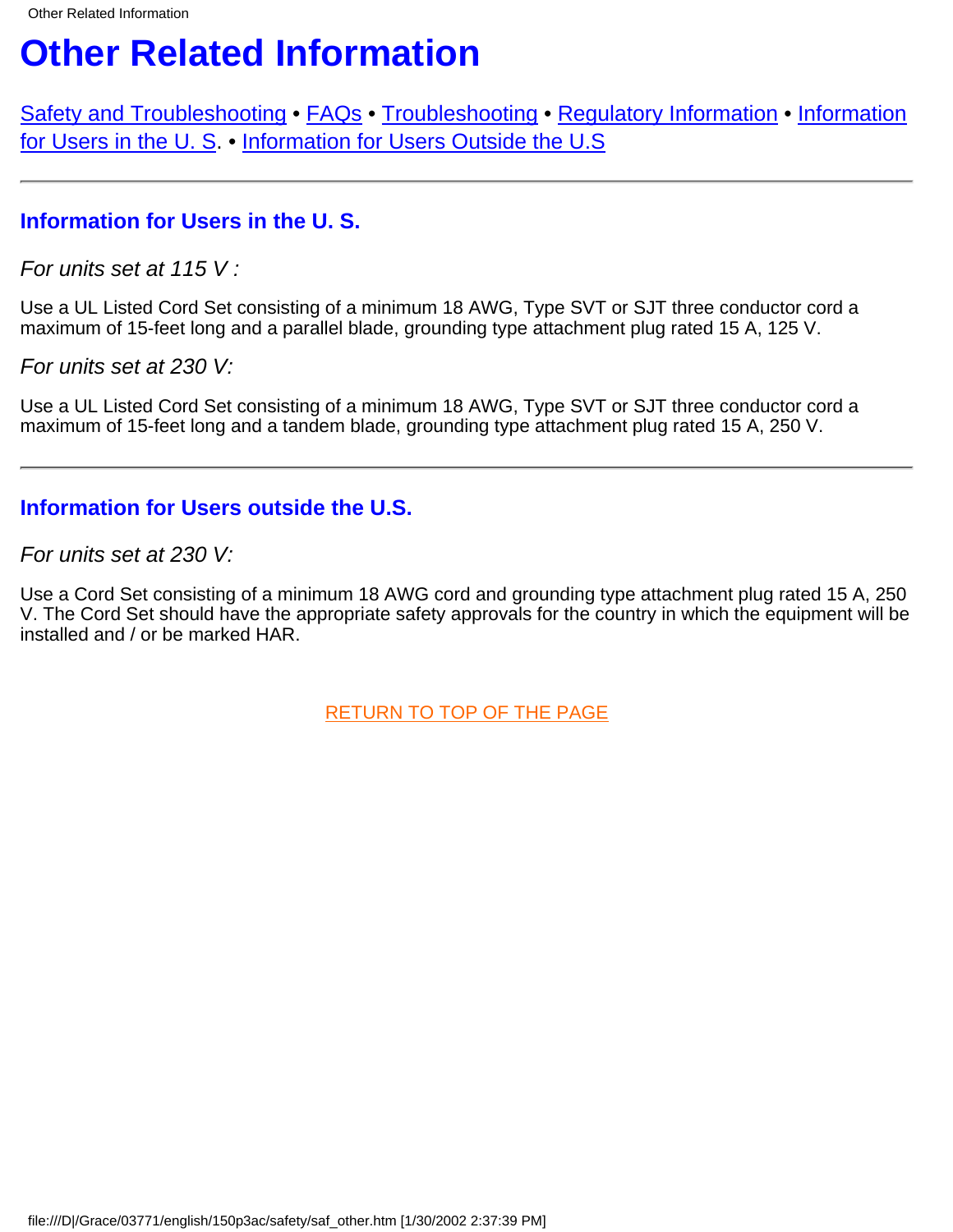# **Philips Pixel Defect Policy**

Product Features • Technical Specifications • Resolution & Preset Modes • Automatic Power Saving • Physical Specification • Pin Assignment • Product Views

# **Philips' Flat Panel Monitors Pixel Defect Policy**

Philips strives to deliver the highest quality products. We use some of the industry's most advanced manufacturing processes and practice stringent quality control. However, pixel or subpixel defects on the TFT LCD panels used in flat panel monitors are sometimes unavoidable. No manufacturer can guarantee that all panels will be free from pixel defects, but Philips guarantees that any monitor with an unacceptable number of defects will be repaired or replaced under warranty. This notice explains the different types of pixel defects and defines acceptable defect levels for each type. In order to qualify for repair or replacement under warranty, the number of pixel defects on a TFT LCD panel must exceed these acceptable levels. For example, no more than 0.0004% of the subpixels on a 15" XGA monitor may be defective. Additionally, because some types or combinations of pixel defects are more noticeable than others, Philips sets even higher quality standards for those.



# Pixels and Subpixels

A pixel, or picture element, is composed of three subpixels in the primary colors of red, green and blue. Many pixels together form an image. When all subpixels of a pixel are lit, the three colored subpixels together appear as a single white pixel. When all are dark, the three colored subpixels together appear as a single black pixel. Other combinations of lit and dark subpixels appear as single pixels of other colors.

# Types of Pixel Defects

Pixel and subpixel defects appear on the screen in different ways. There are two categories of pixel defects and several types of subpixel defects within each category.

Bright Dot Defects Bright dot defects appear as pixels or subpixels that are always lit or "on". These are the types of bright dot defects: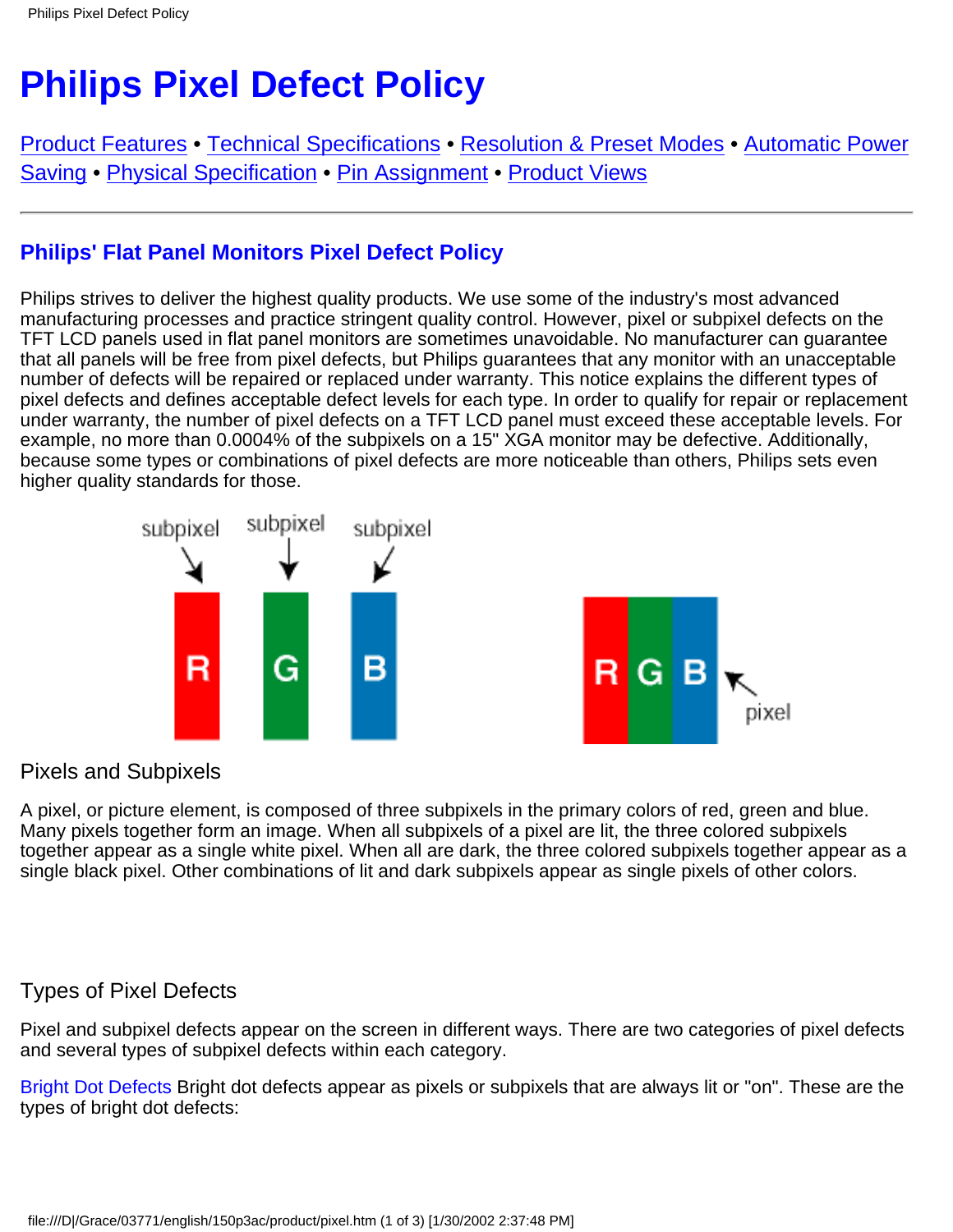Philips Pixel Defect Policy



One lit red, green or blue subpixel



Two adjacent lit subpixels:

- Red + Blue = Purple
- Red + Green = Yellow
- Green + Blue = Cyan (Light Blue)



Three adjacent lit subpixels (one white pixel)

Black Dot Defects Black dot defects appear as pixels or subpixels that are always dark or "off". These are the types of black dot defects:



One dark subpixel **Two or three adjacent dark subpixels** 

# Proximity of Pixel Defects

Because pixel and subpixels defects of the same type that are nearby one another may be more noticeable, Philips also specifies tolerances for the proximity of pixel defects.

# Pixel Defect Tolerances

In order to qualify for repair or replacement due to pixel defects during the warranty period, a TFT LCD panel in a Philips flat panel monitor must have pixel or subpixel defects exceeding the tolerances listed in the following tables.

| <b>BRIGHT DOT DEFECTS</b>                     | <b>ACCEPTABLE LEVEL</b> |       |               |
|-----------------------------------------------|-------------------------|-------|---------------|
| <b>MODEL</b>                                  | 150P3                   | 150B3 | <b>150S3</b>  |
| 1 lit subpixel                                | 0                       | 0     | 8 or fewer    |
| 2 adjacent lit subpixels                      |                         | Ü     | 3 or fewer    |
| 3 adjacent lit subpixels (one<br>white pixel) | 0                       |       | 1 or fewer    |
| Distance between two bright<br>dot defects*   | 0                       | O     | 15 mm or more |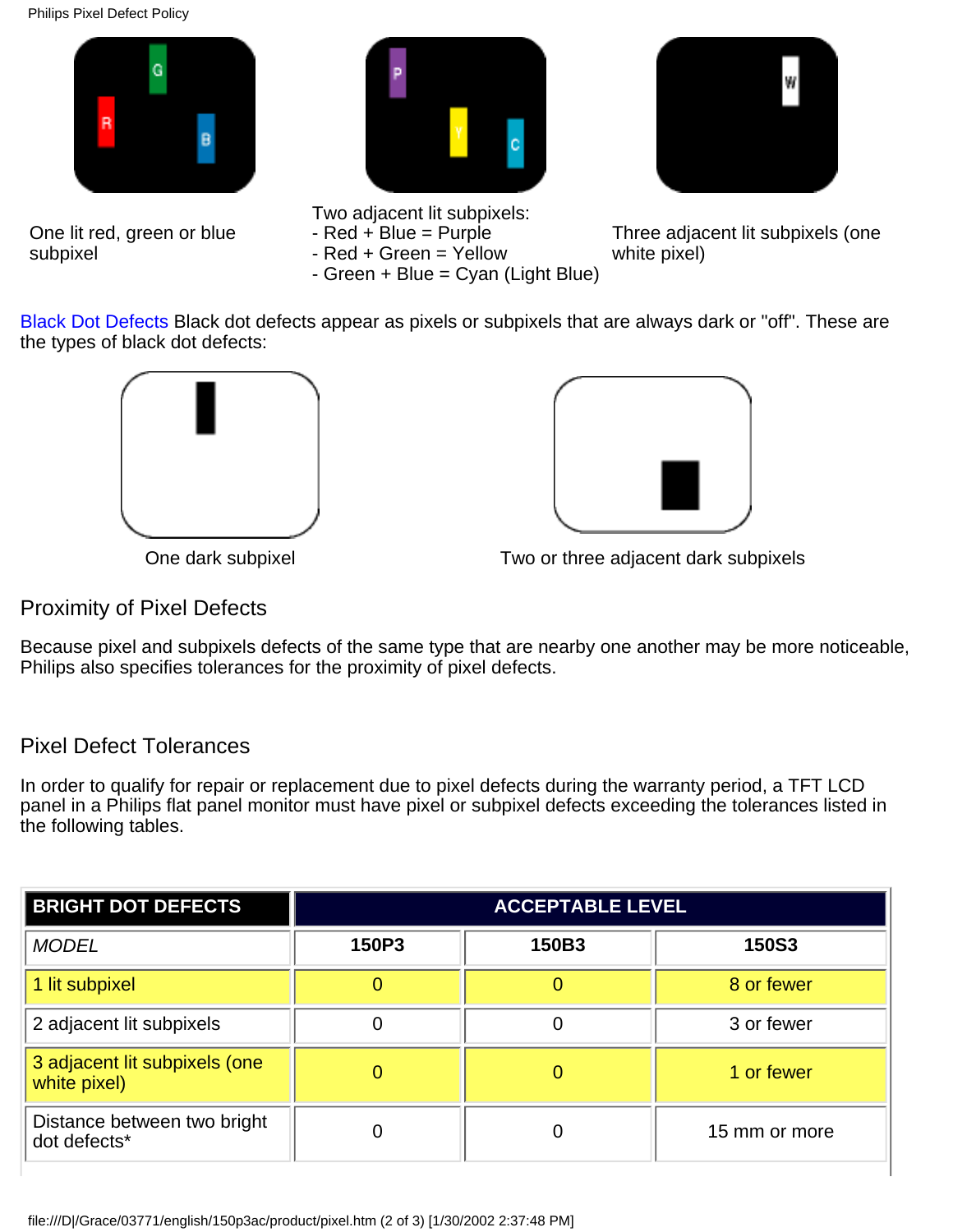Philips Pixel Defect Policy

| <b>Bright dot defects within 20</b><br>mm circle |  | 3 or fewer |
|--------------------------------------------------|--|------------|
| Total bright dot defects of all<br>types         |  | 8 or fewer |

| <b>BLACK DOT DEFECTS</b>                   |                | <b>ACCEPTABLE LEVEL</b> |               |
|--------------------------------------------|----------------|-------------------------|---------------|
| <b>MODEL</b>                               | 150P3          | 150B3                   | <b>150S3</b>  |
| 1 dark subpixel                            | 4 or fewer     | 4 or fewer              | 8 or fewer    |
| 2 adjacent dark subpixels                  | 1 or fewer     | 1 or fewer              | 3 or fewer    |
| 3 adjacent dark subpixels                  | $\overline{0}$ | 0                       | 1 or fewer    |
| Distance between two black<br>dot defects* | 15 mm or more  | 15 mm or more           | 15 mm or more |
| Black dot defects within 20<br>mm circle*  | 3 or fewer     | 3 or fewer              | 3 or fewer    |
| Total black dot defects of all<br>types    | 4 or fewer     | 4 or fewer              | 8 or fewer    |

| <b>TOTAL DOT DEFECTS</b>                          | <b>ACCEPTABLE LEVEL</b> |            |              |
|---------------------------------------------------|-------------------------|------------|--------------|
| <b>MODEL</b>                                      | 150P3                   | 150B3      | <b>150S3</b> |
| Total bright or black dot<br>defects of all types | 4 or fewer              | 4 or fewer | 10 or fewer  |

*\* Note: 1 or 2 adjacent subpixel defects = 1 dot defect*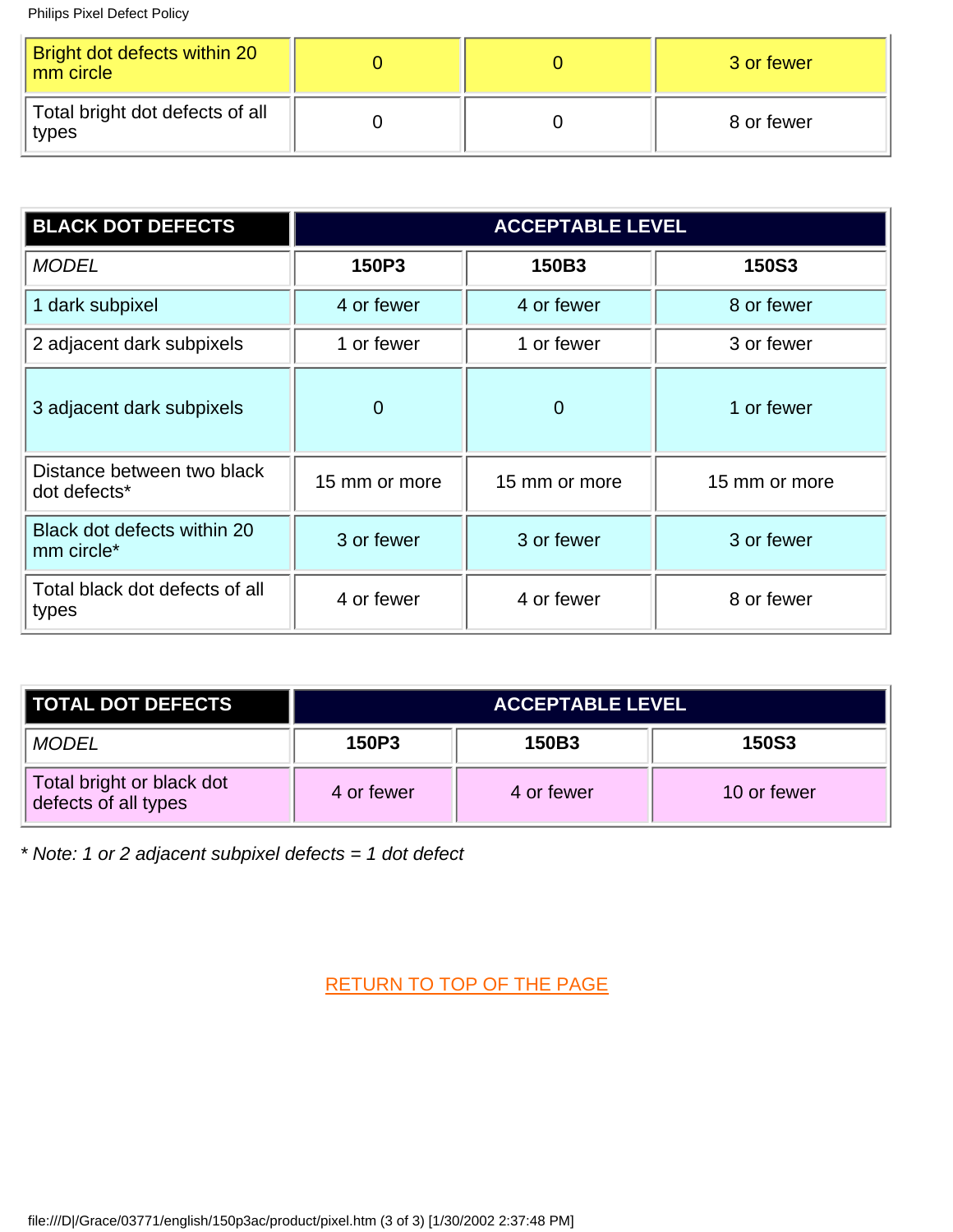# **Connecting to Your PC**

Your LCD Monitor : Front View Product Description • Accessory Pack • Connecting to Your PC • [Remove and Re-install the Base](#page-60-0) • [Getting Started](#page-64-0) • Optimizing Performance • [Accessories \(optional\)](#page-67-0)

# **Accessory Pack**

Unpack all the parts.

| <b>Item</b> | <b>Description</b>                                                                    |
|-------------|---------------------------------------------------------------------------------------|
|             | 1) Audio in Cable (Option only available for Multimedia version) (color<br>lime)      |
|             | 2) Microphone out Cable (Option only available for Multimedia<br>version)(color pink) |
|             | 3) Power Cable (socket may differ for different countries)                            |
|             | 4) Macintosh Adapter (optional)                                                       |
|             | 5) VGA Signal Cable                                                                   |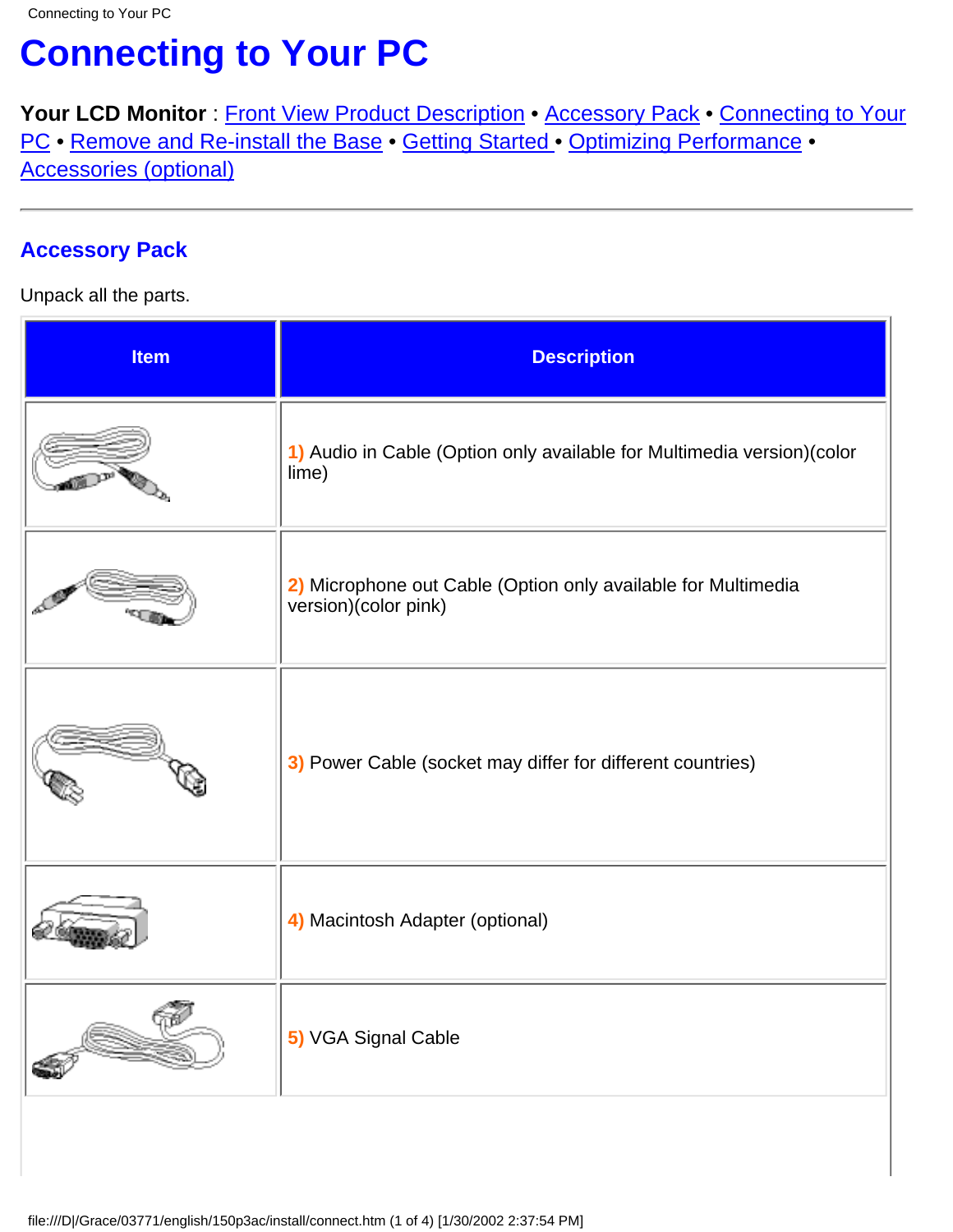Connecting to Your PC

| Light To | 6) E-DFU package with Quick Setup Guide, Using Your Monitor<br>Manual, and CD-ROM. |
|----------|------------------------------------------------------------------------------------|
|          | 7) Pivot CD-ROM (optional)                                                         |

# RETURN TO TOP OF THE PAGE

# **Connecting to Your PC**



**1)** Thread power cable through the hole at the bottom of the base, and plug onto monitor firmly.



**2)** Connect microphone and audio cables onto the rear side of base if any

**3)** Double check all cables' connection closely. Make sure they are all connected well.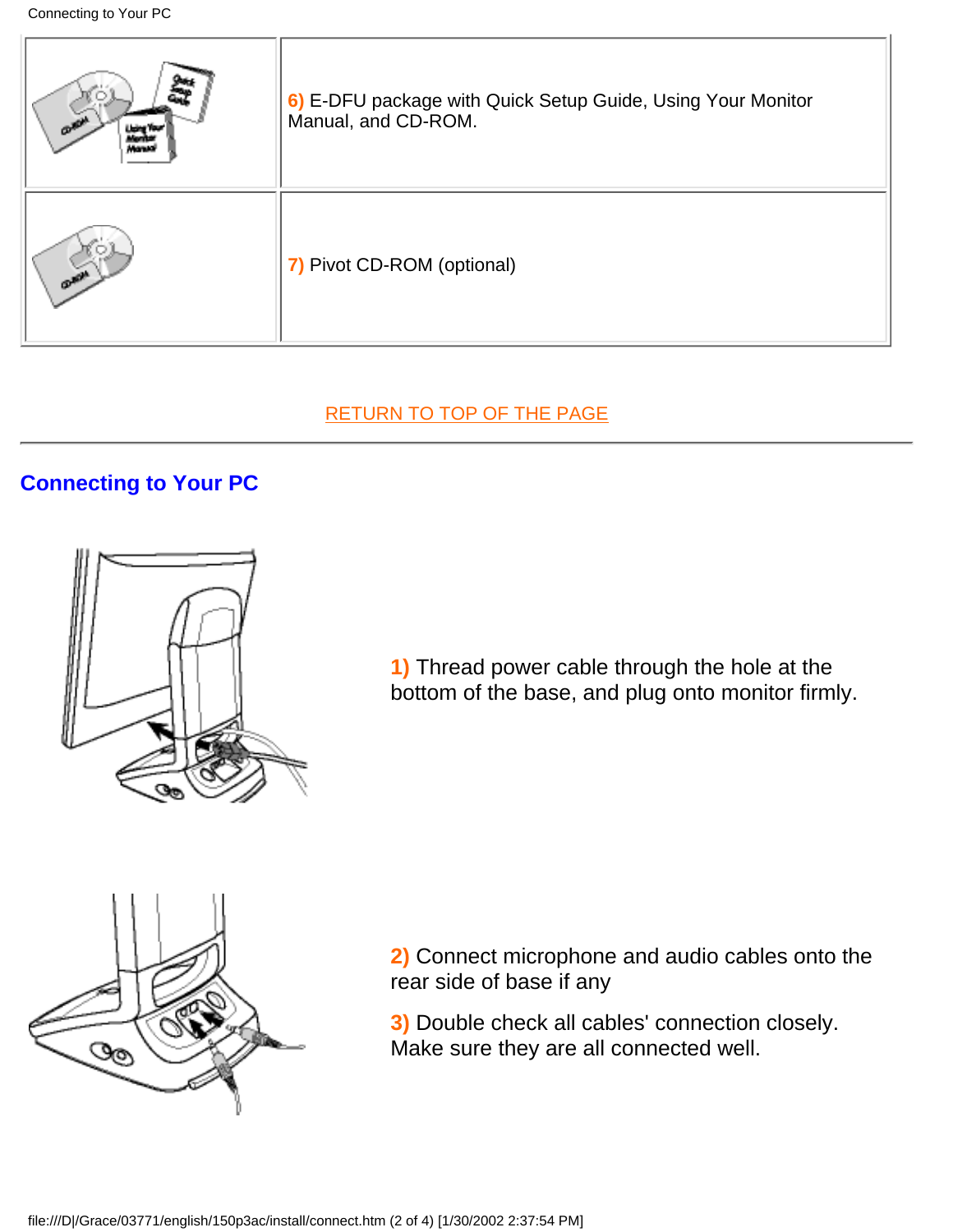

**Note:** If you use an Apple Macintosh, you need to connect the special Mac adapter to one end of the monitor signal cable



# **4)** Connect to PC

- (a) Turn off your computer and unplug its power cable.
- (b) Connect the monitor signal cable to the video connector on the back of your computer.
- (c) Connect the audio and microphone cables to the audio and mic connectors on the back of your computer.
- (d) Plug the power cord of your computer and your monitor into a nearby outlet.
- (e) Turn on your computer and monitor. If the monitor displays an image, installation is complete.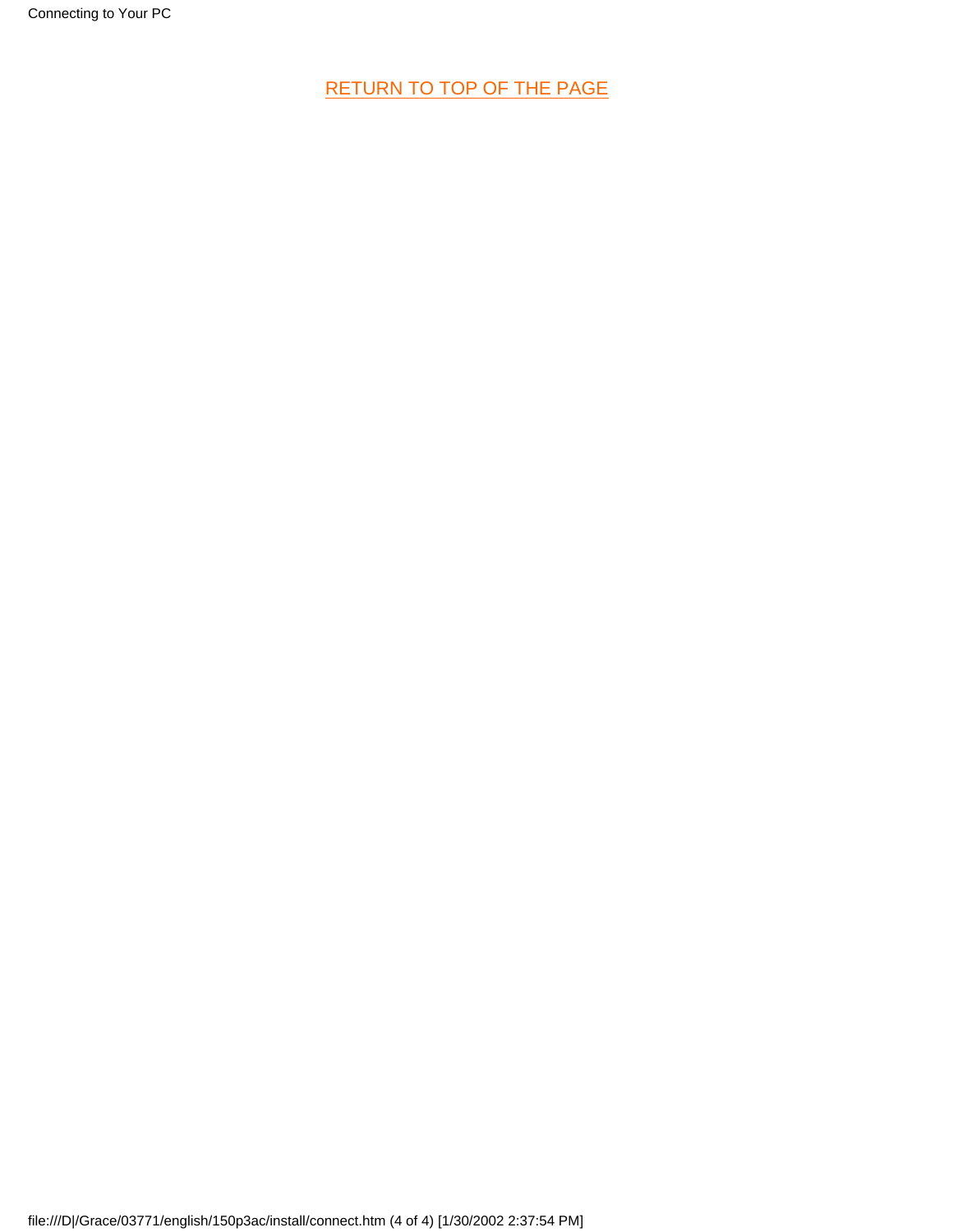# <span id="page-60-0"></span>**Remove and Re-install the Base**

Your LCD Monitor : Front View Product Description • Accessory Pack • Connecting to Your PC • [Getting Started](#page-64-0) • Optimizing Performance • [Accessories \(optional\)](#page-67-0)

**Remove and Re-install the Base** : [Remove the base](#page-60-0) • [Re-install the base](#page-60-0)

# **Condition:**

- for VESA standard mounting applications
- for optional bases replacement

# **Remove the Base**



**1)**

**(a)** Tilt monitor on certain angle. **(b)** Pull cables out of the hole at the bottom of base.

**(c)** For Multimedia base, disconnect the DC flying cable from monitor body also.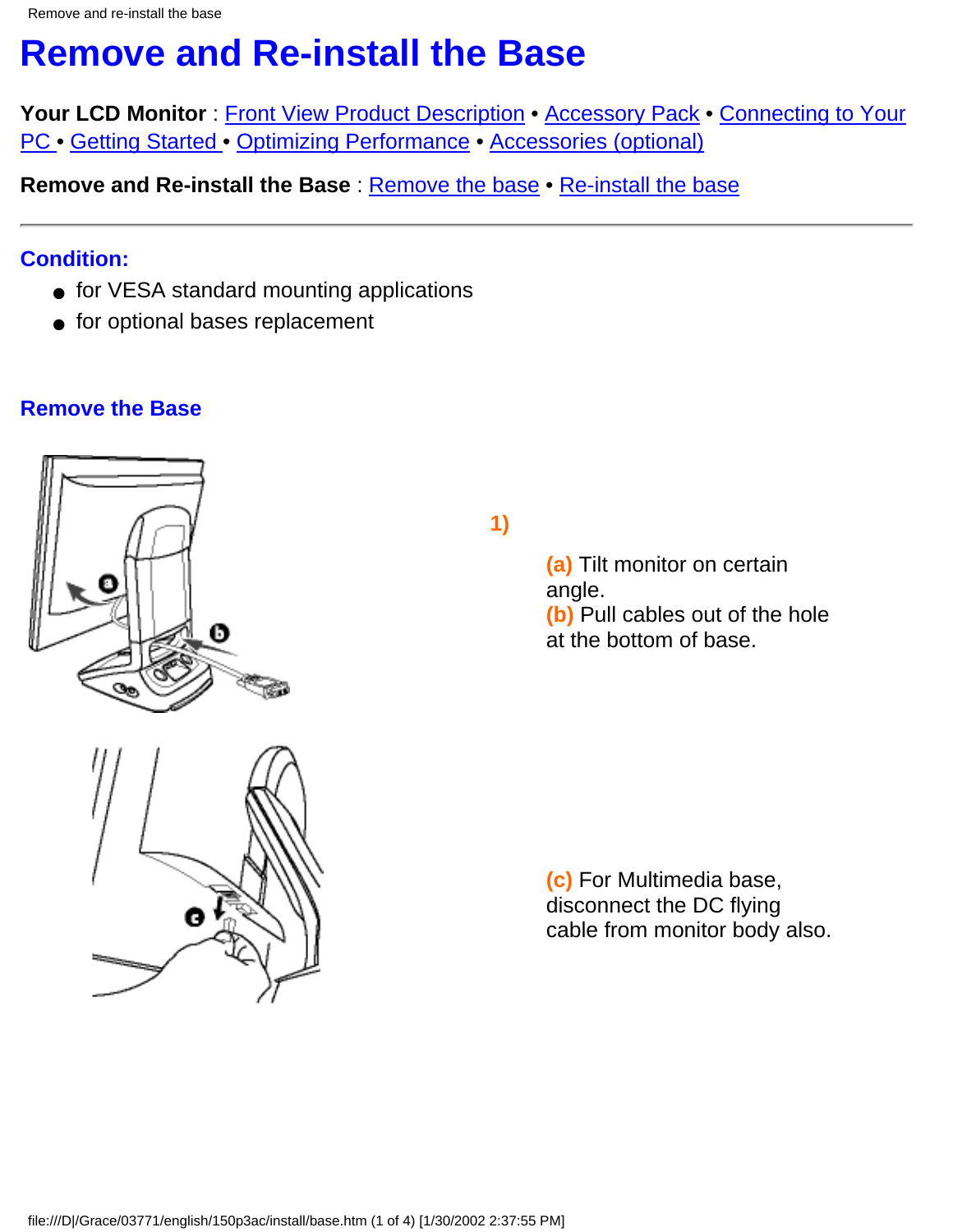

**2)** Put monitor face down on the safe surface.

Safe surface



**3)** Tilt the base fully away from the monitor body



**4)** Pull out and slide away the base from monitor body.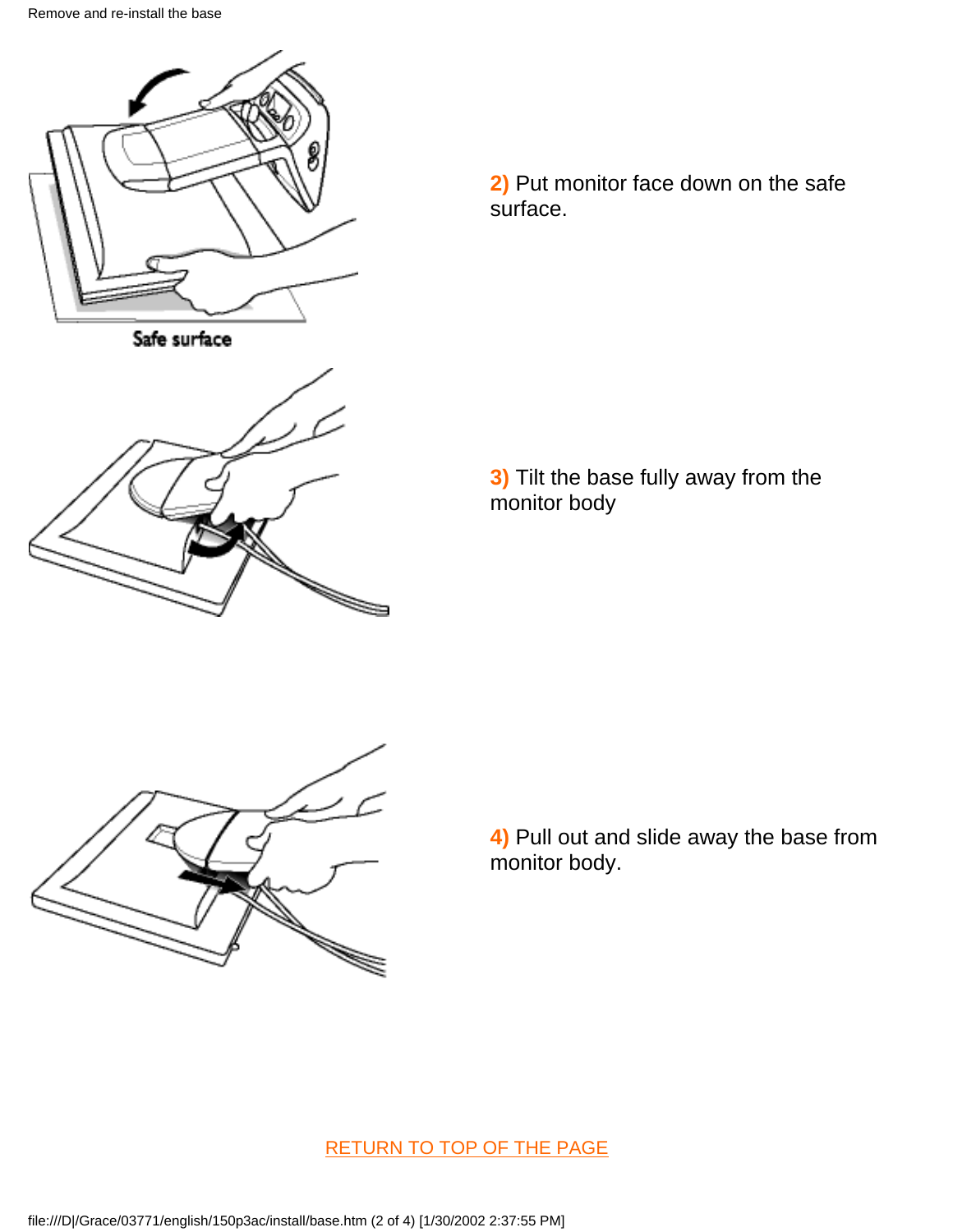# **Re-install the Base**



**1)** Plug in the cables into connectors.

**2)** Tread all cables through the hole at the bottom of the base.



**3)** Locate the base and slide it into monitor body.

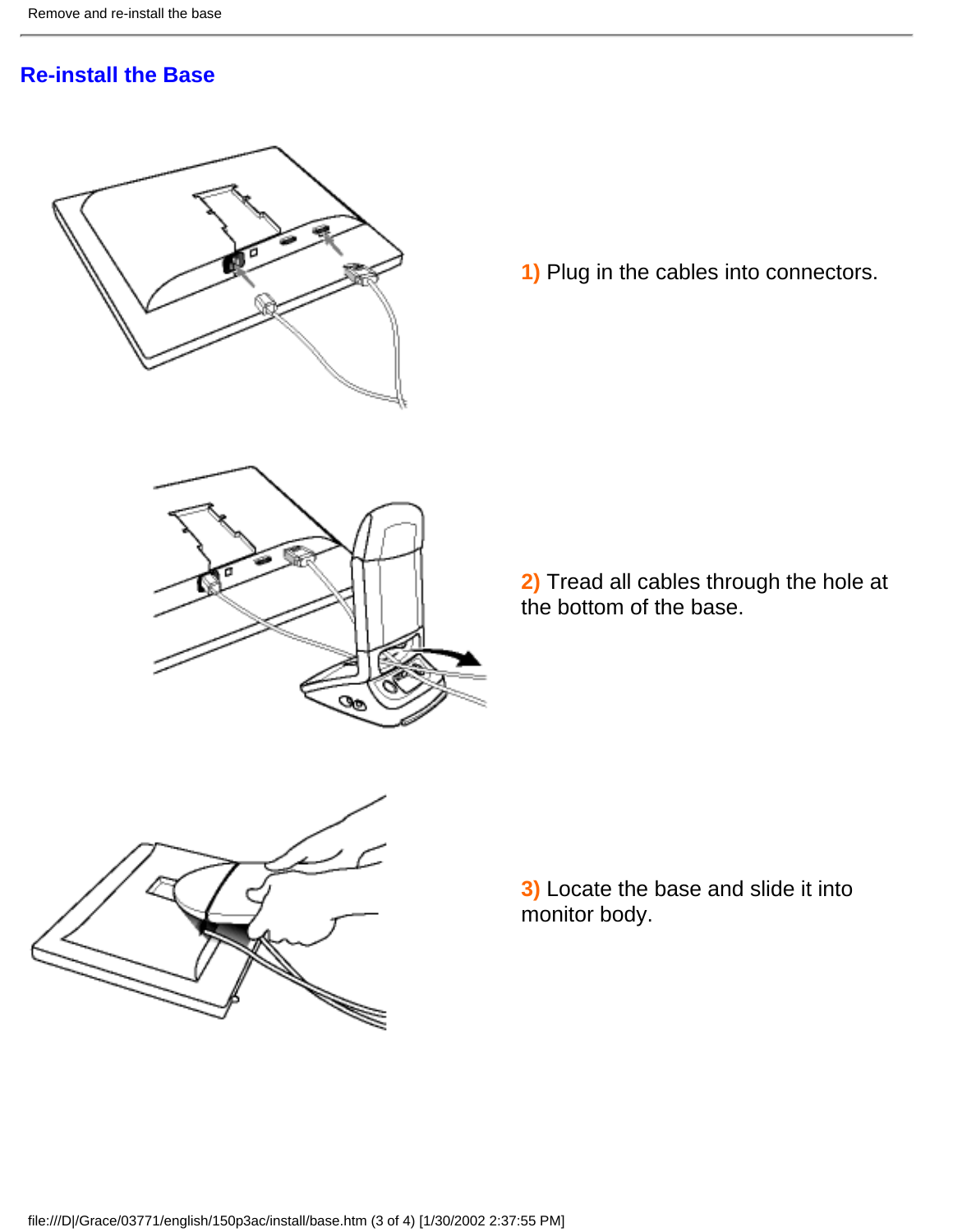Remove and re-install the base



**4)** For Multimedia base, plug the flying DC power cable of base onto monitor.



**5)** Pull back up the monitor body.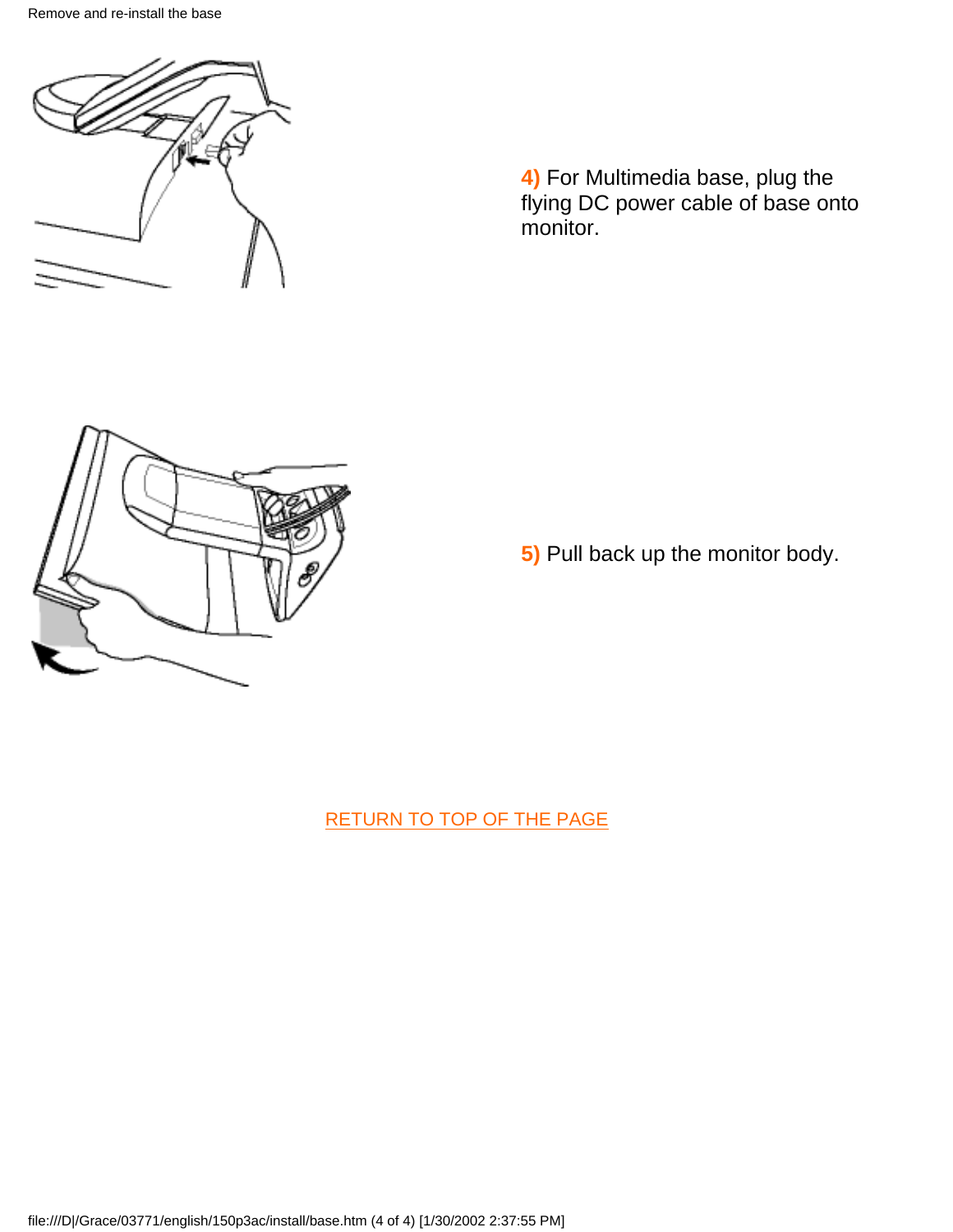# <span id="page-64-2"></span><span id="page-64-0"></span>**Getting Started**

**Your LCD Monitor** : Front View Product Description • Connecting to Your PC • [Remove](#page-60-0) [and Re-install the Base](#page-60-0) • [Getting Started](#page-64-1) • Optimizing Performance • [Accessories](#page-67-0) [\(optional\)](#page-67-0)

# <span id="page-64-1"></span>**Getting Started**

# **Use the information file ( .inf) for Windows 95/98/2000/Me/XP or later**

Philips' monitors built in VESA DDC2B feature to support Plug & Play requirements for Windows 95/98/2000/Me/XP. In order to enable your Philips monitor from the "Monitor" dialog box in Windows 95/98/2000/Me/XP and activate Plug & Play application You should install this information file ( .inf). The installation procedure based on Windows '95 OEM Release 2 , 98 , Me, XP and 2000 is specified as follows.

# **For Windows 95**

- 1. Start Windows '95
- 2. Click the 'Start' button, point to 'Settings', and then click 'Control Panel'.
- 3. Double Click the 'Display' Icon.
- 4. Choose the 'Settings' tab then click 'Advanced...'.
- 5. Choose 'Monitor' button, point to 'Change...' then click 'Have Disk...'.
- 6. Click 'Browse...' button then choose the appropriate drive F: ( CD-ROM Drive) then click 'OK' button.
- 7. Click the 'OK' button then choose your monitor model and click the 'OK'.
- 8. Click 'Close' button.

## **For Windows 98**

- 1. Start Windows 98
- 2. Click the 'Start' button, point to 'Settings', and then click 'Control Panel'.
- 3. Double Click the 'Display' Icon.
- 4. Choose the 'Settings' tab then click 'Advanced...'.
- 5. Choose 'Monitor' button, point to 'Change...' then click 'Next'
- 6. Choose "Display a list of all the drivers in a specific location, so you can select the driver you want." then click 'Next' and then click 'Have Disk...'.
- 7. Click 'Browse...' button then choose the appropriate drive F: ( CD-ROM Drive) then click 'OK' button.
- Click the 'OK' button then choose your monitor model and click the 'Next' button then click 'Next' 8. button.
- 9. Click 'Finish' button then the 'Close' button.

# **For Windows Me**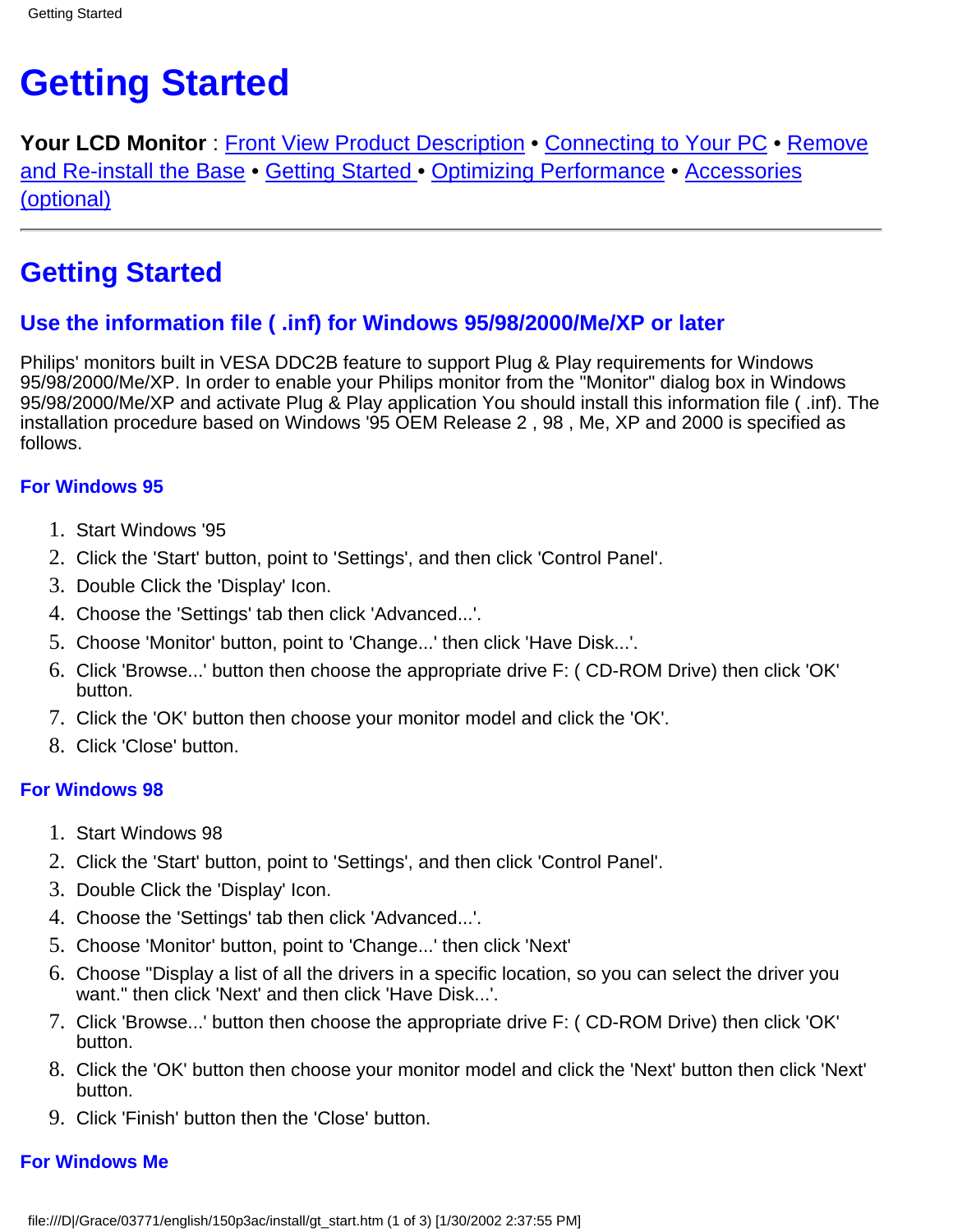- 1. Start Windows Me
- 2. Click the 'Start' button, point to 'Settings', and then click 'Control Panel'.
- 3. Double Click the 'Display' Icon.
- 4. Choose the 'Settings' tab then click 'Advanced...'.
- 5. Choose 'Monitor' button, then click 'Change...' button.
- 6. Choose "Specify the location of the driver(Advanced)" and click the 'Next' button.
- 7. Choose "Display a list of all the drivers in a specific location, so you can select the driver you want." then click 'Next' and then click 'Have Disk...'.
- Click 'Browse...' button then choose the appropriate drive F: ( CD-ROM Drive) then click 'OK' 8. button.
- Click the 'OK' button then choose your monitor model and click the 'Next' button then click 'Next' 9. button.
- 10. Click 'Finish' button then the 'Close' button.

## **For Windows 2000**

- 1. Start Windows 2000
- 2. Click the 'Start' button, point to 'Settings', and then click 'Control Panel'.
- 3. Double Click the 'Display' Icon.
- 4. Choose the 'Settings' tab then click 'Advanced...'.
- 5. Choose 'Monitor' - If the 'Properties' button is inactive, it means your monitor is properly configured. Please stop installation.
	- If the 'Properties' button is active. Click 'Properties' button. Please follow next steps.
- 6. Click 'Driver' and then click on 'Update Driver...' then click on the 'Next' button.
- 7. Choose "Display a list of the known drivers for this device so that I can choose a specific driver" then click 'Next' and then click 'Have disk...'.
- 8. Click 'Browse...' button then choose the appropriate drive F: ( CD-ROM Drive).
- 9. Click the 'Open' button, then click the 'OK' button.
- 10. Choose your monitor model and click the 'Next' button then click 'Next' button.
- 11. Click 'Finish' button then the 'Close' button. If you can see the "Digital Signature Not Found" window then click the 'Yes' button.

## **For Windows XP**

- 1. Start Windows XP
- 2. Click the 'Start' button and then click 'Control Panel'.
- 3. Pick and click the category 'Printers and Other Hardware'
- 4. Click the 'Display' Item.
- 5. Choose the 'Settings' tab then click 'Advanced' button.
- 6. Choose 'Monitor' tab

- If the 'Properties' button is inactive, it means your monitor is properly configured. Please stop installation.

- If the 'Properties' button is active. Click 'Properties' button. Please follow next steps accordingly.

7. Click the 'Driver' tab and then click on 'Update Driver...' button.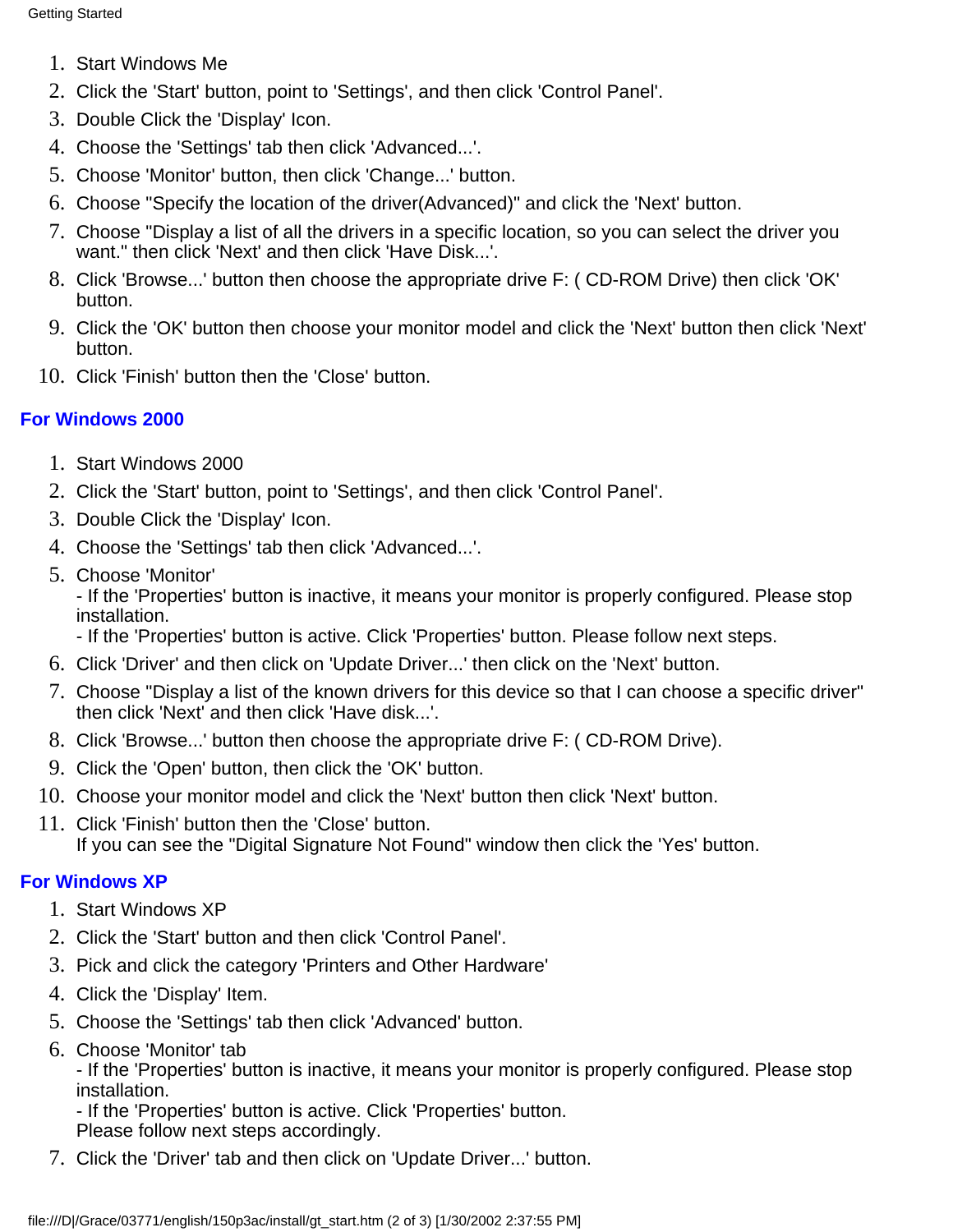Getting Started

- Choose the 'Install from a list or specific location [advanced]' radio button and then click on the 8. 'Next' button.
- Choose the ' Don't Search. I will choose the driver to install' radio button. Then click on the 'Next' 9. button.
- 10. Click the 'Have disk...' button then click the 'Browse...' button. Then choose the appropriate drive F: (CD-ROM Drive).
- 11. Click the 'Open' button, then click the 'OK' button.
- 12. Choose your monitor model and click the 'Next' button. - If you can see the 'has not passed Windows Logo testing to verify its compatibility with Windows XP' message please click the 'Continue Anyway' button.
- 13. Click 'Finish' button then the 'Close' button.
- 14. Click 'OK' button and then the 'OK' button again to close the Display\_Properties dialog box.

If your Windows 95/98/2000/Me/XP version is different or you need more detailed installation information, please refer to Windows 95/98/2000/Me/XP user's manual.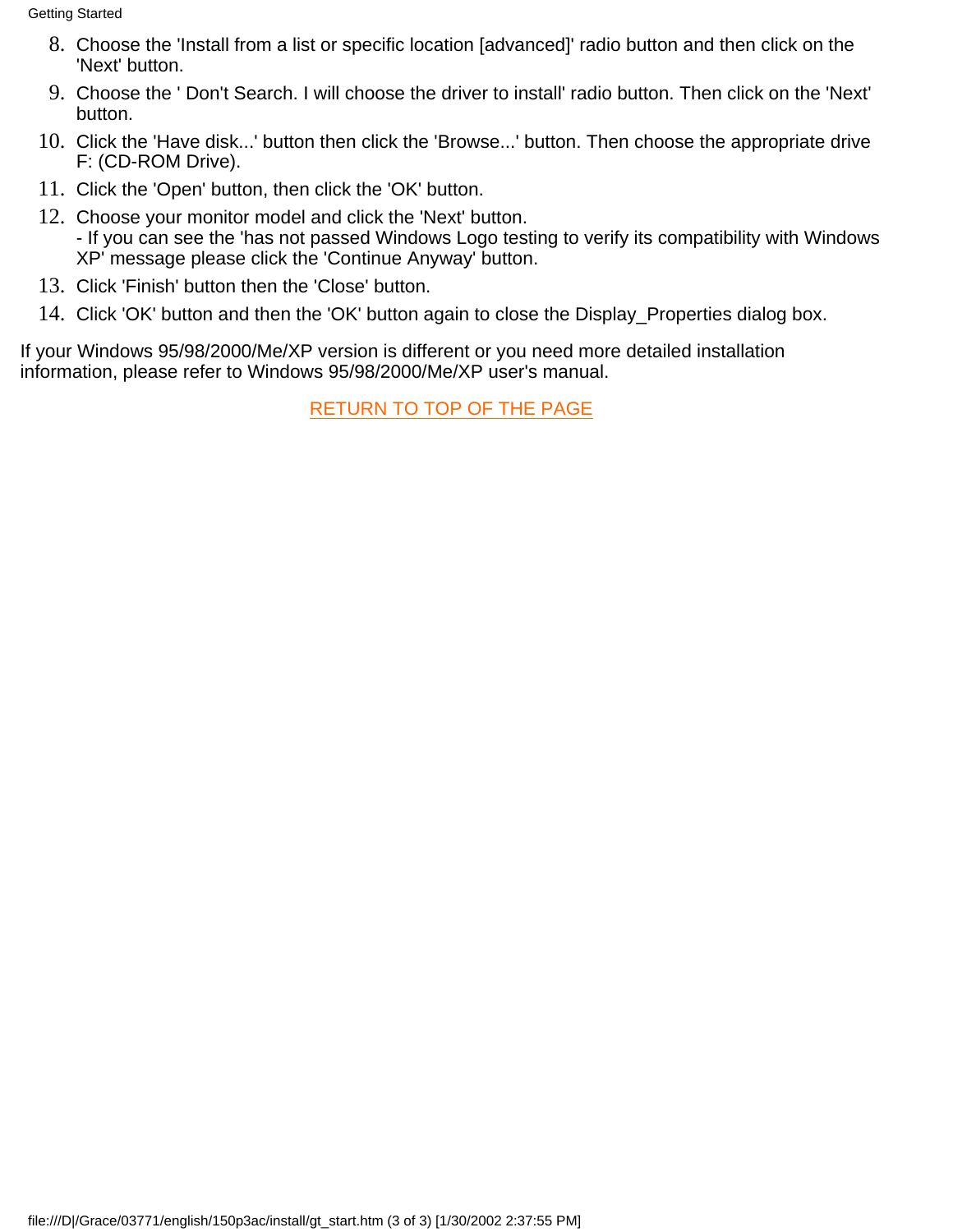# <span id="page-67-1"></span><span id="page-67-0"></span>**Accessories (optional)**

Your LCD Monitor: Front View Product Description • Connecting to Your PC • [Remove and](#page-60-0) [Re-install the Base](#page-60-0) • [Getting Started](#page-64-0) • Optimizing Performance

**Accessories (optional):** [Protective Cover](#page-68-0) • [Ergo Base](#page-70-0) • [Multimedia Base](#page-72-0)

# **Accessories (optional)**

| <b>Item</b> | <b>Description</b>                                                                                                                               |
|-------------|--------------------------------------------------------------------------------------------------------------------------------------------------|
|             | <b>USB Hub:</b><br>(PCUH411)<br>USB hub supports four down stream ports and one upstream port<br>Color: Light gray                               |
|             | <b>Protective Cover:</b><br>(XG3P40)<br>Anti-scratch, anti-reflective cover, with 3H hardness to protect the<br>LCD screen.<br>Color: Light gray |
| philips     | Ergo Base:<br>(UG3P30)<br>With tilt, swivel. Height adjustment and portrait display.<br>Color: Light gray                                        |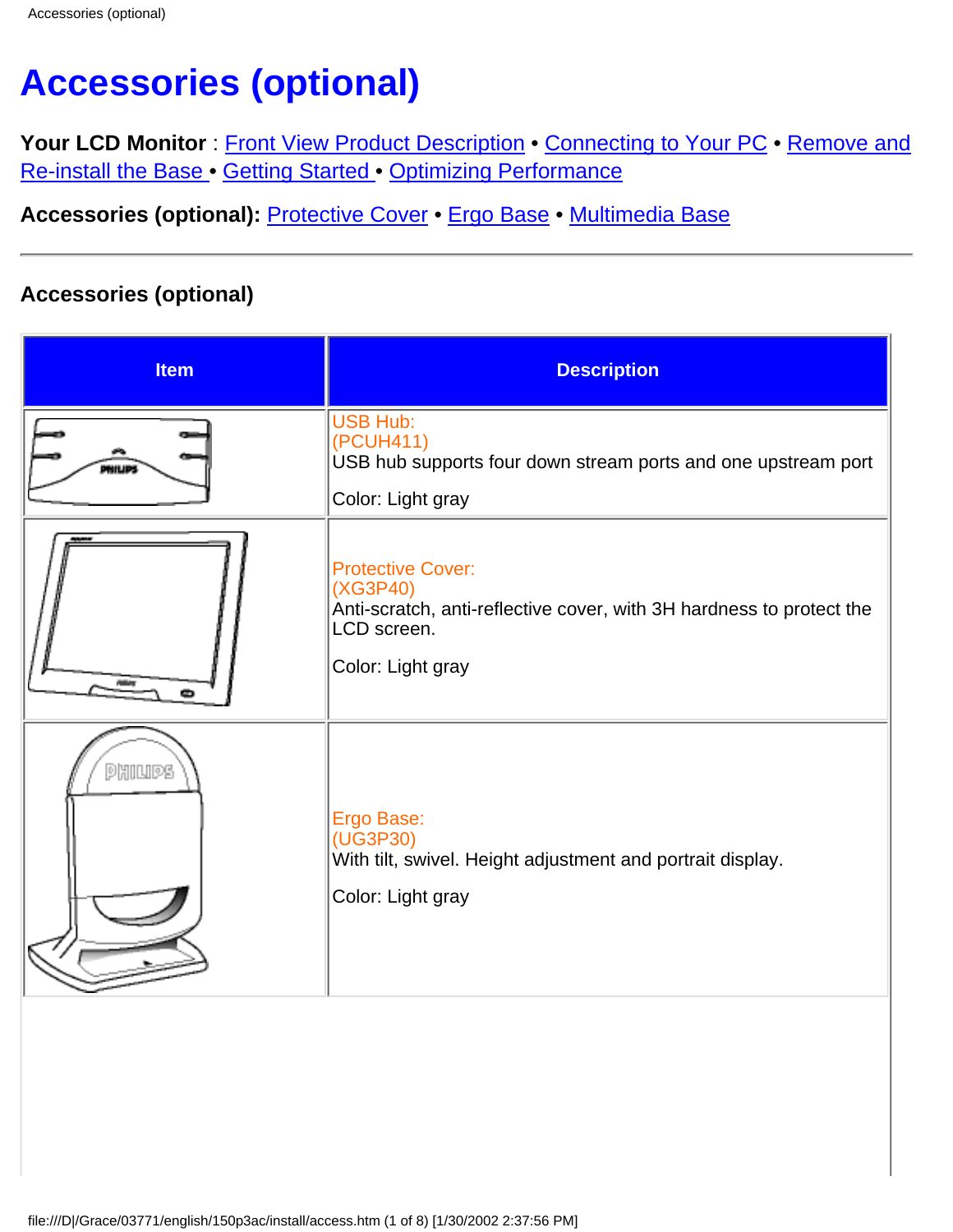

# [RETURN TO TOP OF THE PAGE](#page-67-1)

# <span id="page-68-0"></span>**Protective Cover**

Protect the LCD screen of your Philips LCD monitor



**1)** Remove the screw from the rear of monitor

**2)** Unclick at the indicated points to open the bezel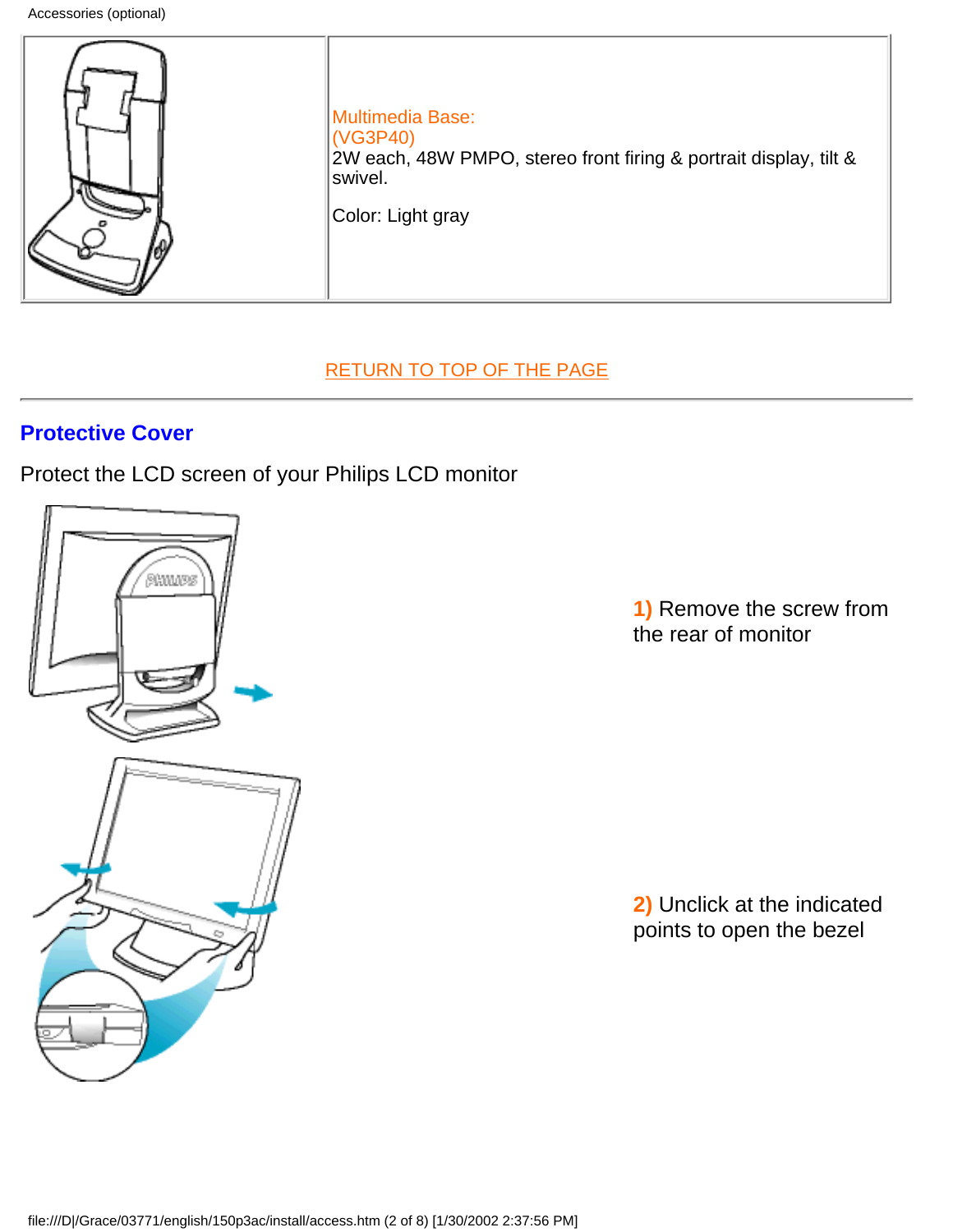Accessories (optional)

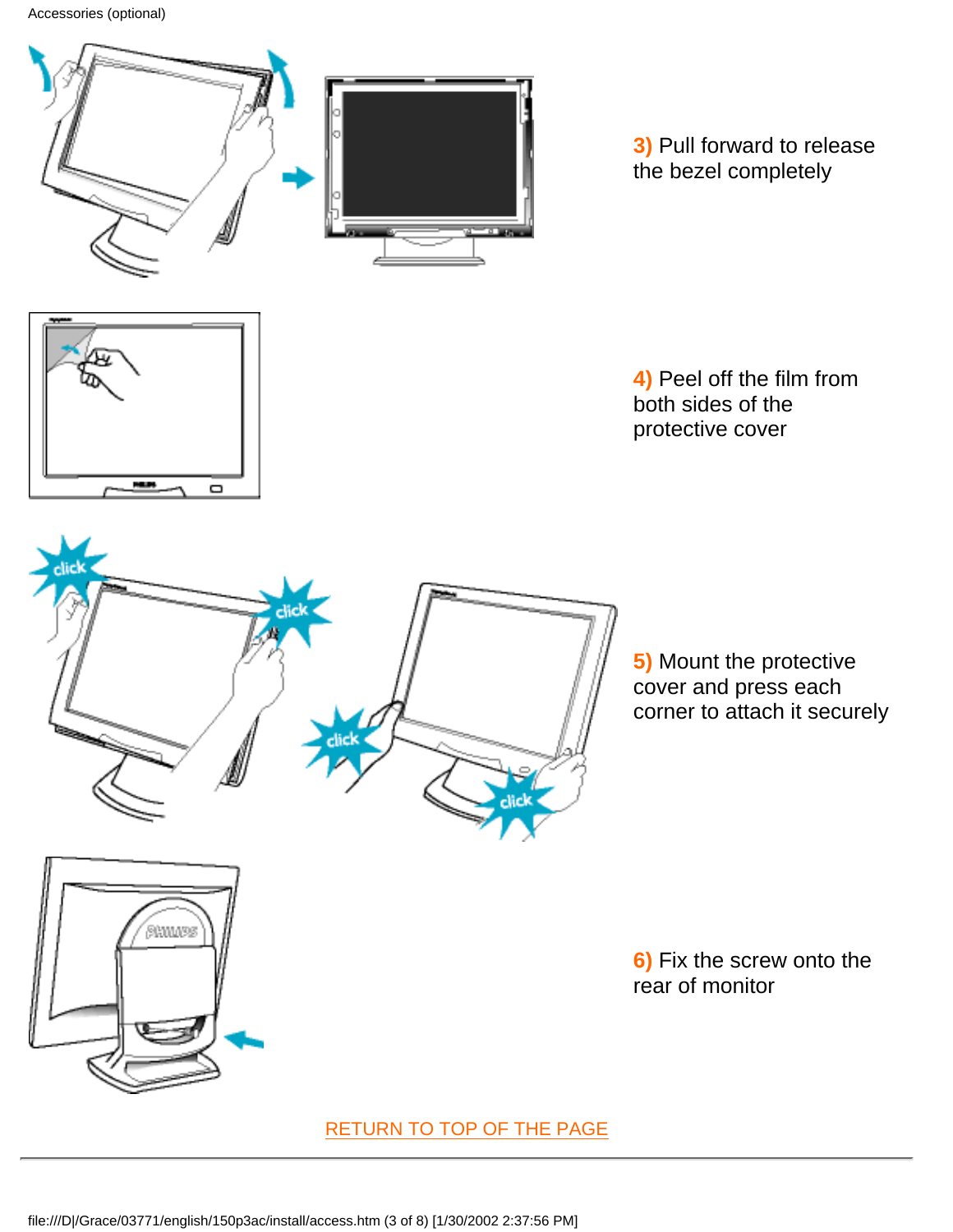# <span id="page-70-0"></span>**Ergo Base**



file:///D|/Grace/03771/english/150p3ac/install/access.htm (4 of 8) [1/30/2002 2:37:56 PM]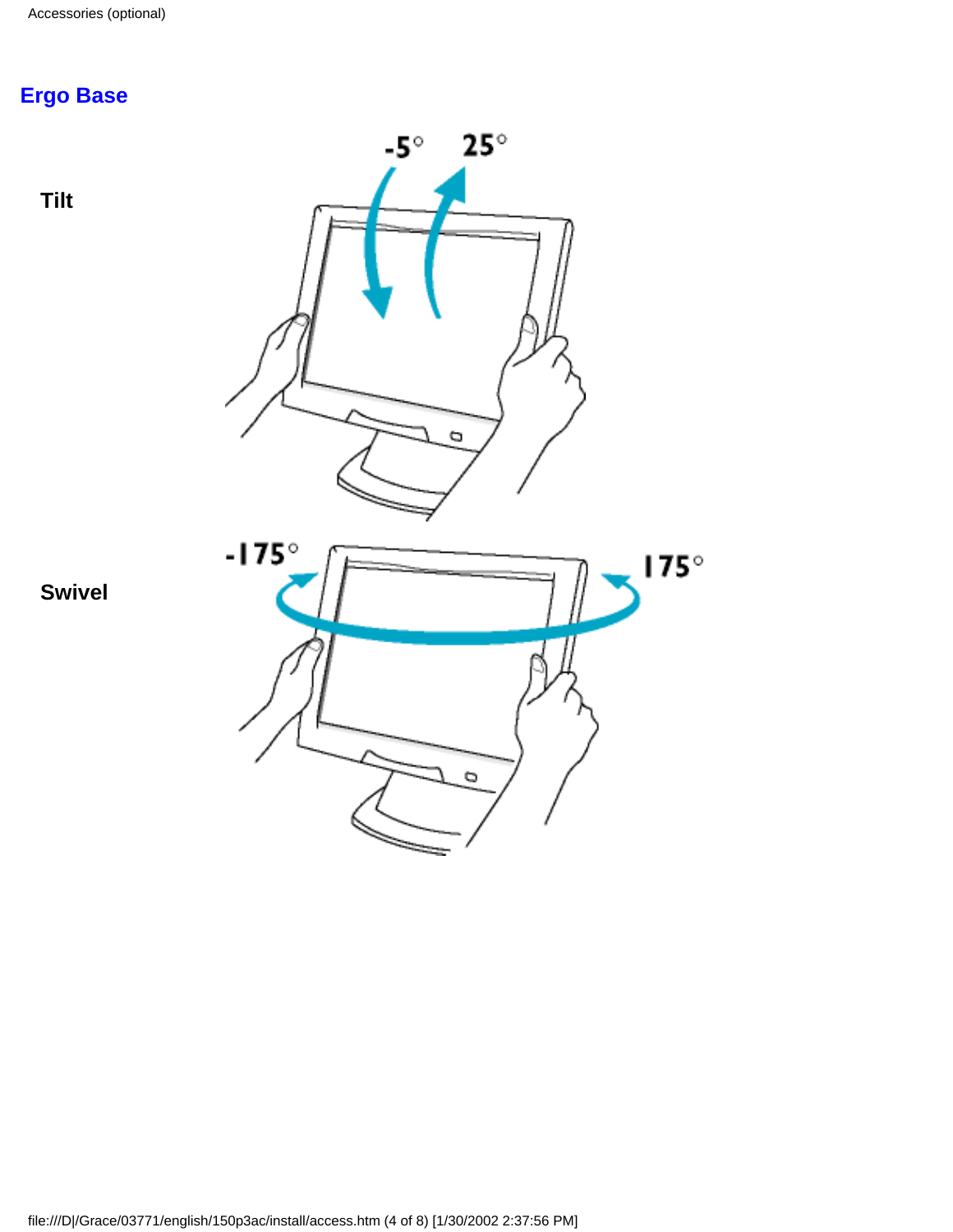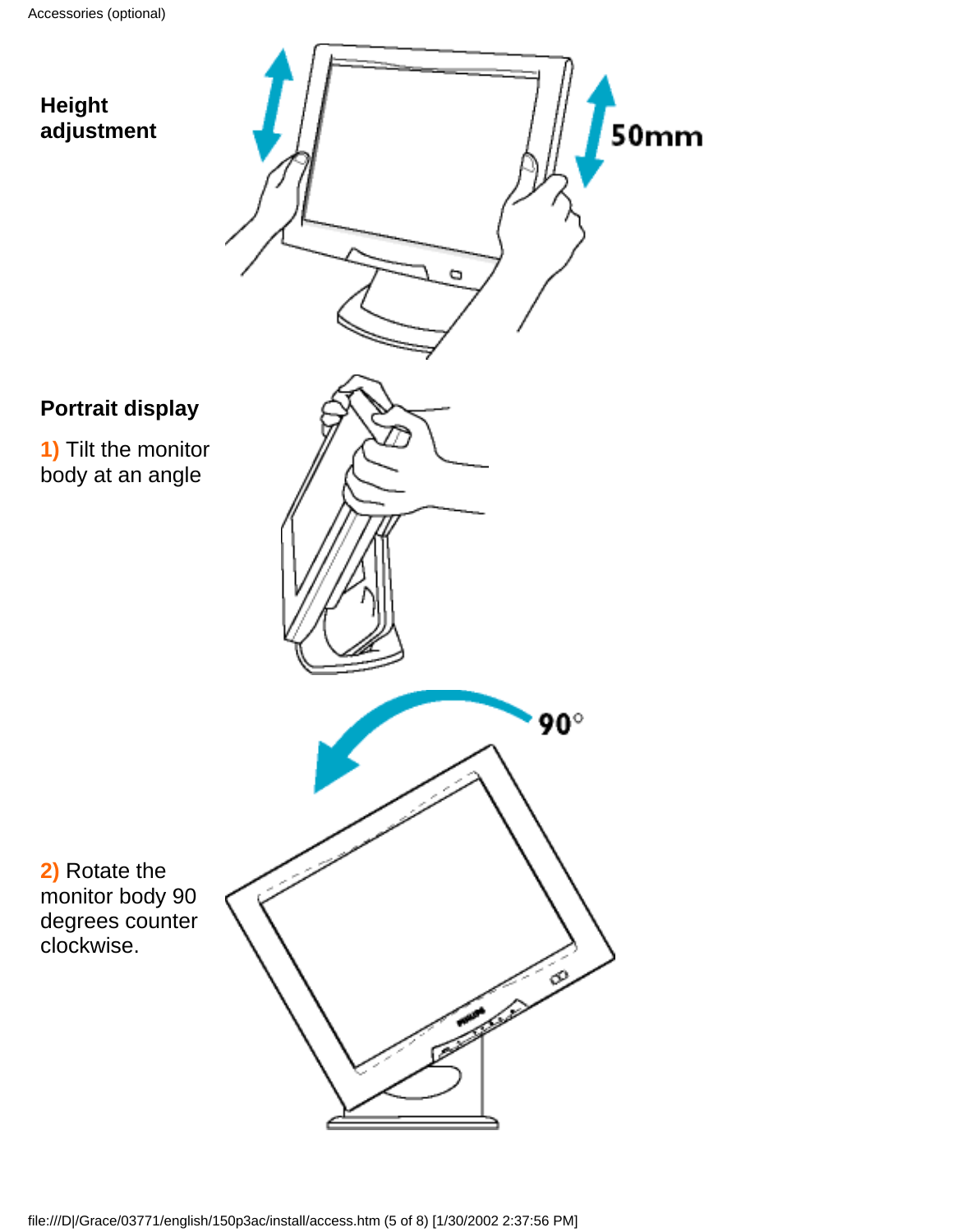

## [RETURN TO TOP OF THE PAGE](#page-67-0)

# **Multimedia Base**

**Tilt**

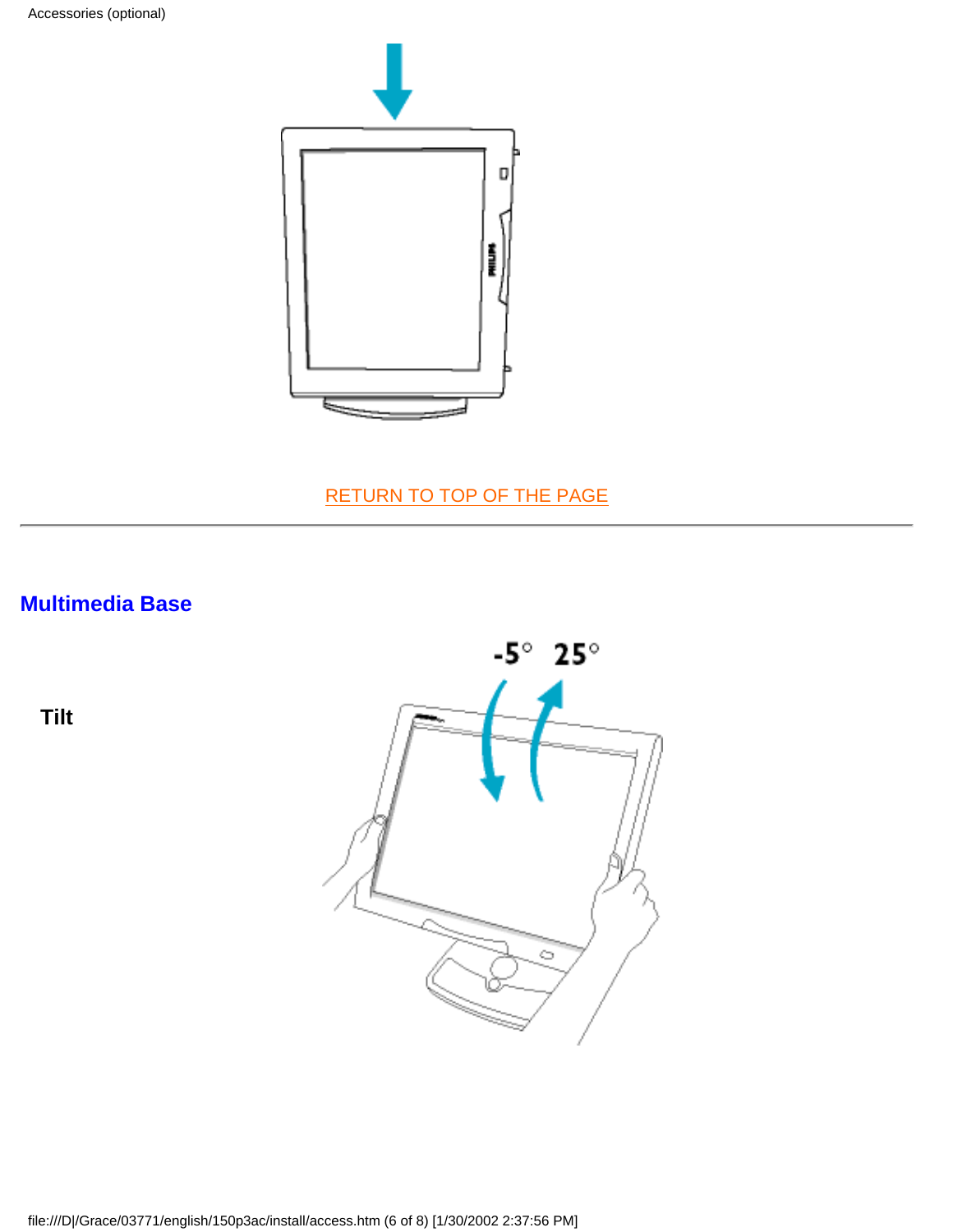



**Height adjustment**

# **Portrait display**

Turn monitor from landscape view to portrait view

**1)** Tilt the monitor body at an angle

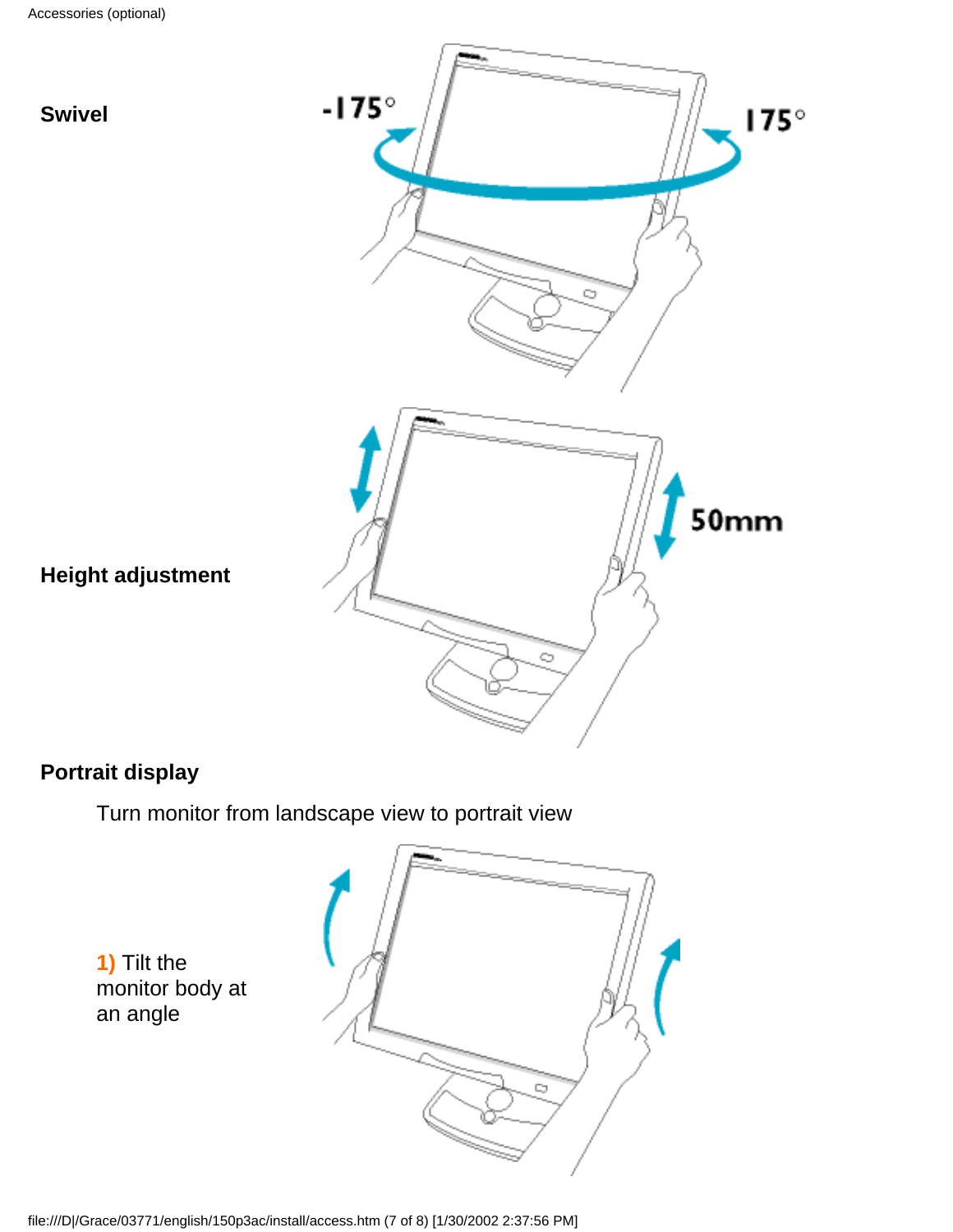

[RETURN TO TOP OF THE PAGE](#page-67-0)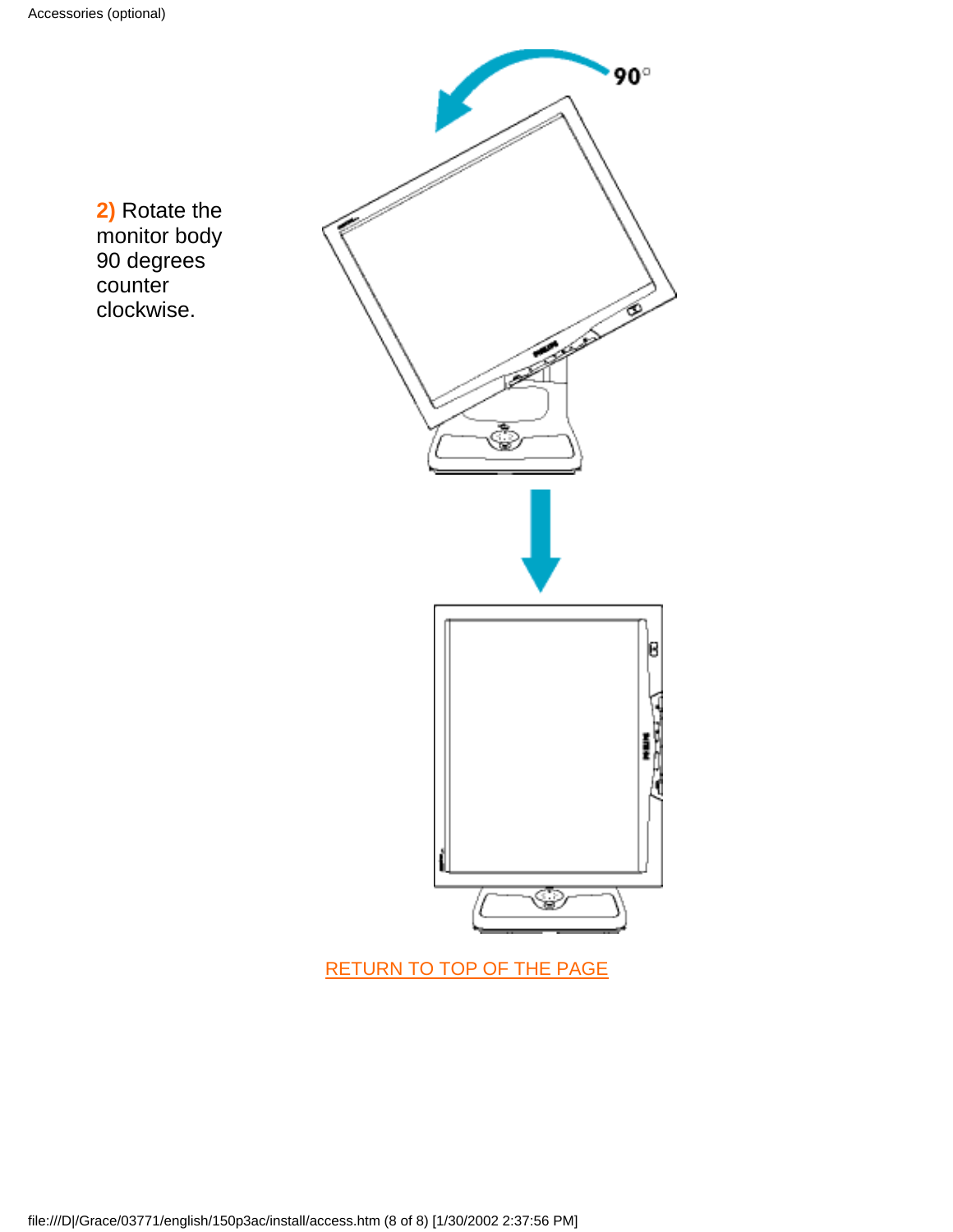# **Your International Philips F1rst Choice Warranty**

Thank you for purchasing this Philips monitor.



All Philips monitors are designed and manufactured to high standards and deliver high-quality performance, ease of use and ease of installation. Should you encounter any difficulties while installing or using this product, please contact Philips directly to benefit from your Philips F1rst Choice Warranty. This three-year service warranty entitles you to a swap model on-site within 48 hours of your call being received.

An extended warranty called Philips F1rst Choice Premium is available in addition to your Philips F1rst Choice warranty. For more details contact your Philips dealer.

Before contacting Philips, please prepare the following details so we can solve your problem quickly.

- Philips type number
- Philips serial number
- Purchase date (copy of purchase may be required)
- PC environment Processor:
	- ❍ 286/386/486/Pentium Pro/Internal memory
	- ❍ Operating system (Windows, DOS, OS/2, MAC)
	- ❍ Fax/Modem/Internet program?
- Other cards installed

Having the following information available will also help speed up the process:

- Your proof of purchase indicating: date of purchase, dealer name, model and product serial number.
- The full address to which the swap model should be delivered.

## Just a phone call away

Philips' customer help desks are located worldwide. You can contact Philips Monday - Friday from 08.00 - 20.00 hrs Central European Time (CET) and on Saturdays and Sundays from 10.00 to 18.00 hrs CET by using one of the toll-free numbers. Click here to access the [F1rst Choice Contact Information](#page-80-0). Or you can reach us via:

Website: *[http://www.philips.com](http://www.philips.com/)*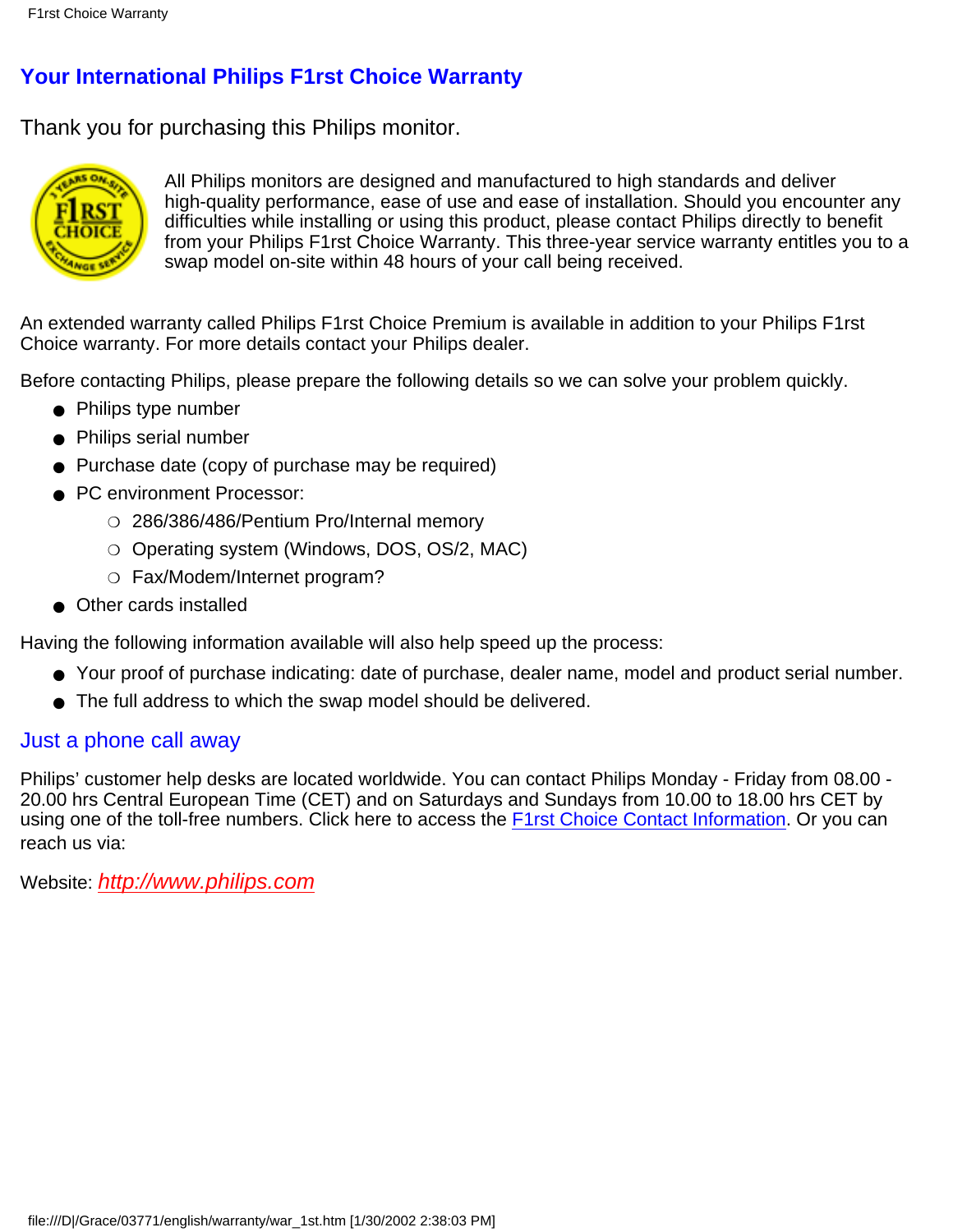# **Your International Guarantee**

Dear Customer,

Thank you for purchasing this Philips product which has been designed and manufactured to the highest quality standards.

If, unfortunately, something should go wrong with this product Philips guarantees free of charge labor and replacement parts irrespective of the country where it is repaired during a period of 12 months from date of purchase. This international Philips guarantee complements the existing national guarantee obligations to you of dealers and Philips in the country of purchase and does not affect your statutory rights as a customer.

The Philips guarantee applies provided the product is handled properly for its intended use, in accordance with its operating instructions and upon presentation of the original invoice or cash receipt, indicating the date of purchase, dealer's name and model and production number of the product.

The Philips guarantee may not apply if:

- the documents have been altered in any way or made illegible;
- the model or production number on the product has been altered, deleted, removed or made illegible;
- repairs or product modifications and alterations have been executed by unauthorized service organizations or persons;
- damage is caused by accidents including but not limited to lightning, water or fire, misuse or neglect.

Please note that the product is not defective under this guarantee in the case where modifications become necessary in order for the product to comply with local or national technical standards which apply in countries for which the product was not originally designed and/or manufactured. Therefore always check whether a product can be used in a specific country.

In case your Philips product is not working correctly or is defective, please contact your Philips dealer. In the event you require service whilst in another country a dealer address can be given to you by the Philips Consumer Help Desk in that country, the telephone and fax number of which can be found in the relevant part of this booklet.

In order to avoid unnecessary inconvenience, we advise you to read the operating instructions carefully before contacting your dealer. If you have questions which your dealer cannot answer or any related question please contact the [Philips Consumer Information Centers](#page-81-0) or via:

Website: *[http://www.philips.com](http://www.philips.com/)*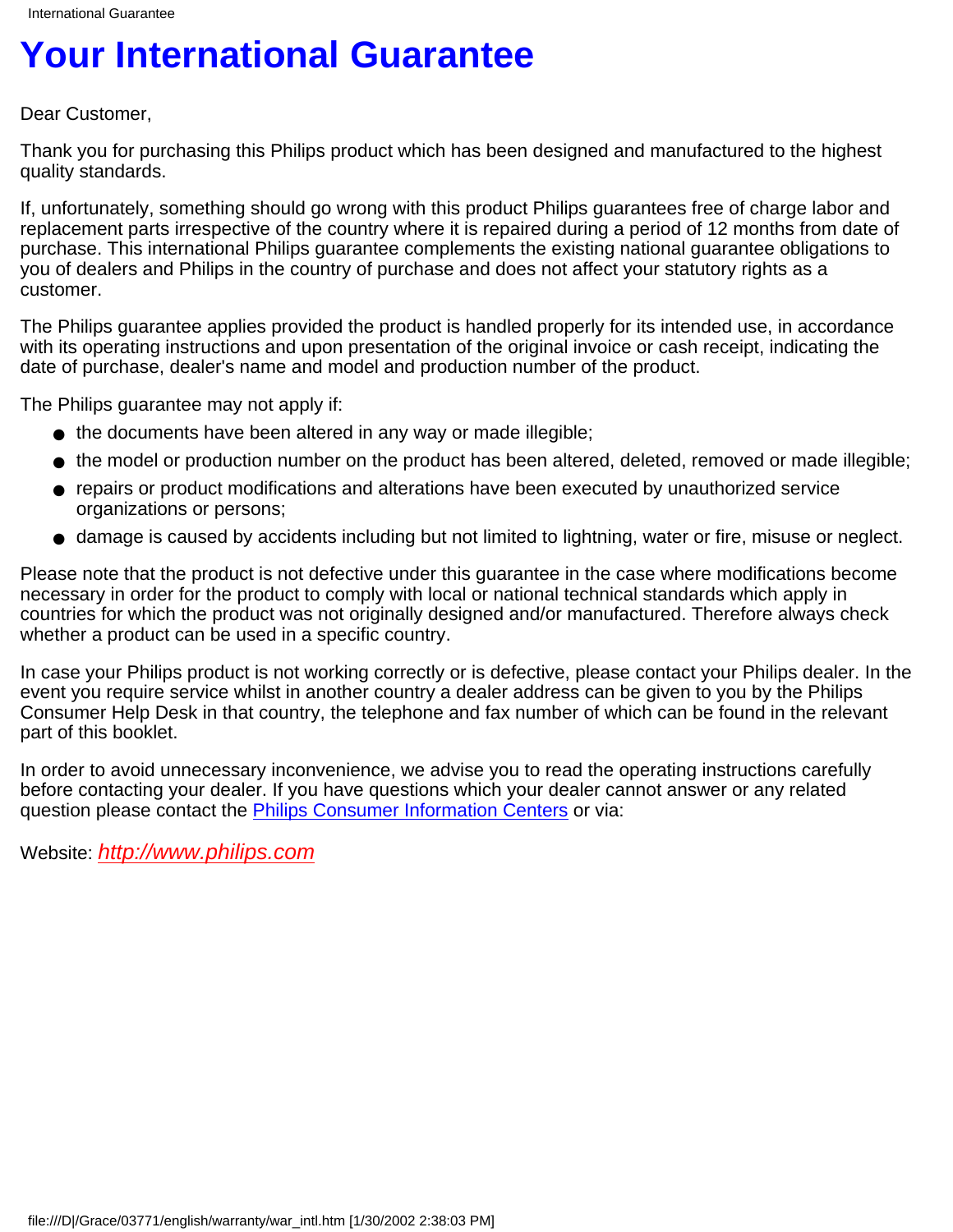# **LIMITED WARRANTY (Computer Monitor)**

## **Three Years Free Labor / Three Years Free Service on Parts / One Year Exchange\***

*\*Product will be exchanged with a new or renewed to original specifications unit within two business days for the first year. This product must be shipped in at your expense for service during years two and three.*

#### WHO IS COVERED?

You must have proof of purchase to receive warranty service. A sales receipt or other document showing that you purchased the product is considered proof of purchase. Attach it to this owner's manual and keep both nearby.

#### WHAT IS COVERED?

Warranty coverage begins the day you buy your product. *For three years thereafter,* all parts will be repaired or replaced, and labor is free. *After three years from the day of purchase,* you pay for the replacement or repair of all parts, and for all labor charges.

All parts, including repaired and replaced parts, are covered only for the original warranty period. When the warranty on the original product expires, the warranty on all replaced and repaired products and parts also expires.

## **WHAT IS EXCLUDED?**

Your warranty does not cover:

- labor charges for installation or setup of the product, adjustment of customer controls on the product, and installation or repair of antenna systems outside of the product.
- product repair and/or part replacement because of misuse, accident, unauthorized repair or other cause not within the control of Philips Consumer Electronics.
- reception problems caused by signal conditions or cable or antenna systems outside the unit.
- a product that requires modification or adaptation to enable it to operate in any country other than the country for which it was designed, manufactured, approved and/or authorized, or repair of products damaged by these modifications.
- incidental or consequential damages resulting from the product. (Some states do not allow the exclusion of incidental or consequential damages, so the above exclusion may not apply to you. This includes, but is not limited to, prerecorded material, whether copyrighted or not copyrighted.)
- a product used for commercial or institutional purposes.

## **Where IS SERVICE AVAILABLE?**

Warranty service is available in all countries where the product is officially distributed by Philips Consumer Electronics. In countries where Philips Consumer Electronics does not distribute the product, the local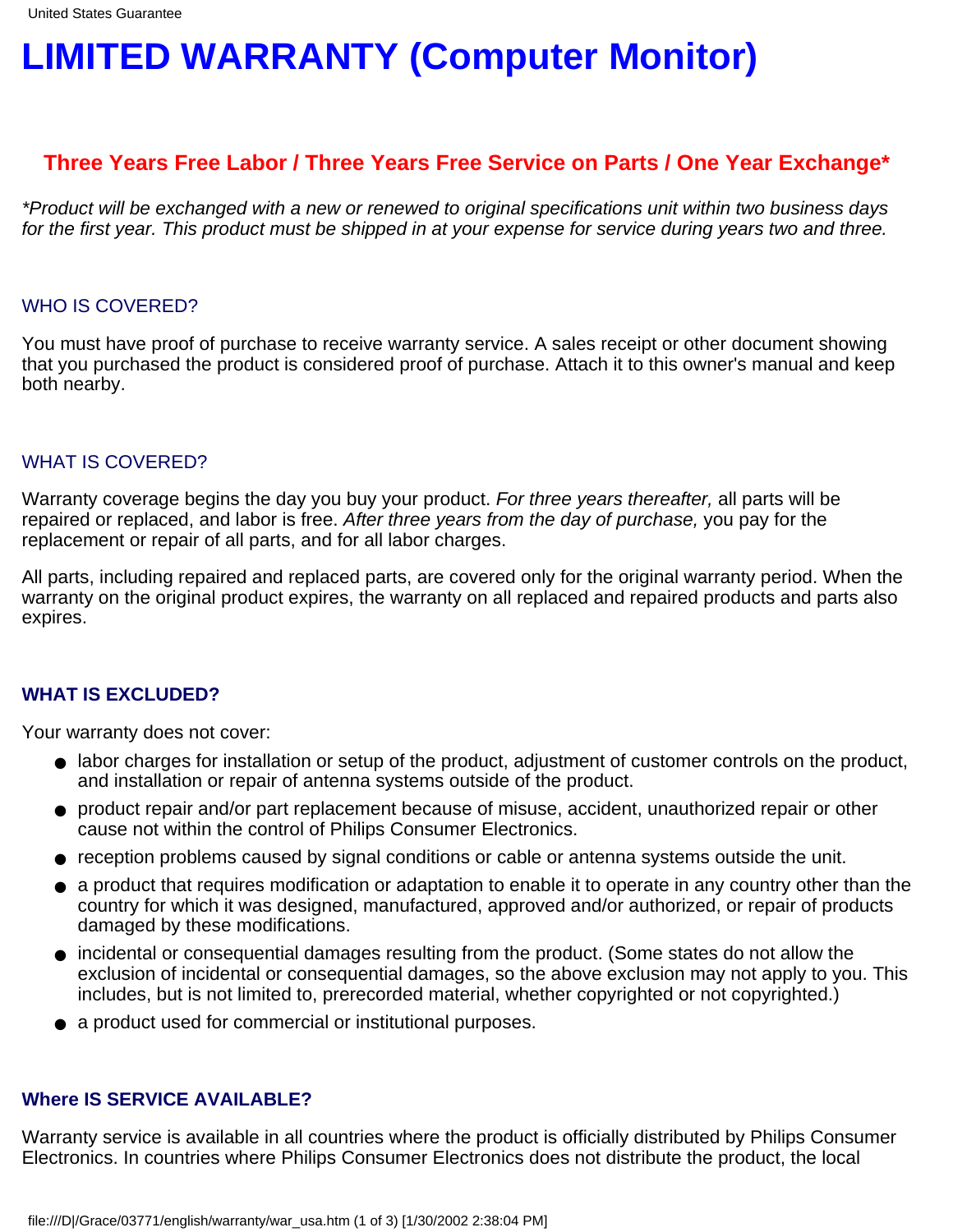Philips service organization will attempt to provide service (although there may be a delay if the appropriate spare parts and technical manual(s) are not readily available).

#### **Where CAN I GET MORE INFORMATION?**

For more information, contact the Philips Customer Care Center by calling (877) 835-1838 (U.S.A. customers only) or *(903) 242-4804*.

#### *Before Requesting Service...*

Please check your owner's manual before requesting service. Adjustments of the controls discussed there may save you a service call.

#### **TO GET WARRANTY SERVICE IN U.S.A., PUERTO RICO OR U.S. VIRGIN ISLANDS...**

Contact the Philips Customer Care Center phone number listed below for product assistance and procedures for servicing:

*Philips Customer Care Center*

#### *(877) 835-1838 or (903) 242-4804*

*(In U.S.A., Puerto Rico and U.S. Virgin Islands, all implied warranties, including implied warranties of merchantability and fitness for a particular purpose, are limited in duration to the duration of this express warranty. But, because some states do not allow limitations on how long an implied warranty may last, this limitation may not apply to you.)*

#### **TO GET WARRANTY SERVICE IN CANADA...**

Please contact Philips at:

#### *(800) 479-6696*

Three years free parts and three years free labor will be provided at Philips Canada depot or any one of its authorized service centers.

(In Canada, this warranty is given in lieu of all other warranties. No other warranties are expressed or implied, including any implied warranties of merchantability or fitness for a particular purpose. Philips is not liable under any circumstances for any direct, indirect, special, incidental or consequential damages, howsoever incurred, even if notified of the possibility of such damages.)

#### **REMEMBER... Please record the model and serial numbers found on the product below.**

| .<br><del>.</del> |  |  |  |
|-------------------|--|--|--|
|                   |  |  |  |

SERIAL # \_\_\_\_\_\_\_\_\_\_\_\_\_\_\_\_\_\_\_\_\_\_\_\_\_\_\_\_\_\_\_\_\_\_\_\_\_\_\_\_\_\_\_\_\_\_\_\_

#### *This warranty gives you specific legal rights. You may have other rights which vary from state/province to state/province.*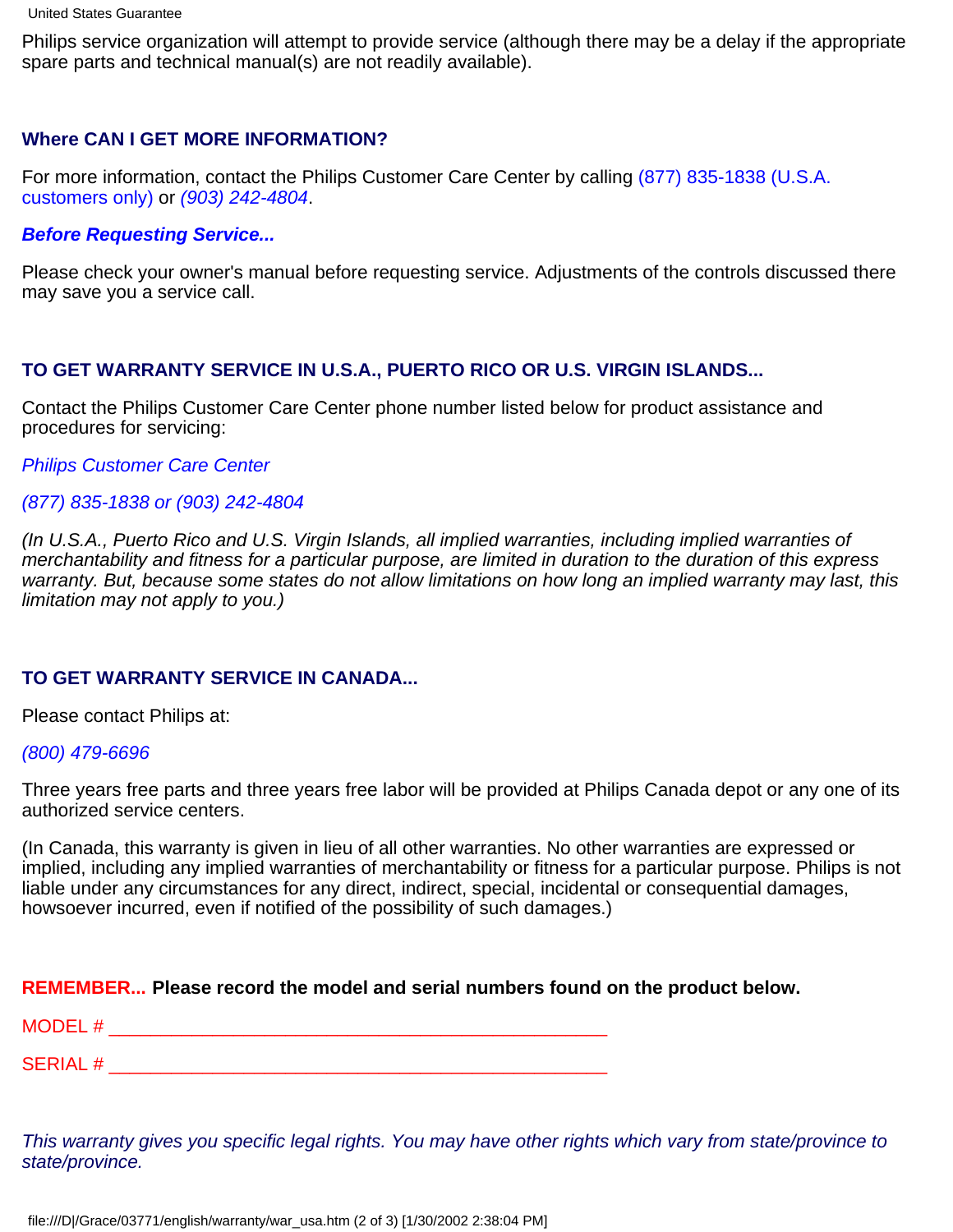Philips Customer Care Center, P. O. Box 2976, Longview, TX 75601

# **Your International Philips F1rst Choice Warranty**

Thank you for purchasing this Philips monitor.



All Philips monitors are designed and manufactured to high standards and deliver high-quality performance, ease of use and ease of installation. Should you encounter any difficulties while installing or using this product, please contact Philips directly to benefit from your Philips F1rst Choice Warranty. This three-year service warranty entitles you to a swap model on-site within 48 hours of your call being received within the first year of purchase. If you have any problems with your monitor within the second or third year of purchase, we will repair it after it has been sent to the service provider at your expense and returned to you within five working days, free of charge.

An extended warranty called Philips F1rst Choice Premium is available in addition to your Philips F1rst Choice warranty. For more details contact your Philips dealer.

Before contacting Philips, please prepare the following details so we can solve your problem quickly.

- Philips type number
- Philips serial number
- Purchase date (copy of purchase may be required)
- PC environment Processor:
	- ❍ 286/386/486/Pentium Pro/Internal memory
	- ❍ Operating system (Windows, DOS, OS/2, MAC)
	- ❍ Fax/Modem/Internet program?
- Other cards installed

Having the following information available will also help speed up the process:

- Your proof of purchase indicating: date of purchase, dealer name, model and product serial number.
- The full address to which the swap model should be delivered.

## Just a phone call away

Philips' customer help desks are located worldwide. You can contact Philips Monday - Friday from 08.00 - 20.00 hrs Central European Time (CET) and on Saturdays and Sundays from 10.00 to 18.00 hrs CET by using one of the toll-free numbers. Click here to access the [F1rst Choice Contact Information](#page-80-0). Or you can reach us via:

Website: *[http://www.philips.com](http://www.philips.com/)*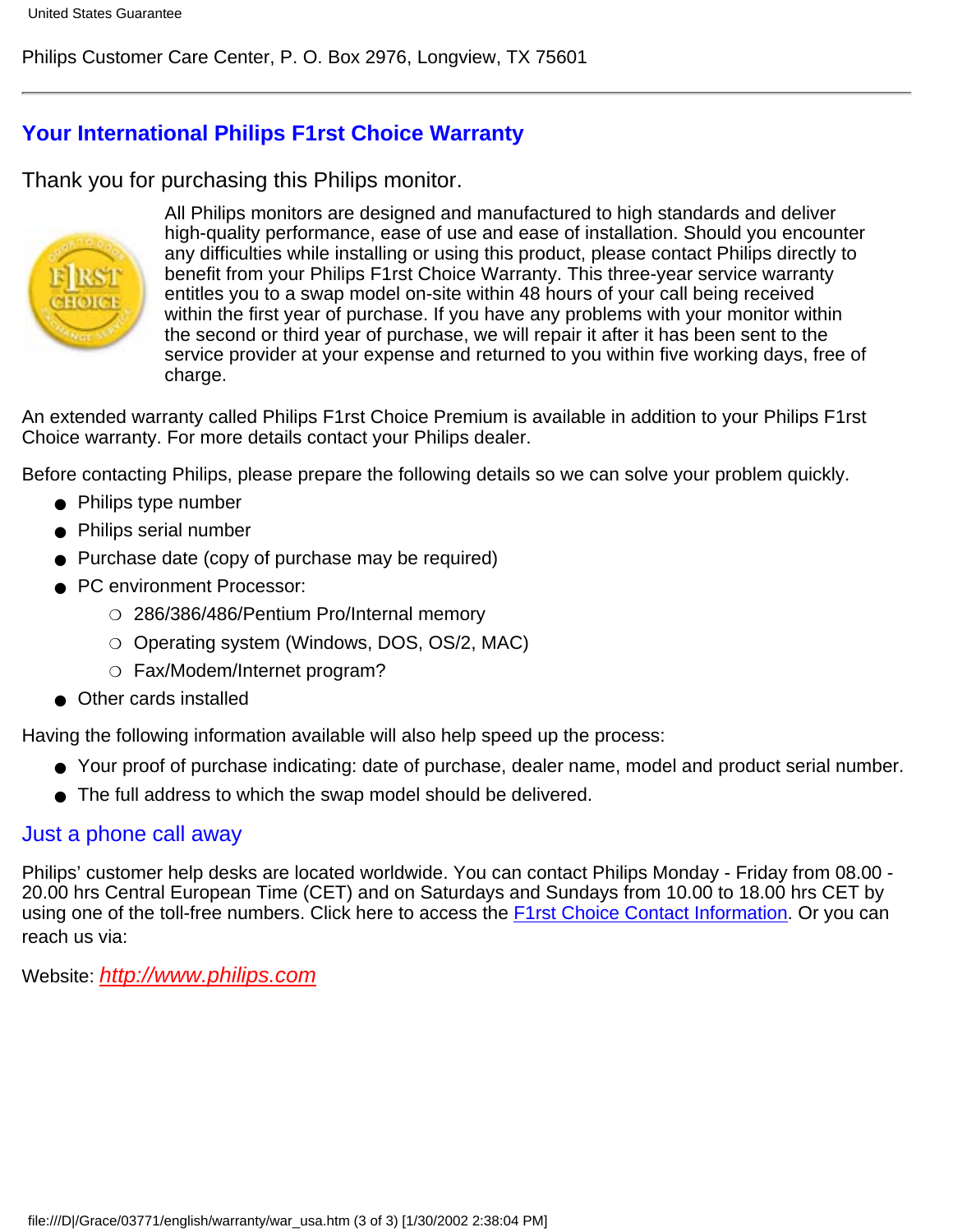# <span id="page-80-0"></span>**F1rst Choice Contact Information**

Telephone numbers:

| Austria        | 01 546 575 603  | Luxembourg         | 408 443 5501   |
|----------------|-----------------|--------------------|----------------|
| <b>Belgium</b> | 02 275 0701     | <b>Netherlands</b> | 053 482 9800   |
| Cyprus (Greek) | 800 92256       | Norway             | 22 70 82 50    |
| <b>Denmark</b> | 35 25 87 61     | Portugal           | 0800 831 363   |
| France         | 03 8717 0033    | Sweden             | 08 632 0016    |
| Germany        | 0696 698 4712   | Switzerland        | 02 23 10 21 16 |
| Greece         | 00800 3122 1223 | Spain              | 09 17 45 62 46 |
| Finland        | 09 2290 1908    | United Kingdom     | 0207 949 0069  |
| Ireland        | 01 601 1161     | <b>U.S.A.</b>      | 877 835 1838   |
| Italy          | 02 48 27 11 53  |                    |                |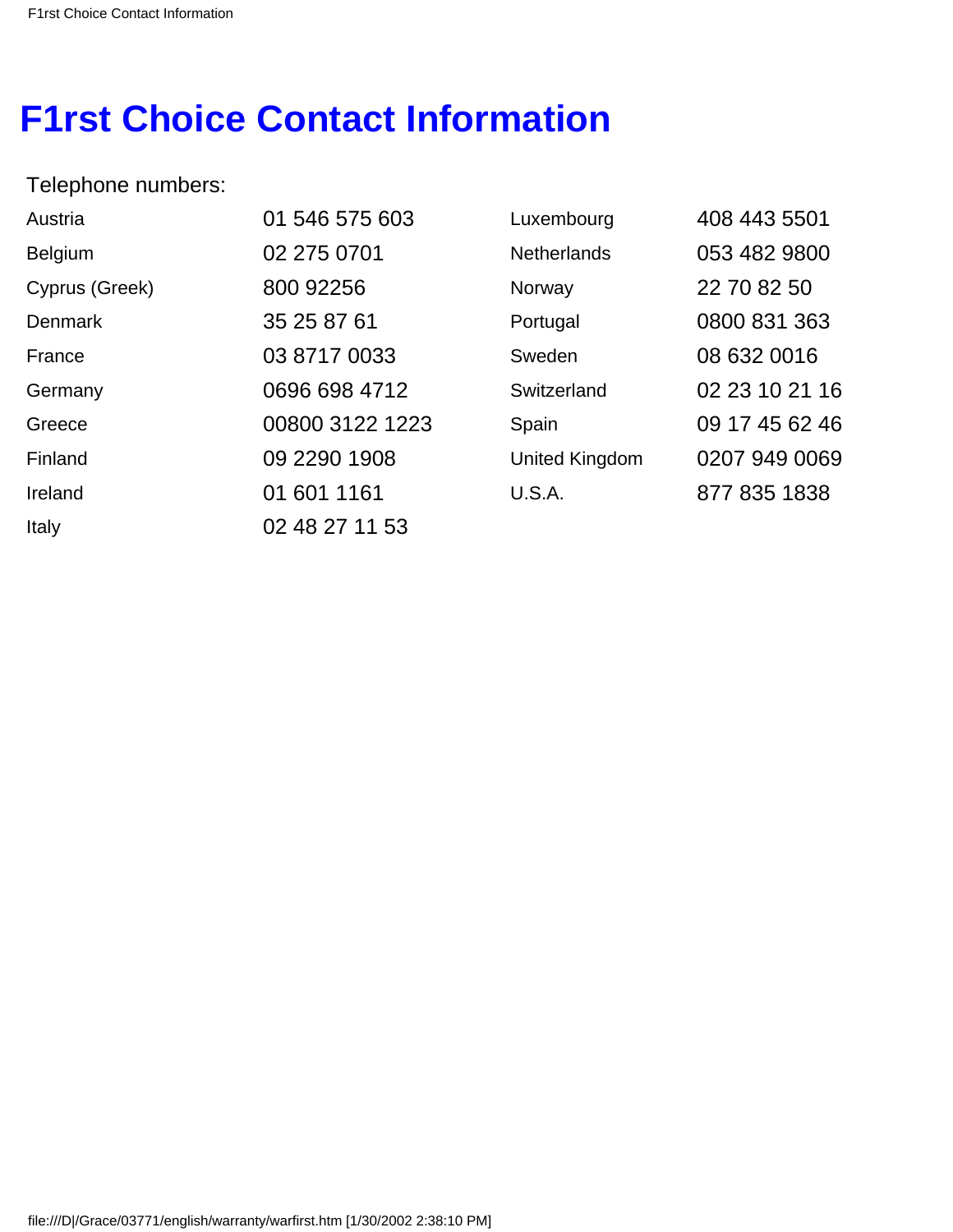# <span id="page-81-0"></span>**Consumer Information Centers**

Antilles • Argentina • Australia• Bangladesh • Brasil • [Canada](#page-83-0) • [Chile•](#page-82-0) [China](#page-84-0) • [Colombia](#page-82-1) • [Czech Republic](#page-81-1) • [Dubai](#page-88-0) • [Egypt](#page-88-1) • [Hong Kong](#page-85-0) • [Hungary](#page-81-2) • [India](#page-85-1) • [Indonesia](#page-85-2) • [Japan](#page-86-0) • [Korea](#page-86-1) • [Malaysia](#page-86-2) • [Mexico](#page-82-2) • [Morocco](#page-87-0) • [New Zealand](#page-84-1) • [Pakistan](#page-86-3) • [Paraguay](#page-83-1) • [Peru](#page-83-2) • [Philippines](#page-86-4) • [Poland](#page-81-0) • [Russia](#page-81-3) • [Singapore](#page-87-1) • [South Africa](#page-87-2) • [Taiwan](#page-87-3) • [Thailand](#page-87-4) • [Turkey](#page-81-4) • [Uruguay](#page-83-3) • [Venezuela](#page-83-4)

## Eastern Europe

## <span id="page-81-1"></span>CZECH REPUBLIC

Philips Service V Mezihorí 2180 00 Prague Phone: (02)-6831581 Fax : (02)-66310852

## <span id="page-81-2"></span>**HUNGARY**

Philips Markaszerviz. Kinizsi U 30-36Budapest 1092 Phone: (01)-2164428 Fax : (01)-2187885

## POLAND

Philips Polska CE UL.Marszalkowska 45/49 00-648 Warszawa Phone: (02)-6286070 Fax : (02)-6288228

## <span id="page-81-3"></span>RUSSIA

Philips Representation Office Ul. Usacheva 35a 119048 Moscow Phone: 095-755 6900 Fax : 095-755 6923

## <span id="page-81-4"></span>**TURKEY**

Türk Philips Ticaret A.S. Talatpasa Caddesi No 5. 80640-Gültepe/Istanbul Phone: (0800)-211 40 36 Fax : (0212)-281 1809

## Latin America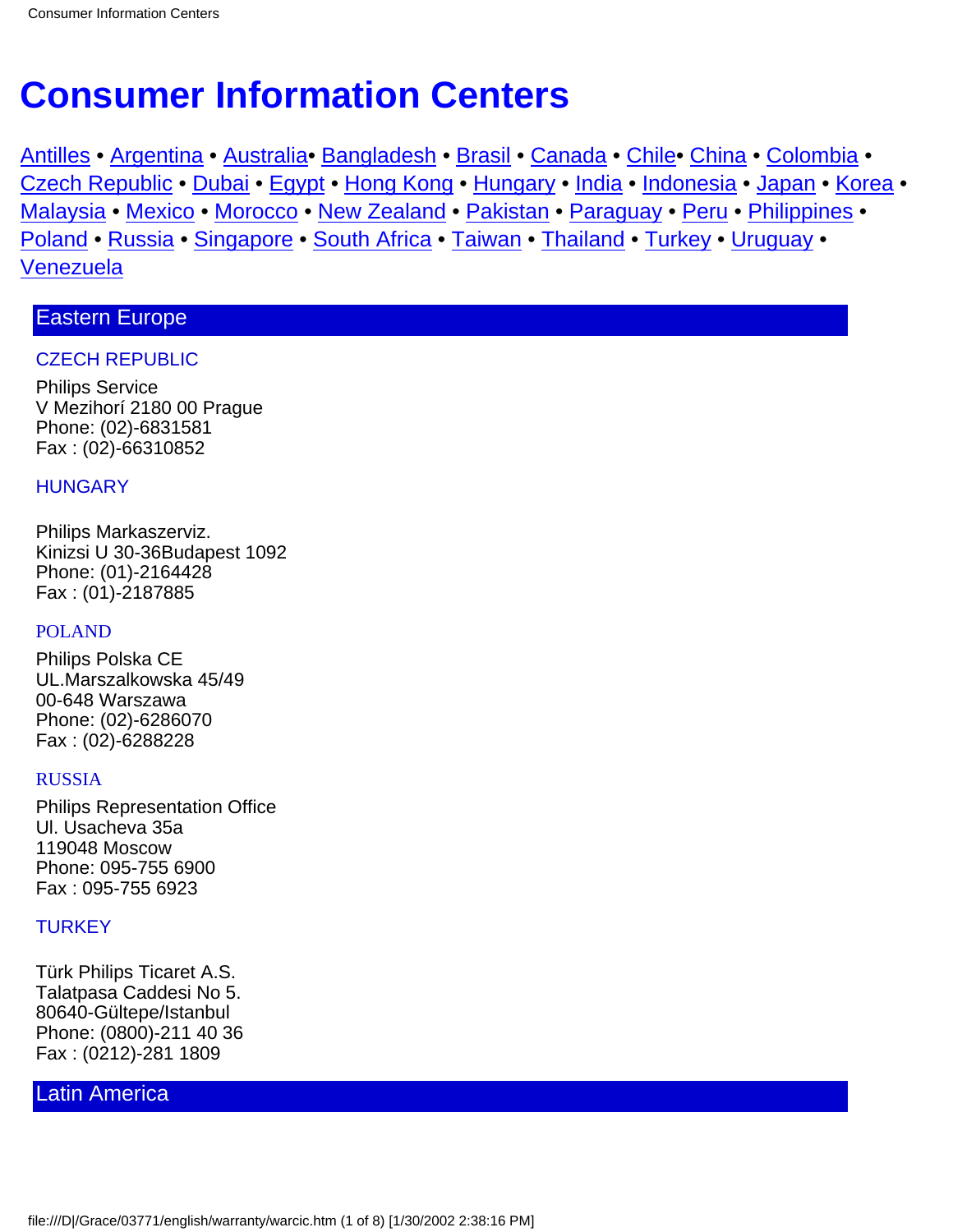## ANTILLES

Philips Antillana N.V. Kaminda A.J.E. Kusters 4 Zeelandia, P.O. box 3523-3051 Willemstad, Curacao Phone: (09)-4612799 Fax : (09)-4612772

## ARGENTINA

Philips Antillana N.V. Kaminda A.J.E. Kusters 4 Zeelandia, P.O. box 3523-3051 Willemstad, Curacao Phone: (09)-4612799 Fax : (09)-4612772

## **BRASIL**

Philips da Amazônia Ind. Elet. Ltda. Centro de Informações ao Consumidor R. Alexandre Dumas, 2100-5. andar Phone: 0800-123-123 Fax : (0xx11) 3141-1580

## <span id="page-82-0"></span>**CHILE**

Philips Chilena S.A. Avenida Santa Maria 0760 P.O. box 2687Santiago de Chile Phone: (02)-730 2000 Fax : (02)-777 6730

## <span id="page-82-1"></span>**COLOMBIA**

Industrias Philips de Colombia S.A.-Division de Servicio CARRERA 15 Nr. 104-33 Bogota, Colombia Phone: (01)-9800-9-18971 (toll free) Fax : (01)-619-5377

## <span id="page-82-2"></span>**MEXICO**

Consumer Information Centre Norte 45 No.669 Col. Industrial Vallejo C.P.02300, -Mexico, D.F. Phone: (05)-3687788 / 9180050462 Fax : (05)-7284272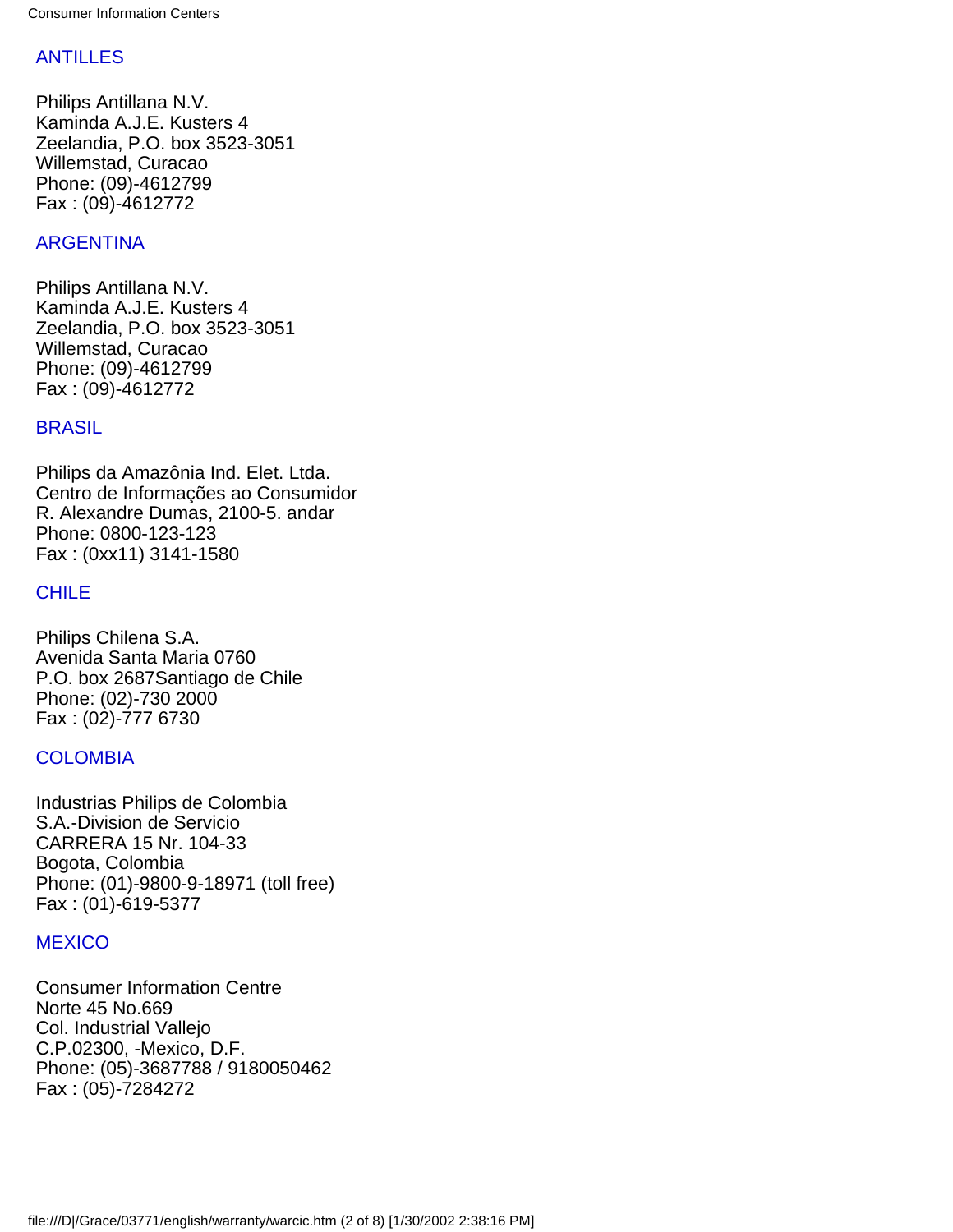## <span id="page-83-1"></span>PARAGUAY

Philips del Paraguay S.A. Avenida Artigas 1519 Casilla de Correos 605 Asuncion Phone: (021)-211666 Fax : (021)-213007

#### <span id="page-83-2"></span>PERU

Philips Peruana S.A. Customer Desk Comandante Espinar 719 Casilla 1841 Limab18 Phone: (01)-2412890 Fax : (01)-2412913

#### <span id="page-83-3"></span>URUGUAY

Ind.Philips del Uruguay S.A. Avenida Uruguay 1287 Customer Help Desk 11100 Montevideo Phone: (02)-923392 Fax : (02)-920752

## <span id="page-83-4"></span>VENEZUELA

Industrias Venezolanas Philips S.A. Apartado Postal 1167 Caracas 1010-A Phone: (02) 2377575 Fax : (02) 2376420

## Canada

## <span id="page-83-0"></span>**CANADA**

Philips Electronics Ltd. 281 Hillmount Road Markham, Ontario L6C 2S3 Phone: (800) 479-6696

## **Pacific**

## AUSTRALIA

Philips Consumer Service. Customer Information Centre. 3 Figtree Drive Homebush Bay NSW 2140 Phone: (02)-131391 Fax : (02)-97644681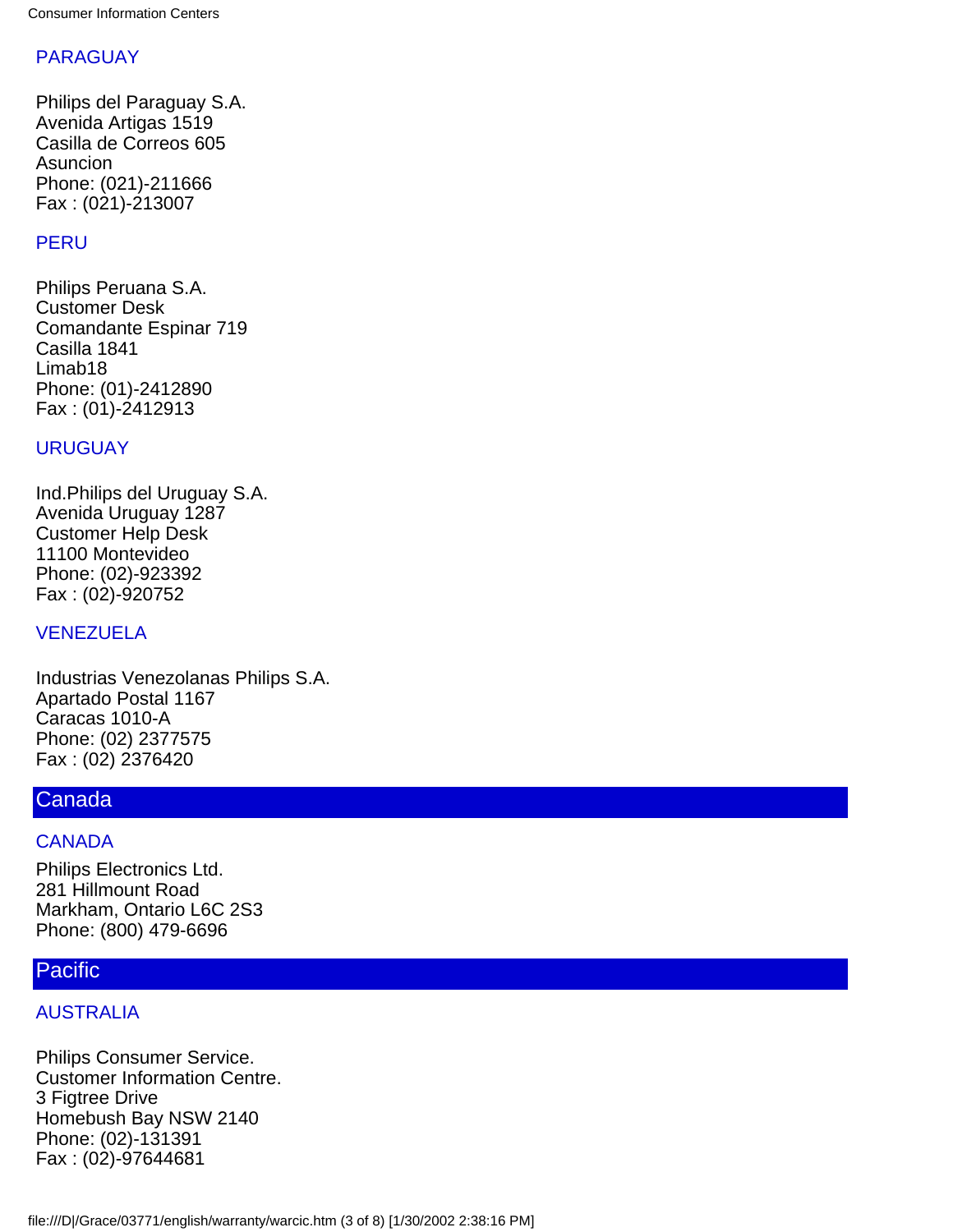#### <span id="page-84-1"></span>NEW ZEALAND

Philips New Zealand Ltd. Consumer Help Desk 2 Wagener Place, Mt.Albert P.O. box 1041 Auckland Phone: 0800 658 224 (toll free) Fax : (09)-8497858

#### Asia

#### BANGLADESH

Philips Service Centre 100 Kazi Nazrul Islam Avenue Kawran Bazar C/A Dhaka-1215 Phone: (02)-812909 Fax : (02)-813062

#### <span id="page-84-0"></span>**CHINA**

BEIJING Beijing Authorized Service Centre. Consumer Information Centre Building 6, West Street Chong Wen Men, Beijing, Jin Bang Co. Led. 100051 BEIJING Phone: (010)-65122276 Fax : (010)-65226236

GUANGZHOU Philips Authorized Service Centre 801 Dong Feng Road East Guangzhou 510080 Phone: (020)-7766990 Fax : (020)-7766990

**SHANGHAI** Philips Service Logistic Centre Consumer Information Centre P.O.Box 002-027, Nextage Department Store Puding New District 200002 SHANGHAI Phone: (021)-63511263 Fax : (021)-63510799

Philips Authorized Service Centre Consumer Information Centre 148 Fu Jian Road M 200001 Shanghai Phone: (02)-812909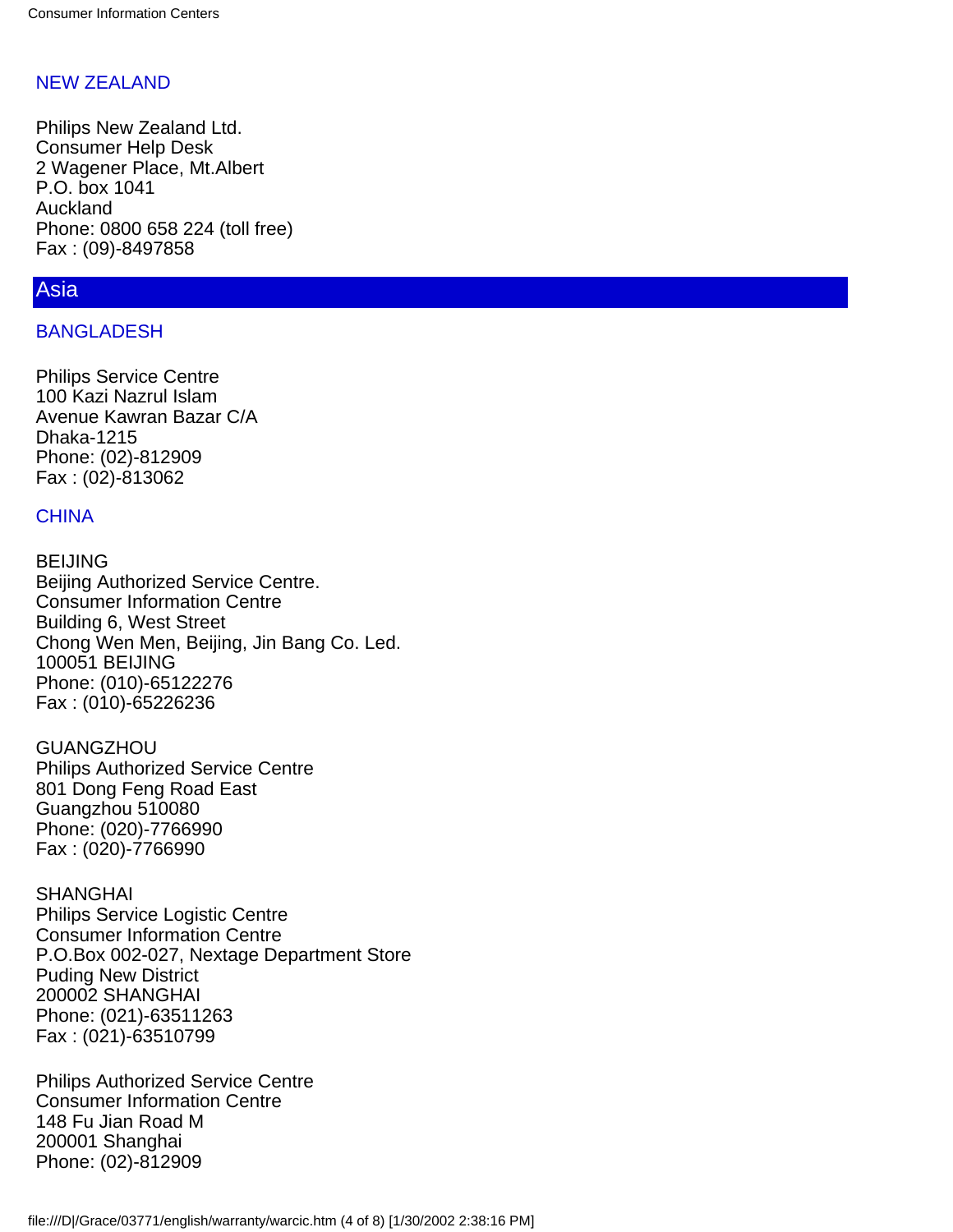Fax : (02)-813062

#### <span id="page-85-0"></span>HONG KONG

Philips Hong Kong Limited Consumer Information Centre 16/F Hopewell Centre 17 Kennedy Road, WANCHAI Phone: 2821-5345 Fax : 2861-3104

#### <span id="page-85-1"></span>INDIA

BOMBAY Philips India Customer Relation Centre Bandbox House 254-D Dr. A Besant Road, Worli Bombay 400 025 Phone: (022)-4926611 Fax : (022)-4941698

#### **CALCUTTA**

Customer Relation Centre 7 justice Chandra Madhab Road Calcutta 700 020 Phone: (033)-747333 Fax : (033)-4753839

#### MADRAS

Customer Relation Centre 3, Haddows Road Madras 600 006 Phone: (044)-8292221 Fax : (044)-8275208

NEW DELHI Customer Relation Centre 68, Shivaji Marg New Dehli 110 015 Phone: (011)-5469692 Fax : (011)-5442402

#### <span id="page-85-2"></span>**INDONESIA**

Philips Group of Companies in Indonesia Consumer Information Centre Jl.Buncit Raya Kav. 99-100 12510 Jakarta Phone: (021)-7940040 Fax : (021)-7940080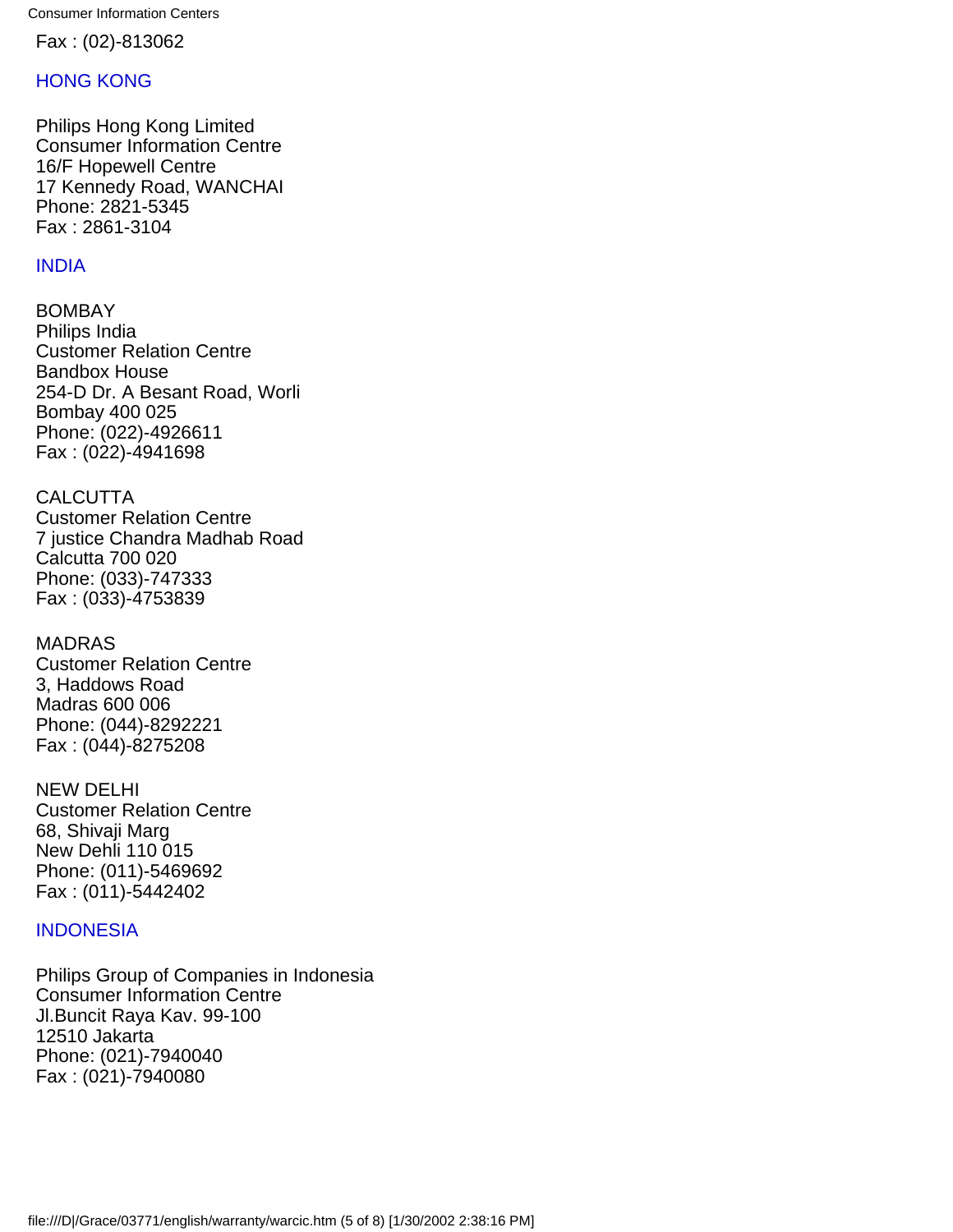Consumer Information Centers

#### <span id="page-86-0"></span>JAPAN

Philips Consumer Electronics 1-11-9,Ebisuminami Shibuya-Ku Tokyo 150 Phone: (03)-3719-2235 Fax : (03)-3715-9992

## <span id="page-86-1"></span>**KOREA**

Philips Korea Ltd. Philips House C.P.O. box 3680 260-199, Itaewon-Dong. Yongsan-Ku, Seoul 140-202 Phone: (02)-5961195/1196 / (02)-5967632/76325 Fax : (02)-5959688

## <span id="page-86-2"></span>MALAYSIA

Philips Malaysia Sdn. Berhad Service Dept. No.51,sect.13 Jalan University. 46200 Petaling Jaya, Selagor. P.O.box 12163 50768 Kuala Lumpur. Phone: (03)-7562144 Fax : (03)-7560761

## <span id="page-86-3"></span>PAKISTAN

KARACHI Philips Electrical Ind. of Pakistan Consumer Information Centre F-54, S.I.T.E, P.O.Box 7101 75730 KARACHI Phone: (021)-2560071-82 Fax : (021)-2562386

Philips Consumer Service Centre 168-F, Adamjee Road Rawalpindi Cantt Phone: (051)-580902-3 Fax : (051)-584944

## <span id="page-86-4"></span>PHILIPPINES

Philips Electronics and Lighting Inc. 106 Valero St., Salcedo Village Makati, Metro Manilla. Phone: (02)-8100161 Fax : (02)-8173474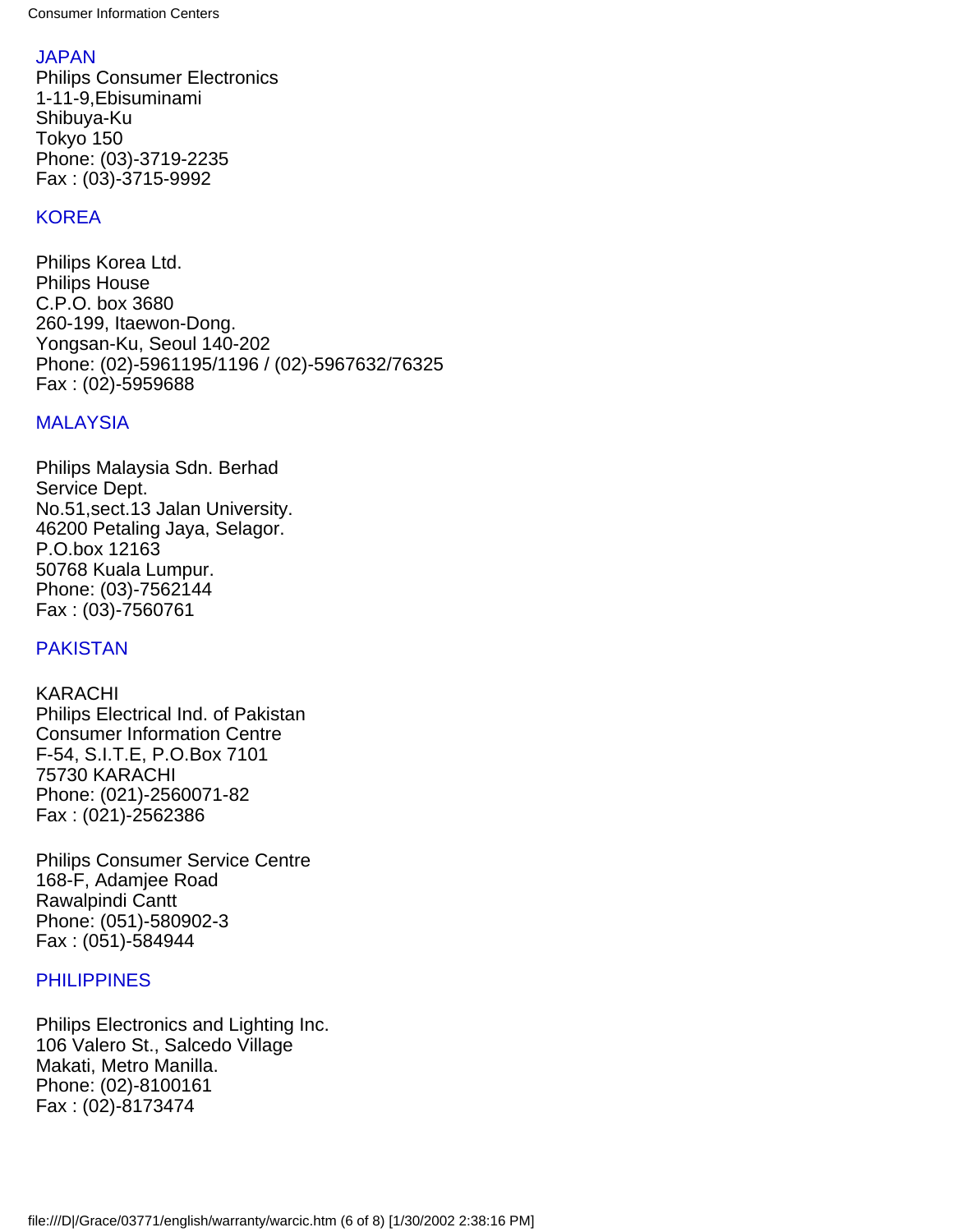## <span id="page-87-1"></span>**SINGAPORE**

Philips Singapore Private Ltd. Consumer Service Dept. Lorong 1,Toa Payoh., P.O. box 340 Singapore 1231 Phone: 3502000 Fax : 2508037

#### <span id="page-87-3"></span>TAIWAN

Philips Taiwan Ltd. Consumer Information Centre Nr 96 Section 1, Chien-Kuo N.Road TAIPEI Phone: (02)-2382-4567 Fax : (02)-2134-2670

#### <span id="page-87-4"></span>THAILAND

Philips Electronics (Thailand) Ltd. Philips Service Centre 209/2 Sanpavut Road, Bangna, Bangkok 10260 Phone : (02)-3980141/3980790 Fax : (02)-3983319

#### **Africa**

#### <span id="page-87-0"></span>**MOROCCO**

Philips Electronique Maroc 304,BD Mohamed V Casablanca Phone: (02)-302992 Fax : (02)-303446

#### <span id="page-87-2"></span>SOUTH AFRICA

South African Philips. S.V. Div. 195 Main R.D. Martindale., Johannesburg P.O.box 58088 Newville 2114 Phone: (011)-4715000 Fax : (011)-4715034

## Middle East